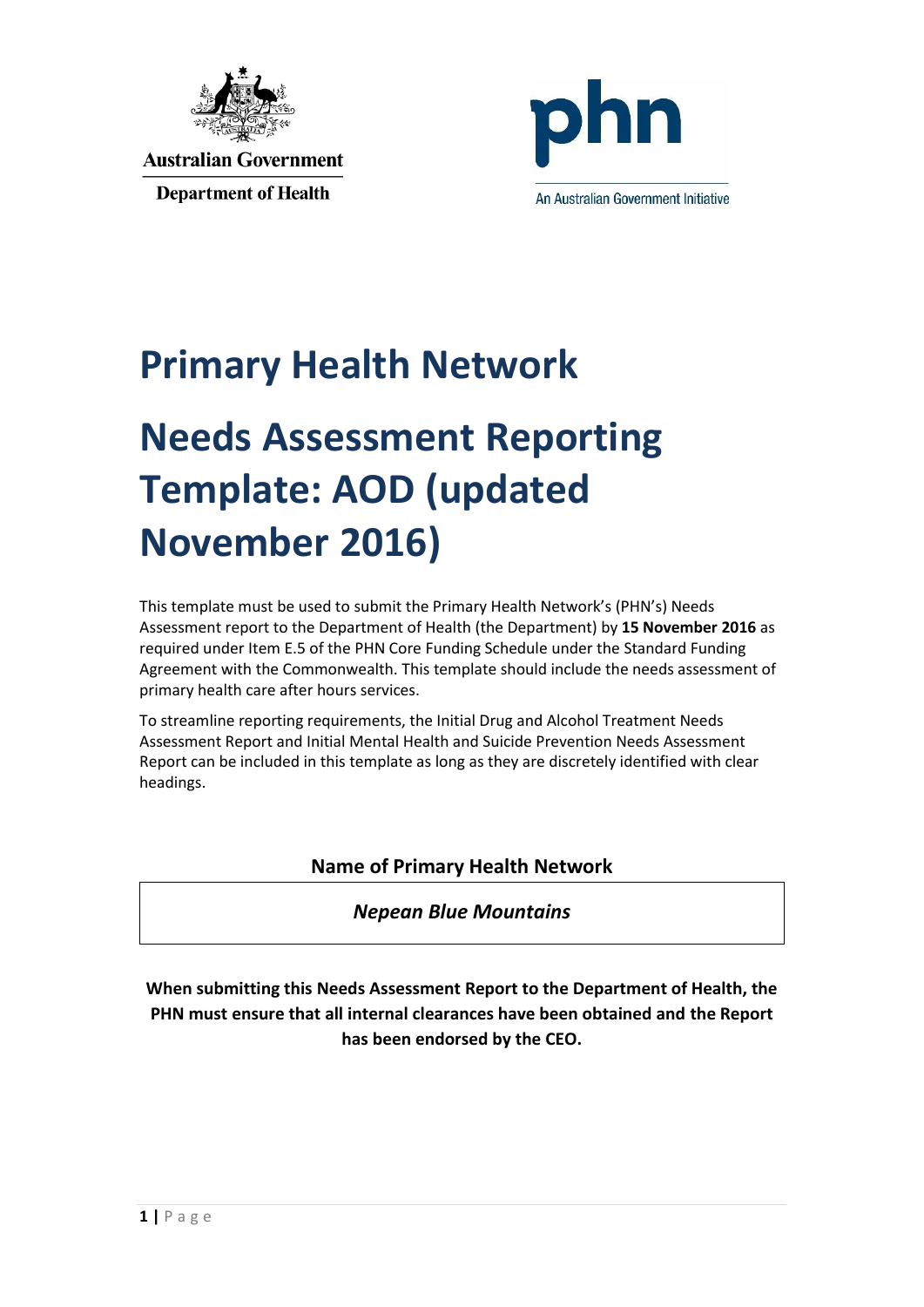### **Section 1 – Narrative: AOD**

### May 2016

Based on this Needs Assessment, high priority needs for improved coordination, integration and direct service delivery have been identified as:

- Risky substance behaviour including risky drinking, poly-drug use (especially methamphetamine use) among youth
- Local early intervention programs targeted at youth
- Education to support workforce capacity building and improved response to increasing demand for AOD services and increasing complexity of AOD problems including professional and non-specialist health and community workers
- Education to build capacity within the broader community and better equip community members to respond to increasing substance use, particularly methamphetamine use
- Local non-residential rehabilitation programs for men and women
- Local residential rehabilitation programs for men and women
- Extended treatment hours for existing AOD (including counselling)
- Improved aftercare within existing treatment models
- Improved support of people with dual diagnosis (mental health and AOD problems).
- Increased capacity and development of the NGO sector to provide enhanced and additional local AOD services.

High priority needs for improved coordination, integration and direct service delivery for Aboriginal people have been identified as:

- Enhanced service provision to support complex needs such as dual diagnosis (mental health and AOD problems)
- Improved assessment of people with complex problems that include AOD
- Case management for people with complex AOD problems
- Culturally secure service provision for youth with AOD problems
- Culturally secure service provision of non-residential rehabilitation programs.

Stakeholder consultations conducted as part of preparation of this Needs Assessment are:

- NADA CEO, deputy CEO and Clinical Director
- Aboriginal community coalitions Blue Mountains, Penrith, Hawkesbury and Lithgow as part of ongoing communication and as part of 2015 Sharing Learning Circles conducted in each of the four LGAs during 2015
- Blue Mountains Healthy for Life program
- NBM Close the Gap Care Coordination and Supplementary Services (CCSS)
- NBMLHN AOD Strategic Planning Forum, February 2016 involving NGOs, Aboriginal health representatives, NBMLHD AOD personnel and consumer representatives
- General Manager Drug and Alcohol Services, NBMLHD
- NBMPHN ATAPS Manager
- NBMPHN PIR Regional Manager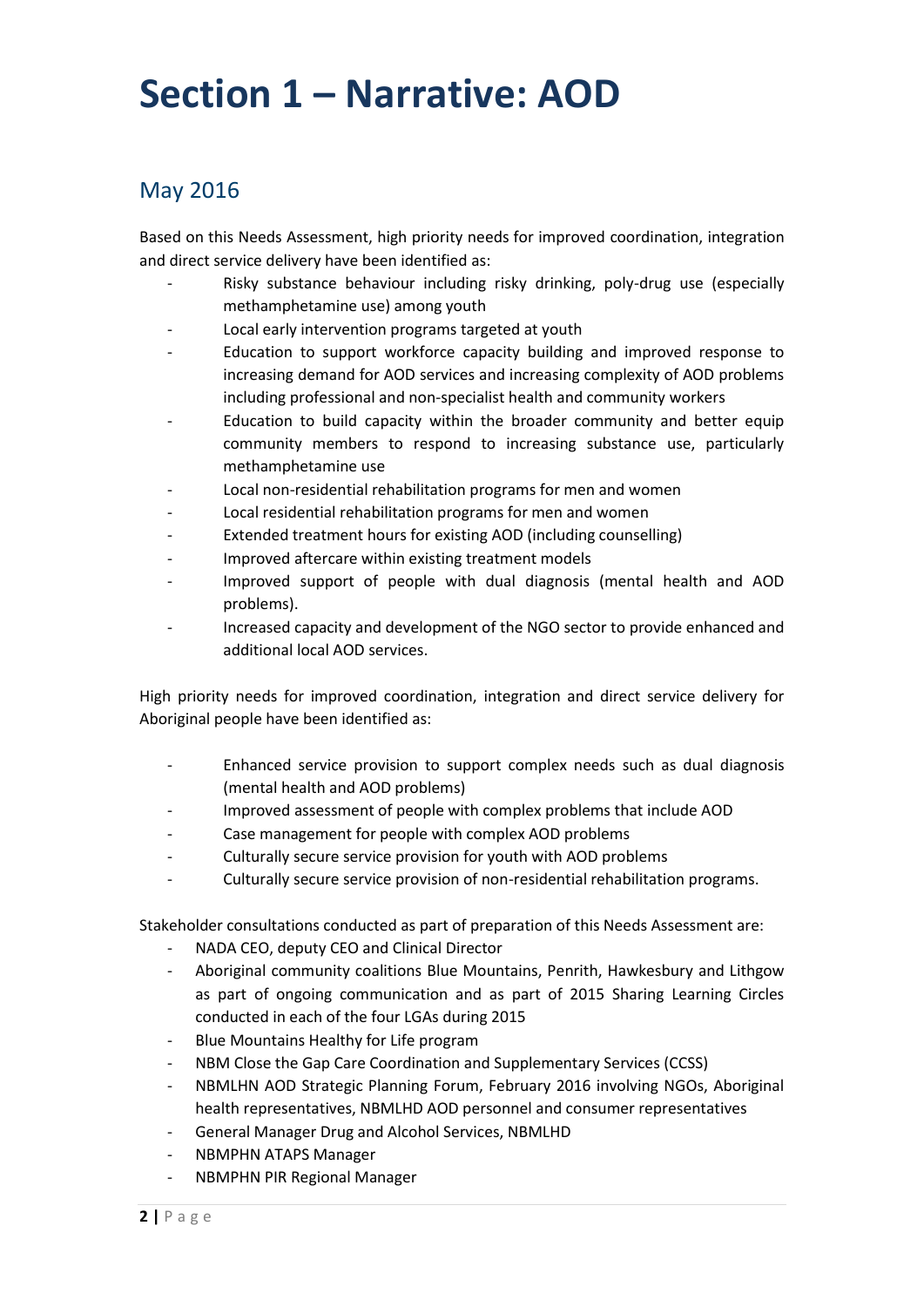- Blue Mountains Drug and Alcohol Recovery Services Inc. as part of Project Skylight (2010). This project consulted with local general practice, specialist AOD and community based service providers, and conducted focus groups with youth groups
- General Manager, Lyndon Community
- CEO, Deputy CEO and Program Manager, 180TC Kurmond
- NBMPHN Mental Health Forum, 23 February 2016 and structured telephone interviews with stakeholders selected from NBM general practitioners and allied health professionals for mental health and AOD feedback concerning health and service needs (referred to throughout the Needs Assessment as NBMPHN Preliminary Stakeholder Consultations for Drug and Alcohol, 2016).

Stakeholder consultations to be conducted prior to 1 July 2016 by telephone and face to face are:

- Aboriginal Health and Medical Research Council NSW
- Marrin Weejali Aboriginal Corporation, Emerton
- Community Drug Action Team (CDAT) Blue Mountains, including representatives from Police youth liaison, Department of Education, Blue Mountains Council Youth Services Development and a range of service providers
- MYST (Mountains Youth Services Team)
- Dianella Cottage, Katoomba (as part of Lyndon Community)
- Family Drug Support Australia, Leura
- Barnardo's Penrith
- WHOs Penrith
- And others to be identified through interviews.

NBMLHD will be a key and active partner in the development and commissioning of all AOD activities.

Two advisory groups will be established to provide key stakeholder input across all activities and oversight of the commissioning processes. One of these will be Aboriginal specific. The advisory groups will be established during prior to 30 September 2016.

An AOD Symposium will be held before 31 December 2016 to bring together the knowledge and expertise of a range of stakeholders as part of a collaborative process. In view of the relatively small number and capacity of most local NGO providers of AOD services, and the likely need to facilitate partnerships among different providers, the aim of the symposium will be to initiate a soft marking sounding approach to commissioning of a range of activities. Open dialogue with service providers will be directed towards supporting the development of likely commissioning options, as part of regional planning.

Discussion papers will be distributed to Symposium participants to obtain direct input into commission strategies. Follow up surveys may also be conducted after the event.

Community based feedback will be initially sought through partner organisations such as CDAT, Family Drug Support Australia, and others to be identified. Strategies for the involvement of community representatives in regional planning and ongoing feedback will be developed in consultation with AOD advisory groups (to be established), the NBMPHN Community Advisory Committee, and key stakeholder organisations such as those already mentioned.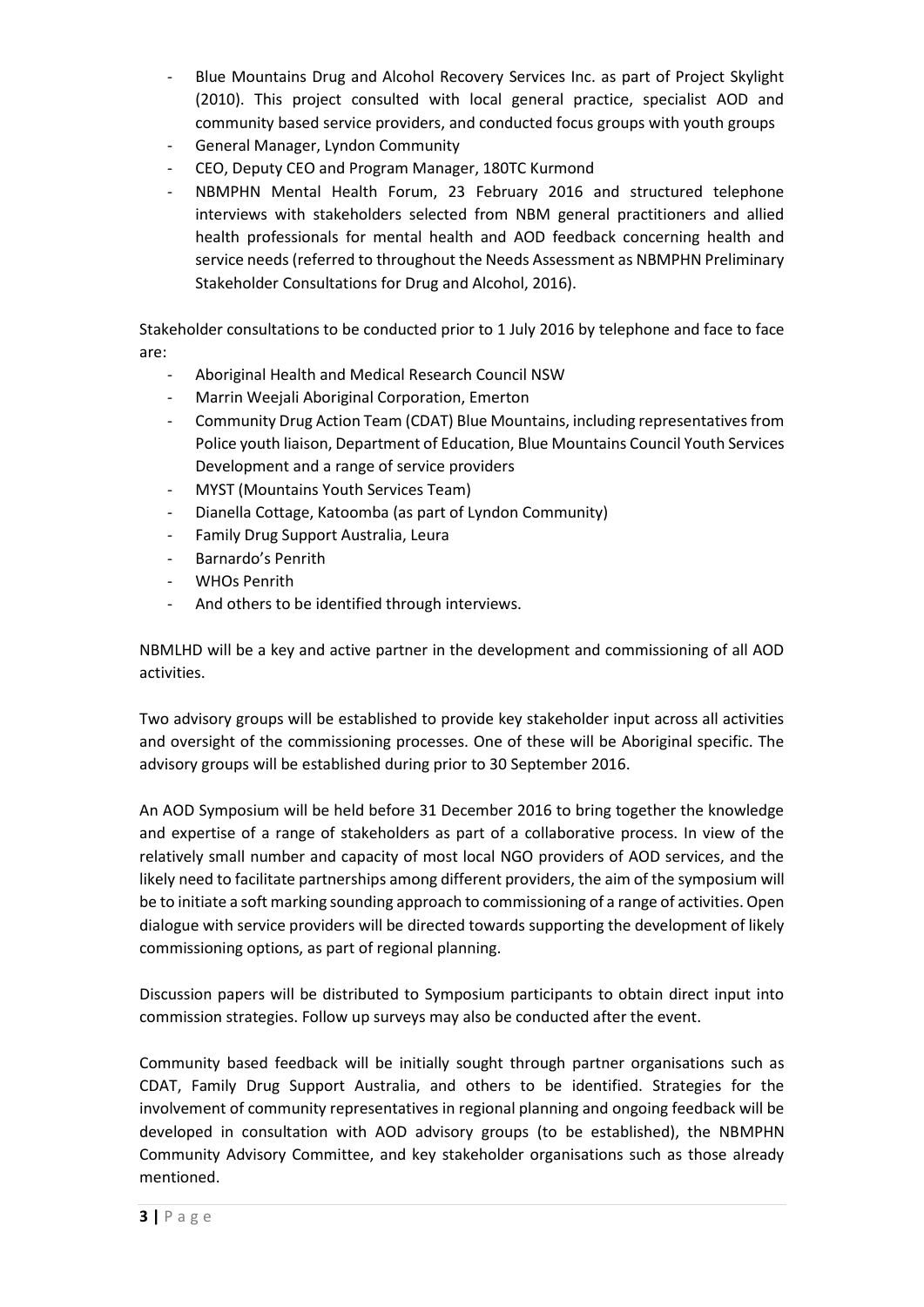### November 2016 Update

This updated Needs Assessment for Alcohol and Other Drugs (AOD) has expanded on:

- Drug and alcohol treatment health and service needs, and priorities, specific to the Indigenous population
- Additional information from stakeholder consultations
- Opportunities, priorities and options.

#### **Overview**

This six-month update report of needs assessment has focused primarily on the health and service needs for Aboriginal people, supported with new information obtained from local reports including community forums held in each of the LGA between September-October 2016. Other updated information concerns the likely prevalence of substance use in the NBM region. Ongoing investigations for assessment of regional needs will include an examination of the AOD treatment and support needs of people who have been released from detention in the region. These are: Dillwynia medium and minimum security for women collocated with John Morony compulsory drug treatment centre at Berkshire Park; Lithgow Correctional Centre, maximum security for men; Emu Plains minimum security for women; Cobham Juvenile Justice Centre St Mary's for young men. Anecdotal information indicates that local support services are required for new releases from detention who remain in the region and who may be particularly vulnerable to relapsing into risky substance use.

#### **Identified priorities**

There are no substantive changes to high priority needs that have been previously identified. The following discussion of updates involves new information to support existing high priorities.

#### **Identification of priorities for services provided to Aboriginal people**

Community consultation forums conducted in each of the four LGAs indicate that there is a wide range of service gaps experienced by Aboriginal people across the spectrum of AOD service provision. A range of socioeconomic and cultural barriers to access were commonly described by NBM Aboriginal community representatives during these forums. Together these barriers can be described as preventing Aboriginal people from contacting AOD service providers for voluntary access to preventative education, voluntary assessment and early intervention, as well as other treatment related to AOD.

There is long standing mistrust of health services providers by Aboriginal people because of their history of personal or family and community experience. In addition the experience of some Aboriginal people is that access to AOD services may be due to a mandated requirement through child protection and justice services.

There are indications that Aboriginal people in the NBM region may regard providers of AOD services with even greater mistrust and fear, and consequently may avoid seeking assistance for emerging or long standing dependence on substances. The Penrith Neighbourhood Centre reported that racism was a primary barrier preventing access to services. The NSW Bureau of Health Information reported that NBM Aboriginal residents perceived a poorer experience of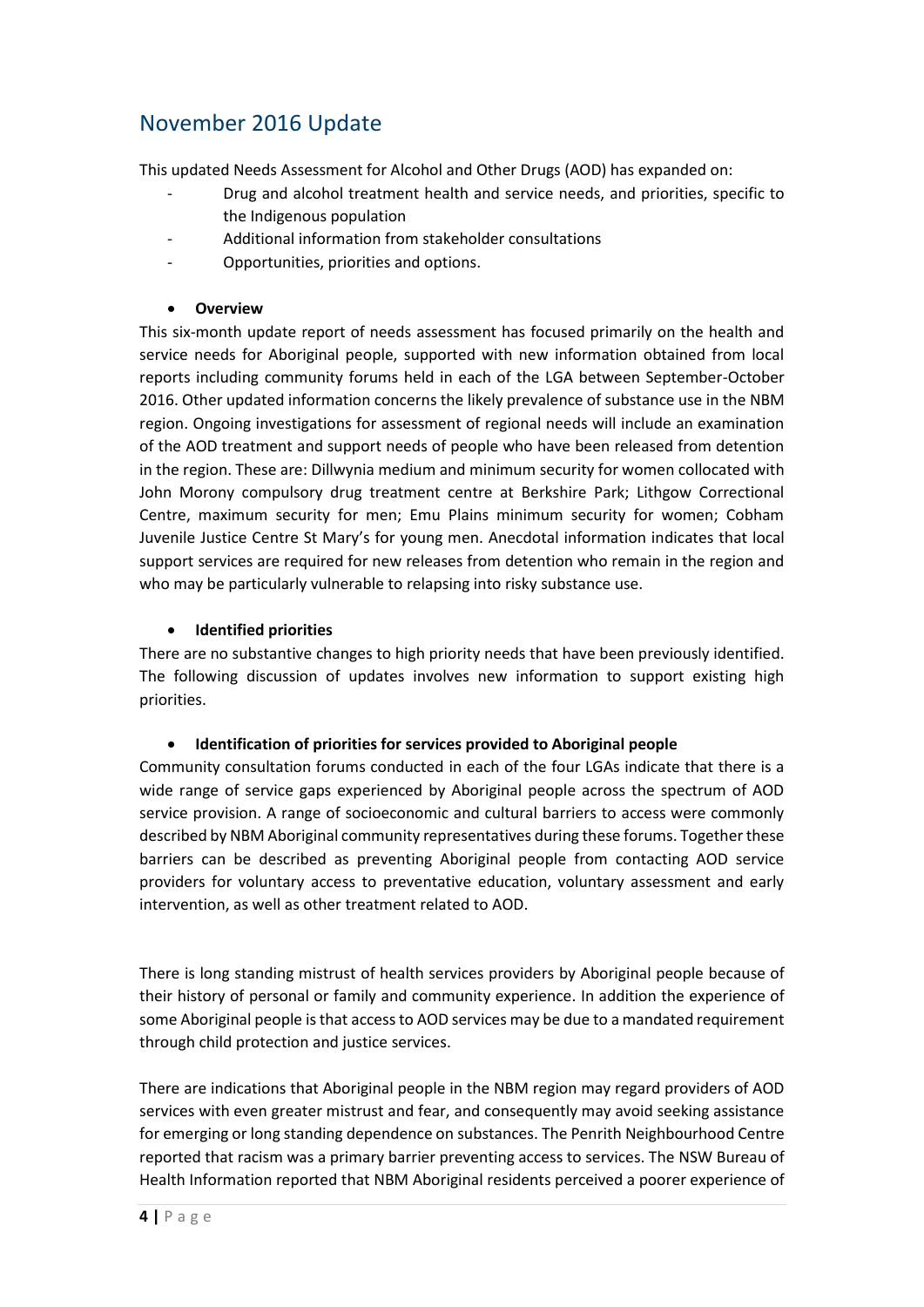hospitalization compared to Aboriginal people for NSW and compared to non-Aboriginal people.

Consultations with Aboriginal people and service providers identified similar concerns and strongly identified the need for more Aboriginal people to be trained to facilitate and support access to AOD treatment on behalf of others because for many Aboriginal people self-referral is not considered.

Consultation with local Aboriginal community controlled AOD service providers indicated that Aboriginal people often present for AOD treatment when they are in crisis. This was believed to be due to a range factors including longstanding substance dependence, polydrug use, intergenerational and lived trauma, At these times, Aboriginal people present with multiple problems such as drug induced psychosis, acute physical illness and justice orders. Moreover, the complexity of these problems often means that a single treatment provider is unable to provide the support and treatment that clients require and multiple transfers of care may occur. Consultations with ACCHOs and the recently established Joint NBMLHD and NBMPHN Aboriginal Advisory Committee indicate that Aboriginal AOD clients with complex needs are experiencing an unsatisfactory and circular journey among multiple service providers, as well as poor outcomes.

New information obtained from the Penrith Neighbourhood Centre in their Yarn Up conducted in 2016, identified a range of barriers related to access of services for Aboriginal people in the Penrith LGA. The study findings were consistent with preliminary analysis of community consultations undertaken by NBMPHN during September/October 2016. The barriers to access identified were:

- 1. Racism
- 2. Cultural Safety
- 3. Flexibility of services
- 4. Stigma
- 5. Support for Aboriginal staff.

In August 2016 it was reported by NSW Bureau of Health Information that NBM Aboriginal people perceived a poorer experience of hospitalization compared to Aboriginal people for NSW and compared to non-Aboriginal people. Only 48% of adult admitted Aboriginal patients in NBMLHD rated the care they received in hospital as 'very good'.

#### **Investigation of issues concerning local prison population**

The prisoner population is predominantly male at 92% (compared with 49% of general adult population), and relatively young with 68% aged under 40 years (compared with 39% of the general adult population.

Aboriginal and Torres Strait Islander people are significantly over-represented in the prison population. Indigenous people represent approximately 2% of the general adult population and on 30 June 2014, represented 27% of the prisoner population.

The health of Australia's prisoners 2015 reported the following key indicators:

- One in four (25%) were homeless in the four weeks before entering prison
- One in three prison entrants have a chronic health condition. Asthma was the most common condition.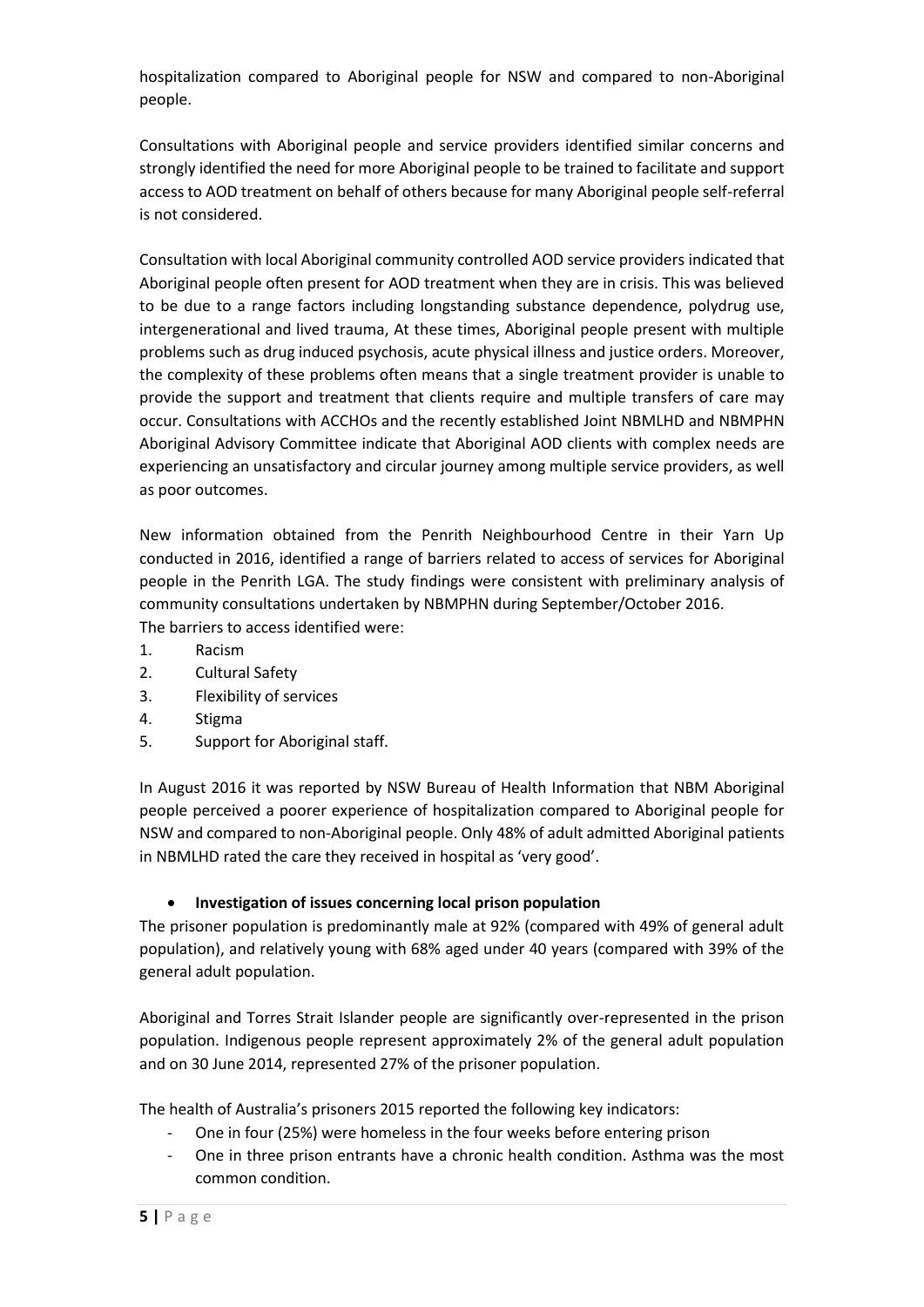- Three in four prison entrants are smokers which is over 5 times the rate of the general population.
- Two in three (67%) prison entrants used illicit drugs in the 12 months prior to prison.
- Two in five prison entrants drank alcohol at risky levels before prison. This was more than half for Indigenous entrants
- One in four prisoners received medication for mental health related issues while in prison.

Other key indicators for prison population:

- 49%of prison entrants have been told by a doctor, psychiatrist, psychologist or nurse, that they have a mental health disorder which may include drug and alcohol abuse is.
- 10% reported using illicit drugs while in prison with 6% reporting injecting drugs while in prison
- 7% of entrants to prison reported being on pharmacotherapy medication for opioid dependence
- 3% of prisoners in custody received medication for opioid dependence
- 8% of prison discharges on an opiate substitution program while in prison with a plan to continue after release
- 39% of prison entrants reported a high risk of alcohol-related harm in the last 12 months (measure by the AUDIT-C)
- 58% of prison discharges reported a high risk of alcohol-related harm prior to current incarceration (measure by the AUDIT-C)
- 8% of prison discharges accessed an alcohol treatment program in prison.

Stakeholder consultations (excluding Aboriginal community consultations reported elsewhere) conducted to November 2016

- Aboriginal Health and Medical Research Council NSW
- Marrin Weejali Aboriginal Corporation, Emerton
- Community Drug Action Team (CDAT) Blue Mountains, including representatives from Police youth liaison, Department of Education, Blue Mountains Council Youth Services Development and a range of service providers
- MYST (Mountains Youth Services Team)
- Dianella Cottage, Katoomba
- Family Drug Support Australia, Leura
- 180TC residential rehabilitation provider Yarramundi for men and Kurmond for women
- Adele House residential men's program Werrington and Coffs Harbour
- The Lyndon Community at Orange
- NADA
- Intensive Drug and Alcohol Program, Corrective Services NSW Department of Justice
- Penrith Neighbourhood Centres
- Koolangara Aboriginal Centre, Cranebrook
- St John of God Hospital Windsor, Hawkesbury Health Service.

#### **Other activities**

The Aboriginal Advisory Committee has been established. This is a joint NBMLHD and NBMPHN committee for AOD and mental health. The role is to provide advice and guidance for the commissioning of NBMPHN targeted funds for Aboriginal people, as well as advice to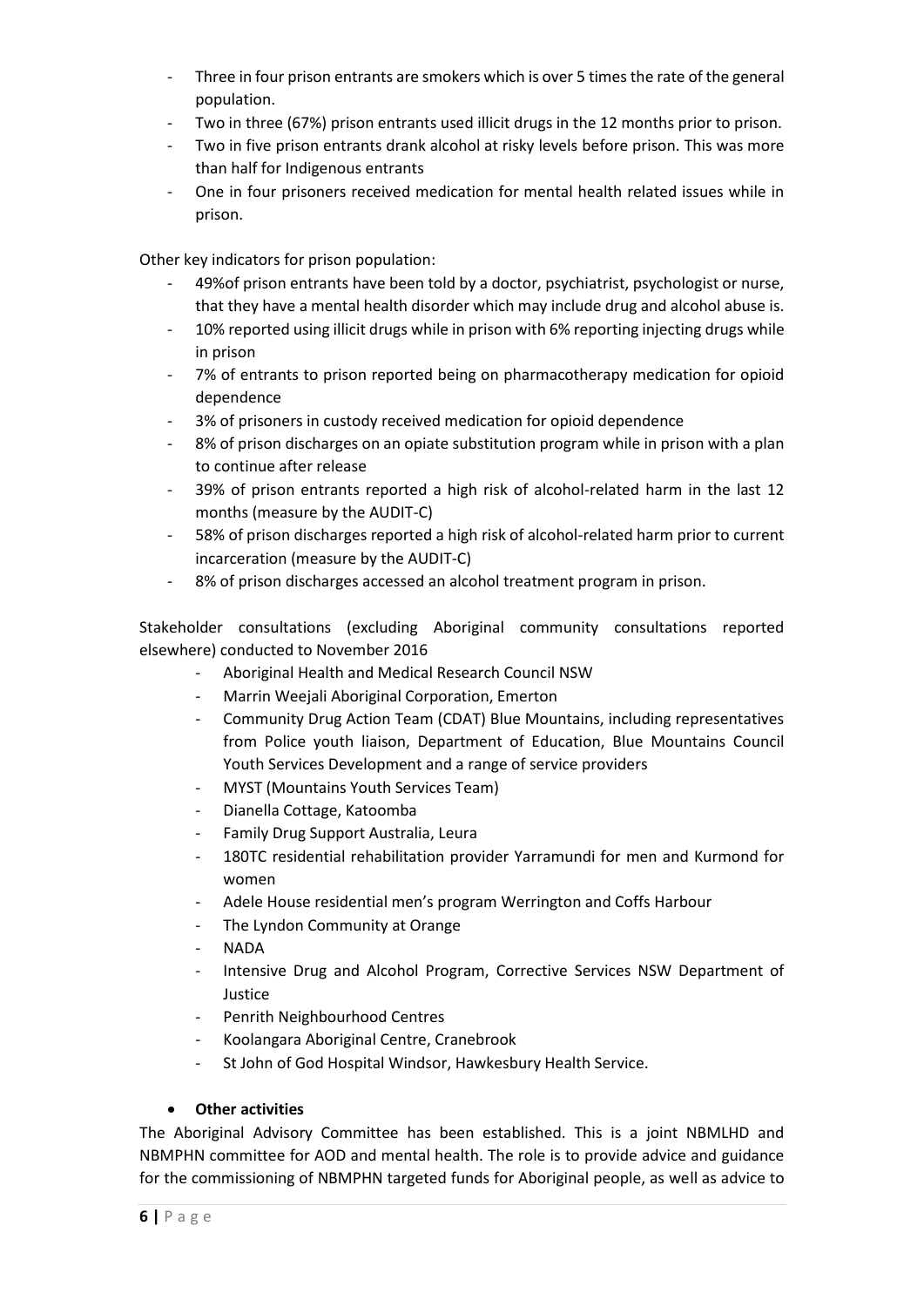support NBMLHD program development. There are 14 positions for Aboriginal representatives who have an interest in AOD and mental health covering each of the LGAs and key Aboriginal liaison positions in the region. The committee was established 10 November and will meet monthly initially to progress immediate priorities including co-design of models for NBMPHN commissioning of services.

The AOD Advisory Group will meet for the first-time 8 December 2016. This committee membership will consist of State and Commonwealth funded services and NGOs operating in the region. Fifteen representatives are expected to attend. The terms of reference will address consultation concerning identified priorities, co-design and collaboration opportunities.

The proposed AOD Symposium will be held during 2017 with a focus on developing a regional plan for AOD in collaboration with the NBMLHD.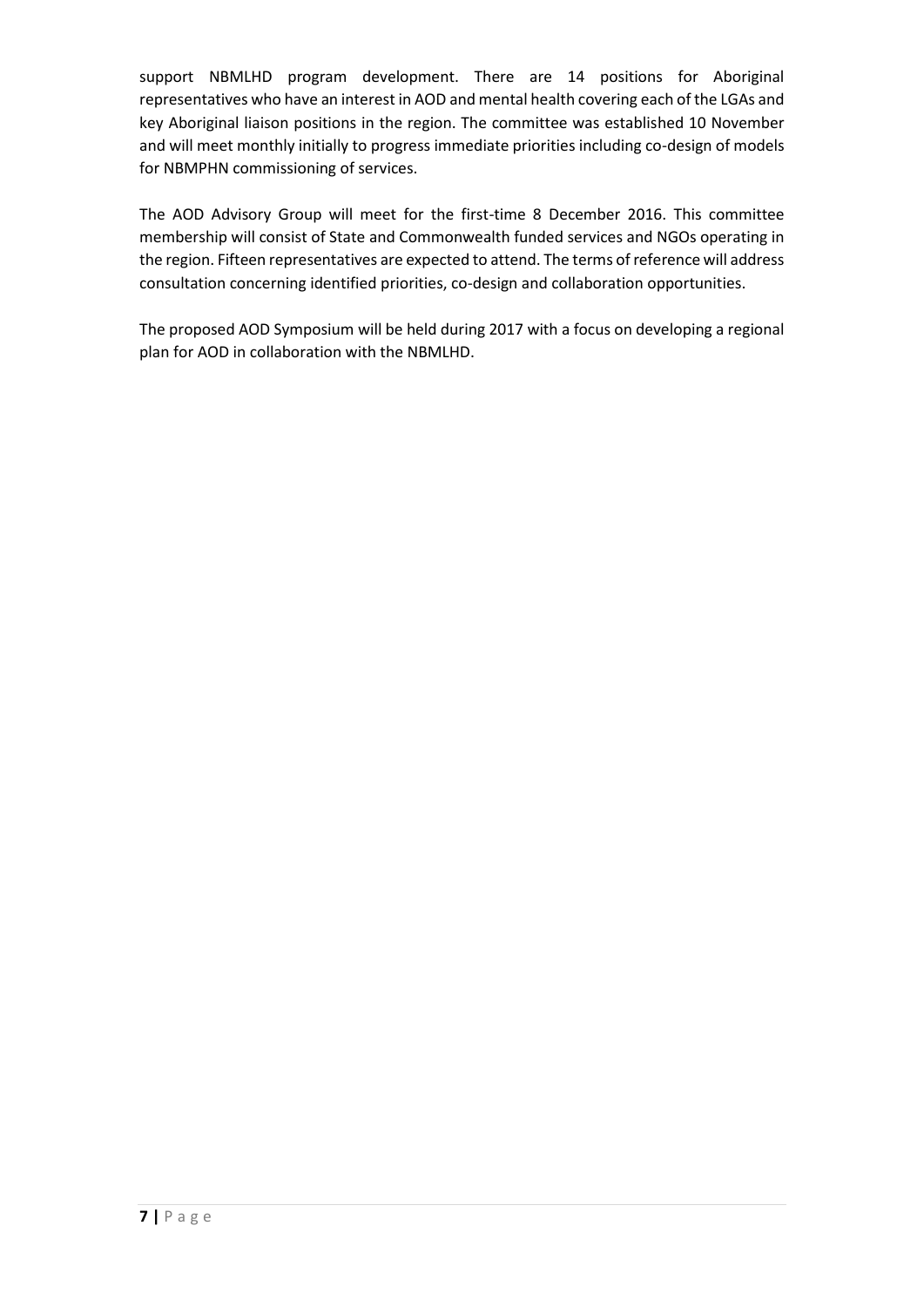## **Section 2 – Outcomes of the health needs analysis**

#### **ALCOHOL AND OTHER DRUGS**

| Outcomes of the health needs analysis: Substance Use (population prevalence and risk factors) |                                                            |                                                                                                                                                                                                                                                                                                                                                                                                                                                                                                                                                                                                                                        |
|-----------------------------------------------------------------------------------------------|------------------------------------------------------------|----------------------------------------------------------------------------------------------------------------------------------------------------------------------------------------------------------------------------------------------------------------------------------------------------------------------------------------------------------------------------------------------------------------------------------------------------------------------------------------------------------------------------------------------------------------------------------------------------------------------------------------|
| <b>Identified Need</b>                                                                        | Key Issue                                                  | Description of Evidence                                                                                                                                                                                                                                                                                                                                                                                                                                                                                                                                                                                                                |
| 2.1 Increasing demand for<br>AOD services.                                                    | Increasing use of methamphetamines<br>reported nationally. | One key finding of the National Ice Taskforce that is of particular concern to regional<br>planning was the increasing usage of crystalline form methamphetamine. This was reported<br>to have more than doubled in the period between 2007 (100,000 surveyed users) and 2013<br>(over 200,000 surveyed users).<br>Final Report of the National Ice Taskforce, 2015<br>The National Drug Household Survey similarly reported a change in the main form of<br>methamphetamine used with ice replacing powder. There was no significant rise in<br>methamphetamine use in 2013 compared to 2010, reported stable at around 2.1%. The use |
|                                                                                               |                                                            | of powder fell from 51% to 29%. At the same time the use of ice increased twofold from 22%<br>in 2010 to 50% in the 2013 survey.<br>Australian Institute of Health and Welfare, National Drug Strategy Household Survey detailed<br>report, 2013.                                                                                                                                                                                                                                                                                                                                                                                      |
|                                                                                               |                                                            | Increased use of methamphetamines has been associated with a range of mental health and<br>related problems. Psychosis is one possible consequence of methamphetamine use.<br>Dependent methamphetamine users are also known to suffer from a variety of comorbid<br>health problems.<br>Department of Health and Aging, National Mental Report 2013.                                                                                                                                                                                                                                                                                  |
|                                                                                               |                                                            | The NBM region had the 3 <sup>rd</sup> highest rate of methamphetamine-related hospitalisations<br>according to NSW PHN area in 2013-14 with a rate of 53.1 per 100,000 population. The trend                                                                                                                                                                                                                                                                                                                                                                                                                                          |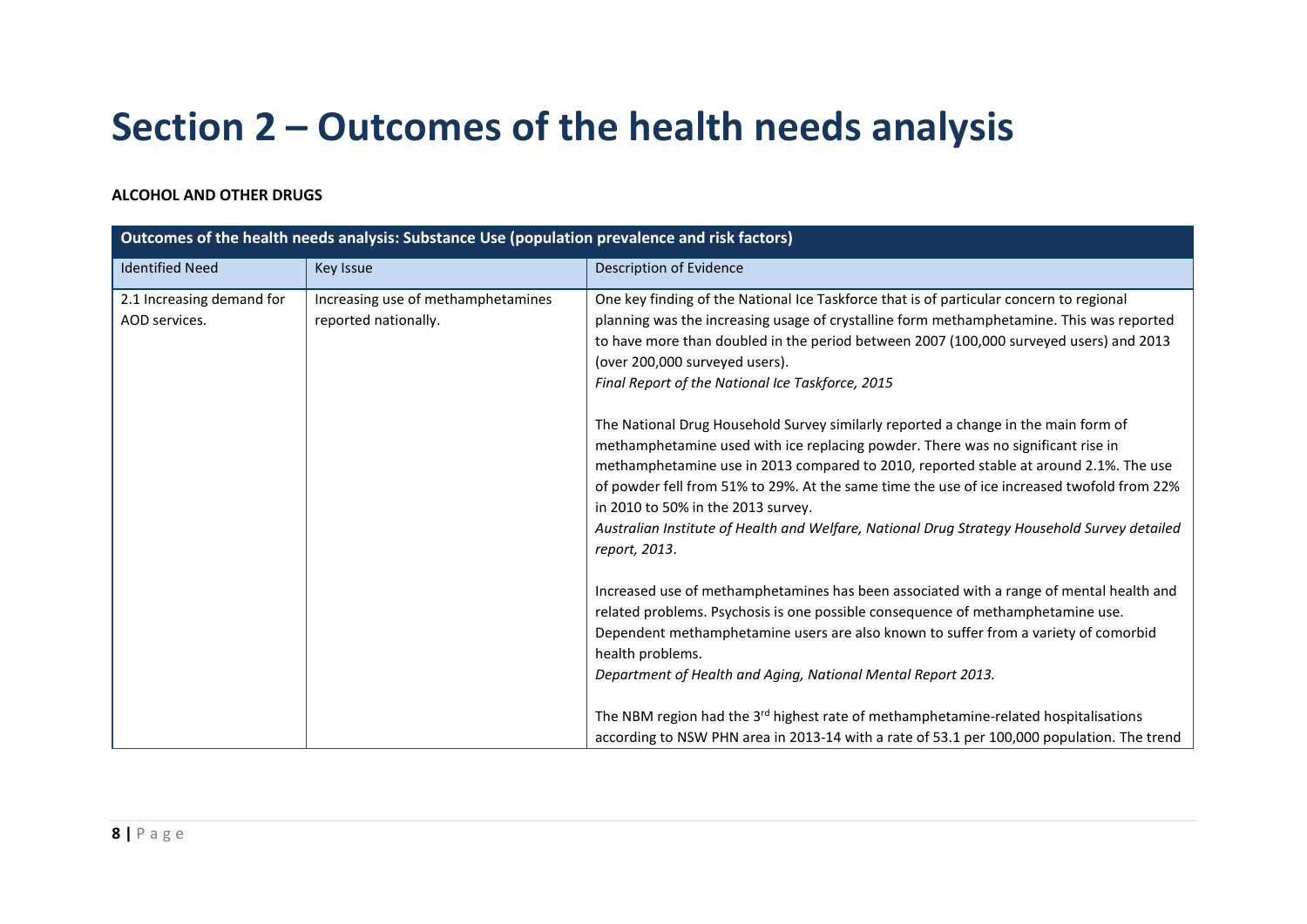| Outcomes of the health needs analysis: Substance Use (population prevalence and risk factors) |                                                                                               |
|-----------------------------------------------------------------------------------------------|-----------------------------------------------------------------------------------------------|
|                                                                                               | since 2009-2010 show a substantial increase from less than 10 per 100,000 to more than 50     |
|                                                                                               | per 100,000. This trend is slightly higher than the average for NSW during the same period.   |
|                                                                                               | HealthStats NSW: Drug misuse, Methamphetamine-related Hospitalisations x PHN, 2013-14         |
|                                                                                               | November 2016 update:                                                                         |
|                                                                                               | NBM region hospitalisations related to Methamphetamine have increased considerably            |
|                                                                                               | since 2010 from a rate of 4.9 per 100,000 population to 97.1. This rate per 100,000 has been  |
|                                                                                               | consistently higher than the NSW state which was 13.4 in 2010 and 85.5 in 2015.               |
|                                                                                               | Health Stats NSW accessed 11/11/16 www.healthstats.nsw.gov.au                                 |
|                                                                                               | Methamphetamine represents 29% for the drug of choice in NSW with Crystal representing        |
|                                                                                               | 21% overall. For this Illicit Drugs Reporting System (IDRS) 2016 sample Methamphetamine       |
|                                                                                               | represented 40% of the drug injected most often in the previous month with Crystal            |
|                                                                                               | representing 36% overall. In the previous six months of the survey, 77% of NSW participants   |
|                                                                                               | reported using any form of methamphetamine. The median days of use in that period for         |
|                                                                                               | NSW participants was 36.5 and crystal represented 30 days. Availability of Crystal was        |
|                                                                                               | regarded as very easy by 61% of NSW participants.                                             |
|                                                                                               | Australian Drug Trends 2016. Findings from the Illicit Drugs Reporting System (IDRS)          |
|                                                                                               | Crime statistics for the NBM region indicate that Penrith LGA has higher Amphetamines use     |
|                                                                                               | and possession compared to the state. In the twelve months up to June 2016, Penrith LGA       |
|                                                                                               | reported 200.4 per 100,000 population compared to 131.1 per 100,000 for the state. There      |
|                                                                                               | was a 26.3% increase over the previous two years. Other LGAs: Lithgow, Blue Mountains,        |
|                                                                                               | Hawkesbury reported rates less than the state average. All LGAs reported possession/use       |
|                                                                                               | rates less than the state average for use/possession of Narcotics, Cannabis, Ecstasy, Cocaine |
|                                                                                               | and Other Drugs.                                                                              |
|                                                                                               | Bureau of Crime Statistics & Research: Crime Tool. Accessed 4/11/16                           |
|                                                                                               | http://crimetool,boscar.nsw.gov.au/boscar/                                                    |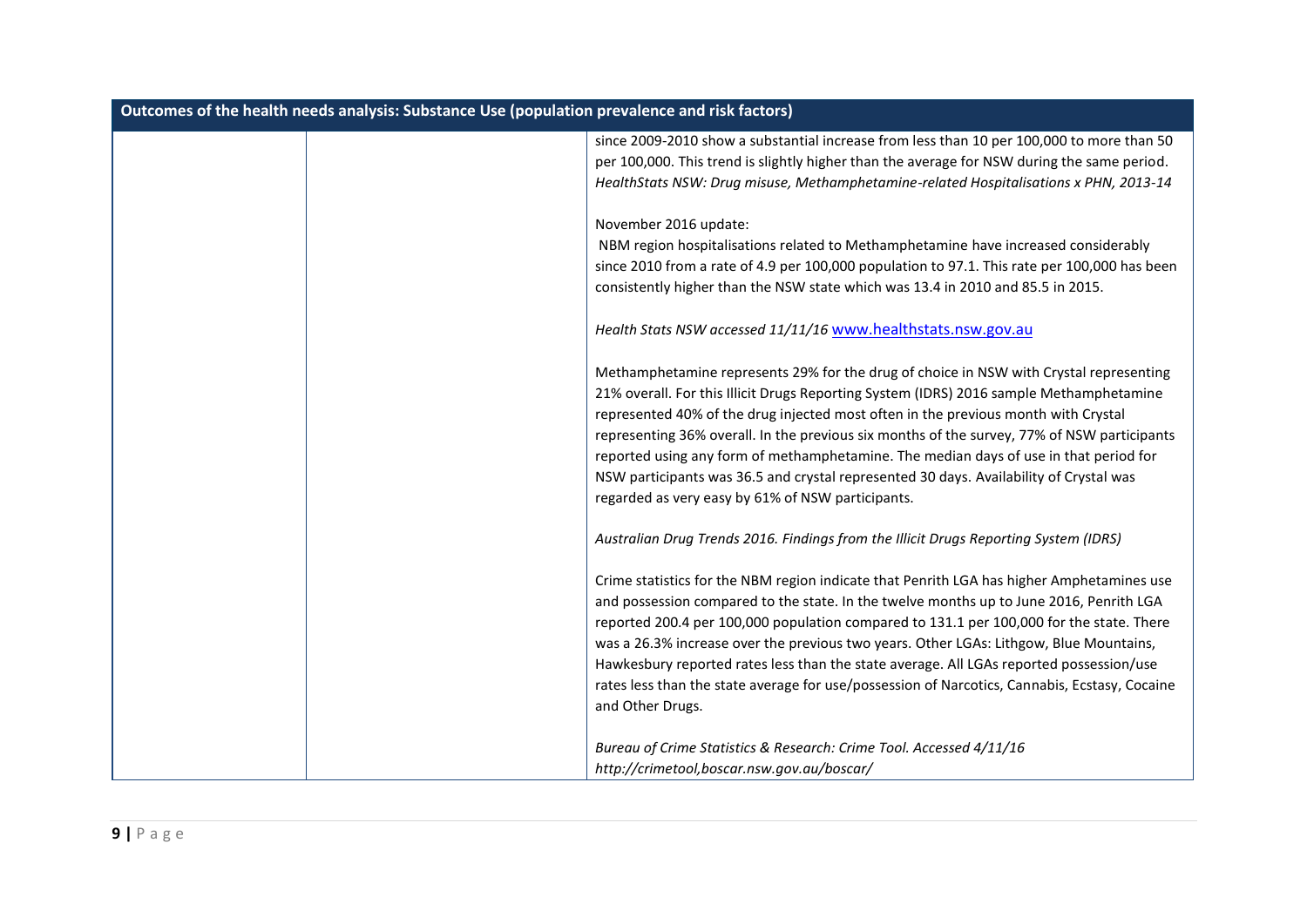| Outcomes of the health needs analysis: Substance Use (population prevalence and risk factors) |                                     |                                                                                               |
|-----------------------------------------------------------------------------------------------|-------------------------------------|-----------------------------------------------------------------------------------------------|
| 2.2 Increasing complexity of                                                                  | Polydrug use reported nationally.   | In the National Drug Household Survey polydrug use is generally defined as the use of more    |
| AOD clients.                                                                                  | Complex AOD clients have become the | than one illicit and/or substance (including tobacco and alcohol) during the previous 12      |
|                                                                                               | norm.                               | months, but not necessarily at the same time.                                                 |
|                                                                                               |                                     |                                                                                               |
|                                                                                               |                                     | In 2013, more than 40% of those surveyed smoked daily, drank alcohol at risky levels or used  |
|                                                                                               |                                     | an illicit drug in the previous year. All three behaviours were reported for 3.1% of persons  |
|                                                                                               |                                     | surveyed. Approximately half (49%) of daily smokers consumed alcohol at quantities            |
|                                                                                               |                                     | regarded as risky. Daily smokers reported using an illicit drug at 37%.                       |
|                                                                                               |                                     | Cannabis was reported as the drug most commonly used in addition to other illicit drugs.      |
|                                                                                               |                                     | Misuse of pharmaceuticals and synthetic cannabis was most common among cannabis users,        |
|                                                                                               |                                     | ranging from 30% for pharmaceuticals to 91% for synthetic cannabis. People who misused        |
|                                                                                               |                                     | pharmaceuticals along with cannabis were most likely to use only those substances. Most       |
|                                                                                               |                                     | synthetic cannabis users also used cannabis at 91%.                                           |
|                                                                                               |                                     | Among users of other psychoactive substances along with at least one other illicit drug, over |
|                                                                                               |                                     | 50% used cannabis, ecstasy and methamphetamines.                                              |
|                                                                                               |                                     |                                                                                               |
|                                                                                               |                                     | Inhalants and other psychoactive substances were least likely to be used with other drugs.    |
|                                                                                               |                                     | Australian Institute of Health and Welfare, National Drug Strategy Household Survey detailed  |
|                                                                                               |                                     | report, 2013.                                                                                 |
|                                                                                               |                                     | NADA's submission (2013) to the NSW Parliament Legislative Council highlighted the            |
|                                                                                               |                                     | increasing complexity of clients attending AOD treatment. They reported that complex          |
|                                                                                               |                                     | clients are now regarded as the norm and not the exceptional client. The profile of typical   |
|                                                                                               |                                     | clients supported by the NGO sectors was reported as:                                         |
|                                                                                               |                                     | Having more than 10 years of Polydrug dependence                                              |
|                                                                                               |                                     | A history of multiple treatment episodes                                                      |
|                                                                                               |                                     | A history of multiple incarcerations and multiple psychiatric admissions (generally           |
|                                                                                               |                                     | without clear diagnosis or treatment continuity)                                              |
|                                                                                               |                                     | Undiagnosed and/or untreated PTSD                                                             |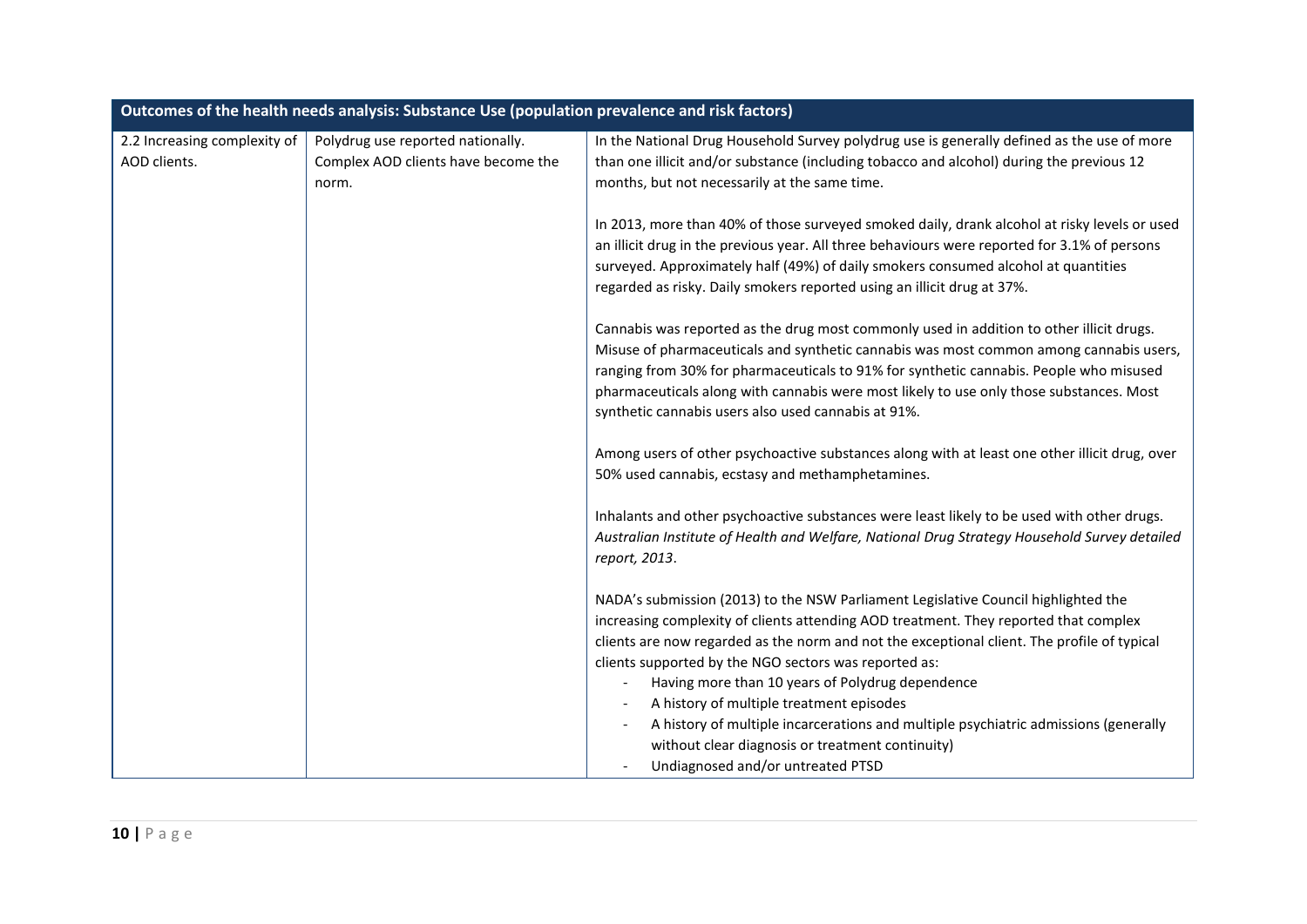| Outcomes of the health needs analysis: Substance Use (population prevalence and risk factors) |                                                                               |                                                                                                                                                                                                                                                                                                                                                                                                                                                                                                                                                                                                                                                                                                                                                                                                                                                                                                                                                                                                                                                                                                                                                              |
|-----------------------------------------------------------------------------------------------|-------------------------------------------------------------------------------|--------------------------------------------------------------------------------------------------------------------------------------------------------------------------------------------------------------------------------------------------------------------------------------------------------------------------------------------------------------------------------------------------------------------------------------------------------------------------------------------------------------------------------------------------------------------------------------------------------------------------------------------------------------------------------------------------------------------------------------------------------------------------------------------------------------------------------------------------------------------------------------------------------------------------------------------------------------------------------------------------------------------------------------------------------------------------------------------------------------------------------------------------------------|
|                                                                                               |                                                                               | Having children removed by community services<br>Diagnosed with blood borne viruses<br>Having poor physical health including STIs<br>Isolated from their families and socially embedded with drug using peers<br>$\overline{\phantom{a}}$<br>Frequently homeless<br>$\overline{\phantom{a}}$<br>Entering treatment having used drugs during pregnancy<br>Not having a regular GP to support primary care<br>Having major dental problems<br>$\overline{\phantom{a}}$<br>Having outstanding legal issues<br>A complex debt situation.<br>NADA. Submission to NSW Parliament Legislative Council: Inquiry into Drug and Alcohol<br>Treatment, February 2013.                                                                                                                                                                                                                                                                                                                                                                                                                                                                                                   |
| 2.3 At risk populations.                                                                      | Social determinants associated with<br>substance use and at-risk populations. | From the National Drug Strategy Survey:<br>Males are considerably more likely than females to use illicit and licit substances (except<br>pain-killers). Females were less likely to drink alcohol at risky quantities that placed them at<br>risk of harm. Females are also more likely to participate in strategies aimed at reducing<br>problems associated with drug use. The proportion of women consuming alcohol during<br>pregnancy has declined and women have indicated that they tended to change their alcohol<br>consumption when pregnant.<br>Aboriginal people: High proportions of Aboriginal people smoke tobacco, use alcohol at risky<br>levels, use cannabis and methamphetamines when compared to non-Aboriginal people<br>according to results of the survey. Aboriginal people are also twice as likely to use cannabis<br>compared to non-Aboriginal people. Refer to specific section describing drug and alcohol<br>use among Aboriginal people.<br>Remote & Regional: People who live in remote and very remote areas were reported as<br>more likely to smoke, drink alcohol at risky levels, use cannabis and methamphetamines. |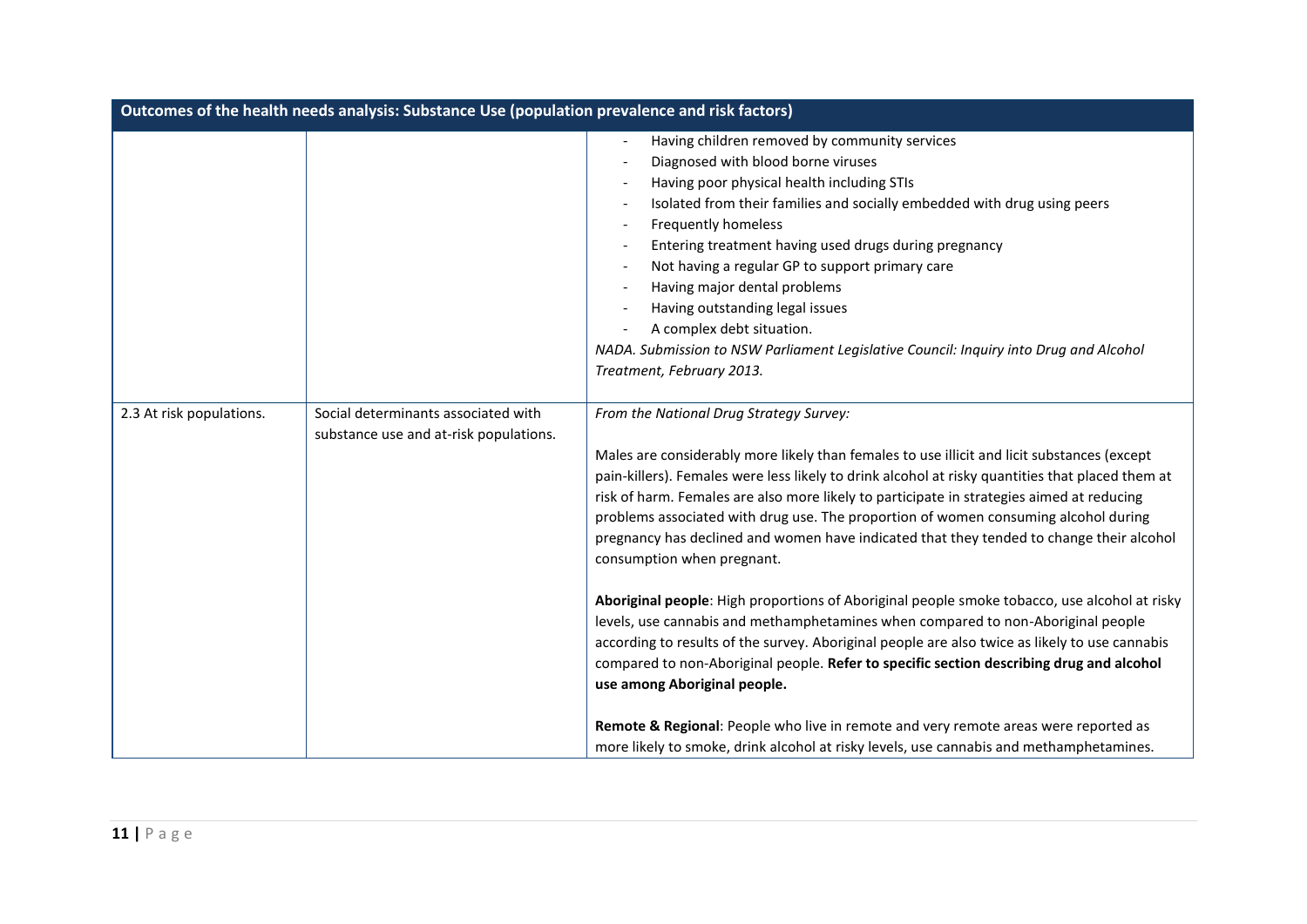| Outcomes of the health needs analysis: Substance Use (population prevalence and risk factors) |                                                                                                                                                                                                                                                                                                                                                                                                                                                                                                                                                                                                                                                                                                                                                                                                                                |
|-----------------------------------------------------------------------------------------------|--------------------------------------------------------------------------------------------------------------------------------------------------------------------------------------------------------------------------------------------------------------------------------------------------------------------------------------------------------------------------------------------------------------------------------------------------------------------------------------------------------------------------------------------------------------------------------------------------------------------------------------------------------------------------------------------------------------------------------------------------------------------------------------------------------------------------------|
|                                                                                               | However, people who live in remote and very remote areas were less likely to use illicit drugs<br>such as cocaine and ecstasy compared with people living in major cities.                                                                                                                                                                                                                                                                                                                                                                                                                                                                                                                                                                                                                                                     |
|                                                                                               | Socioeconomic status: people living in areas with low socioeconomic status (SES) were 3<br>times more likely to smoke compared to people in the highest SES. They also consumed less<br>alcohol at risky levels and used less ecstasy and cocaine than those with high SES rates.                                                                                                                                                                                                                                                                                                                                                                                                                                                                                                                                              |
|                                                                                               | Unemployment: Unemployment represents a major risk factor for substance use and the<br>development of substance-use disorders. Illicit drug use was more prevalent among people<br>who were unemployed. They were 1.6 times more likely to use cannabis, and 2.4 times more<br>likely to use methamphetamines. They were also 1.8 times more likely to use ecstasy,<br>compared to people who were employed.                                                                                                                                                                                                                                                                                                                                                                                                                   |
|                                                                                               | Mental illness: There is a relationship between drug use and poor mental health however it<br>is not clear the extent to which drug use causes mental health problems and to what extent<br>mental health programs gives rise to drug use. The later often occurs in the context of self-<br>meditation. Almost twice as many recent illicit drug users (21%) compared to non-illicit drug<br>users (12.6%) have been diagnosed with, or received treatment for a mental illness. Illicit<br>drug users were more likely to report high and very high levels of psychological distress in<br>the month prior to the survey (17.5% compared with 8.6%). Use of alcohol and daily smoking<br>were also linked to higher reports of mental illness or psychological distress. Refer also to<br>Comorbidity with mental disorders. |
|                                                                                               | LGBTI groups: measured by survey includes people who identified as homosexual or<br>bisexual. Overall this group consumed alcohol in risky quantities, smoked tobacco daily, used<br>illicit drugs and misused pharmaceuticals at higher rates than those of the heterosexual<br>population. The largest differences reported were for use of ecstasy and methamphetamines<br>which was 5.8 times and 4.5 times greater than for heterosexual people. Cannabis was 2.9<br>times greater and cocaine use 2.8 times greater than for heterosexual people.                                                                                                                                                                                                                                                                        |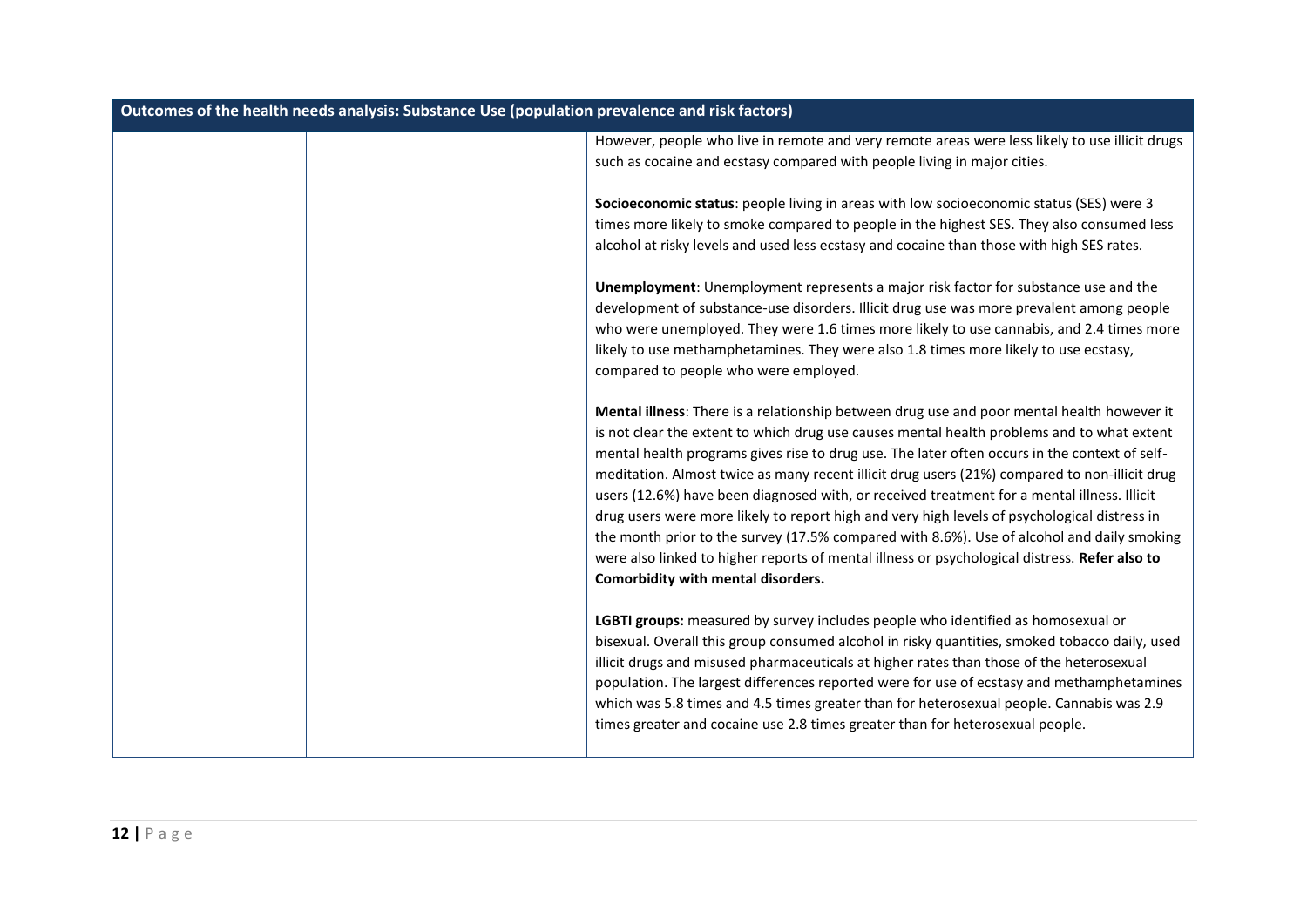| Outcomes of the health needs analysis: Substance Use (population prevalence and risk factors) |                                   |                                                                                                                                                                                                                                                                                                                                                                                                                                                                                                                                                                                                                                                                                                                                                                                                                                                                                                                                                                                                                                                                                                             |
|-----------------------------------------------------------------------------------------------|-----------------------------------|-------------------------------------------------------------------------------------------------------------------------------------------------------------------------------------------------------------------------------------------------------------------------------------------------------------------------------------------------------------------------------------------------------------------------------------------------------------------------------------------------------------------------------------------------------------------------------------------------------------------------------------------------------------------------------------------------------------------------------------------------------------------------------------------------------------------------------------------------------------------------------------------------------------------------------------------------------------------------------------------------------------------------------------------------------------------------------------------------------------|
|                                                                                               |                                   | Australian Institute of Health and Welfare, National Drug Strategy Household Survey detailed<br>report, 2013.                                                                                                                                                                                                                                                                                                                                                                                                                                                                                                                                                                                                                                                                                                                                                                                                                                                                                                                                                                                               |
| 2.4 Substance and drug use:<br>major categories                                               | Trends in substance and drug use. | It was estimated in 2010 that 2.6% of the total burden of disease and 0.5% of deaths can be<br>attributed to illicit drug use. Around 1 in 7 (15%) people have used an illicit drug in the<br>previous 12 months.                                                                                                                                                                                                                                                                                                                                                                                                                                                                                                                                                                                                                                                                                                                                                                                                                                                                                           |
|                                                                                               |                                   | Cannabis and methamphetamine users surveyed were more likely to use these drugs on a<br>regular basis with 64% of cannabis using at least every few months and 52% of<br>methamphetamine users.                                                                                                                                                                                                                                                                                                                                                                                                                                                                                                                                                                                                                                                                                                                                                                                                                                                                                                             |
|                                                                                               |                                   | The data below compares the 2013 National Drug Household Survey with the approximate<br>primary drug of concern in NSW NGO's providing treatment services for substance use.<br>Alcohol: The survey lifetime risk of harm from alcohol use is 18.2% and has declined<br>significantly in recent years from 20.5%. In 2013 alcohol was the main drug of<br>concern to household survey respondents at 42.5% with a median age of 48 years.<br>6.5% reported they drank at risky levels on a daily basis.<br>Alcohol use as the primary concern represents 38.1% as the highest reason<br>$\circ$<br>for seeking treatment. NGO's also report an increase in alcohol use.<br>Rates of alcohol attributable deaths in the NBM PHN area were 16.5 per<br>$\circ$<br>100,000 population. This was the ranked fifth among all NSW PHNs and the<br>highest among metropolitan based NSW PHNs.<br>Alcohol attributable hospitalisations for the NBM PHN in 2013-2014 were<br>814.6 per 100,000 population, compared with 687.9 per 100,000<br>population for all NSW PHNs. This is the highest rate among NSW PHNs. |
|                                                                                               |                                   | Cannabis: Survey use of cannabis was 10.2% and the highest proportion among<br>illicit drugs. 3.8% of survey respondents ranked cannabis as the drug of most serious<br>concern. 45.4% of respondents used monthly or more and 81.9% used with alcohol.<br>Males are more likely to use cannabis.                                                                                                                                                                                                                                                                                                                                                                                                                                                                                                                                                                                                                                                                                                                                                                                                           |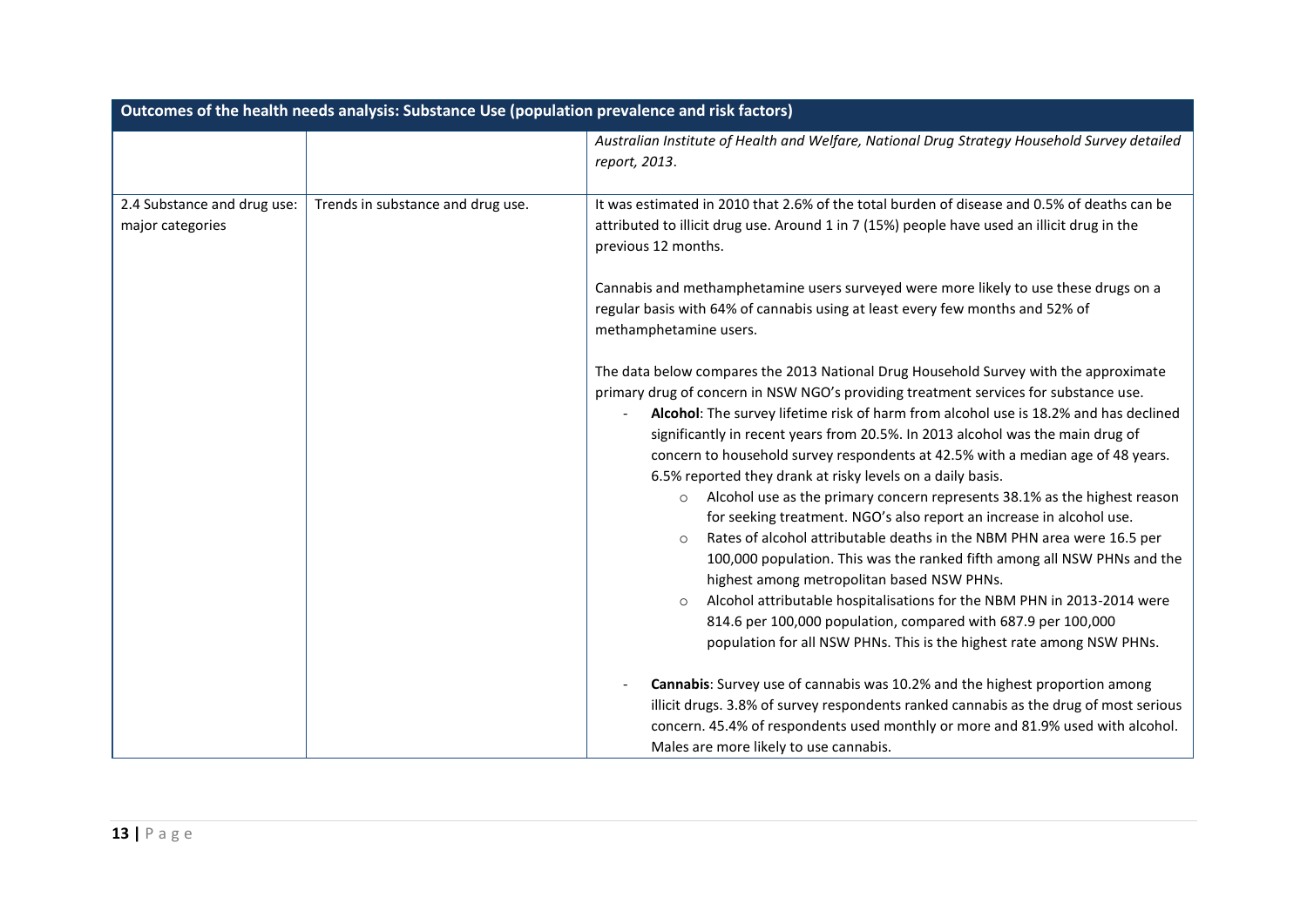| Outcomes of the health needs analysis: Substance Use (population prevalence and risk factors) |                                                                                                                                                                                                                                                                                                                                                                                                                                                                                                                                                                                                                                                                                                                                                                                                                                                |  |
|-----------------------------------------------------------------------------------------------|------------------------------------------------------------------------------------------------------------------------------------------------------------------------------------------------------------------------------------------------------------------------------------------------------------------------------------------------------------------------------------------------------------------------------------------------------------------------------------------------------------------------------------------------------------------------------------------------------------------------------------------------------------------------------------------------------------------------------------------------------------------------------------------------------------------------------------------------|--|
|                                                                                               | Cannabis represented 18% of the surveyed population and third ranking drug of<br>concern among NSW NGO's.                                                                                                                                                                                                                                                                                                                                                                                                                                                                                                                                                                                                                                                                                                                                      |  |
|                                                                                               | Methamphetamine: Survey use of methamphetamine was 2.1% and showed some<br>decline from earlier surveys. In 1998 methamphetamine use was reported at 3.7%.<br>16.1 % of respondents ranked methamphetamine as the drug of most serious<br>concern. The median age was 31 years, 66.5% used with alcohol and 32.1% used<br>monthly or more. Males are more likely to use methamphetamines and the age<br>group of users is increasing from 24 in 2001 to 28 in 2013. The age of first use was<br>18.6 in 2013.<br>Methamphetamine was second ranking drug of concern among NSW NGOs at<br>22.2%. NADA also reported an increase in client complexities and usage related to<br>methamphetamine.                                                                                                                                                 |  |
|                                                                                               | Ecstasy was the second most commonly used illicit substances during a person's<br>lifetime at 2.5% of the population. The majority of users took ecstasy once or twice<br>a year at 54% and the median age was 25 years.                                                                                                                                                                                                                                                                                                                                                                                                                                                                                                                                                                                                                       |  |
|                                                                                               | Heroin represented 0.1% of the surveyed population and 11% as the primary drug<br>of concern for NGOs.                                                                                                                                                                                                                                                                                                                                                                                                                                                                                                                                                                                                                                                                                                                                         |  |
|                                                                                               | Pharmaceuticals for non-medical purposes represented 2.2% of the drug of most<br>serious concern for survey respondents. The average age was 46 years and 32.3%<br>used with alcohol. This group showed the largest increase of all drug types surveyed<br>at 7.7% in 2013 compared to 4.8% in 2010. The proportion who had ever misused a<br>pharmaceutical drug increased to 11.4% in 2013 from 7.4% in 2010, 4.7% of<br>respondents over 14 years has misused a pharmaceutical in the previous 12 months.<br>Paracetamol was the most common type among the over-the-counter drugs,<br>followed by ibuprofen and codeine combination products. People aged between 20-<br>19 years at 5.8% and between 30-39 years at 5.3% were most likely to have misused<br>pharmaceuticals in the previous 12 months. Pain killers were mostly commonly |  |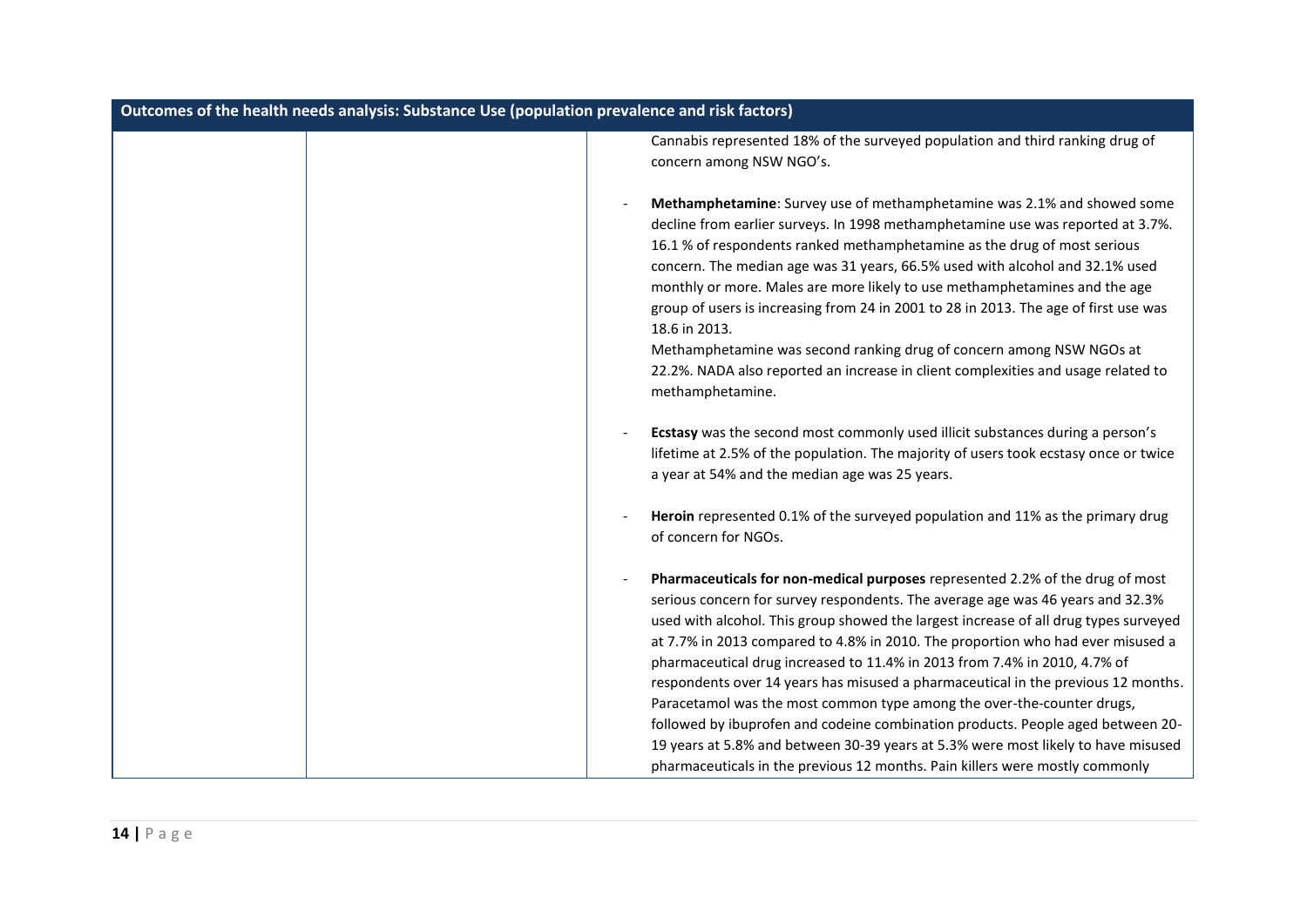| Outcomes of the health needs analysis: Substance Use (population prevalence and risk factors) |                                                                                                                                         |                                                                                                                                                                                                                                                                                                                                                                                                                                                                                                                                                                                                                                                                                                                                                                                                                                                                                                                                                                                                                                                                                                                     |
|-----------------------------------------------------------------------------------------------|-----------------------------------------------------------------------------------------------------------------------------------------|---------------------------------------------------------------------------------------------------------------------------------------------------------------------------------------------------------------------------------------------------------------------------------------------------------------------------------------------------------------------------------------------------------------------------------------------------------------------------------------------------------------------------------------------------------------------------------------------------------------------------------------------------------------------------------------------------------------------------------------------------------------------------------------------------------------------------------------------------------------------------------------------------------------------------------------------------------------------------------------------------------------------------------------------------------------------------------------------------------------------|
|                                                                                               |                                                                                                                                         | misused and these were primarily over-the-counter analgesics compared with<br>prescription analgesics.                                                                                                                                                                                                                                                                                                                                                                                                                                                                                                                                                                                                                                                                                                                                                                                                                                                                                                                                                                                                              |
|                                                                                               |                                                                                                                                         | Emerging psychoactive substances (EPS): These are drugs with mind-altering effects<br>and relatively new to the recreational drug market. EPS generally mimics the effects<br>of other illicit psychoactive drugs including cannabis, ecstasy and hallucinogens.<br>Indications for usage are likely to be under reported due to the rapid rate at which<br>new chemical formulas are developed. The most likely age groups using synthetic<br>cannabis is 14-19 years at 2.8% followed by people between 20-29 years at 2.5%.<br>The most likely group to have used other psychoactive substances is people<br>between 20-29 years at 1.3%. In addition to increases in methamphetamine use,<br>NADA reported increased use of 'harder' drugs other than heroin in adults.<br>Australian Institute of Health and Welfare, National Drug Strategy Household Survey detailed<br>report, 2013.<br>Network of Alcohol and Other Drugs Agencies (NADA), A Planning Tool for NGO Alcohol and<br>Other Drugs Treatment Services, March 2016.<br>NADA, Responding to alcohol and drug related harms in NSW, November 2014. |
| 2.5 Substance use in young<br>people.                                                         | National trends, factors associated with<br>substance and drug use in youth and<br>local reports of substance and drug use<br>by youth. | Adolescence is commonly regarded as a period of rapid physical and psychological transition<br>with experimentation and risk-taking behaviours. This may include illicit drug use with<br>associated short and long term health and other problems. People who initiate drug use<br>early are at greater risk of future illicit and problematic drug use.<br>Young people show a declining rate of smoking uptake. The proportion of youth aged 12-17<br>who have never smoked was high at 95%, and those aged 18-24 also show decreasing uptake<br>with those reporting never smoking at 77% compared to 58% in previous survey. Overall<br>smoking is declining according to uptake and numbers of people who smoke daily.                                                                                                                                                                                                                                                                                                                                                                                        |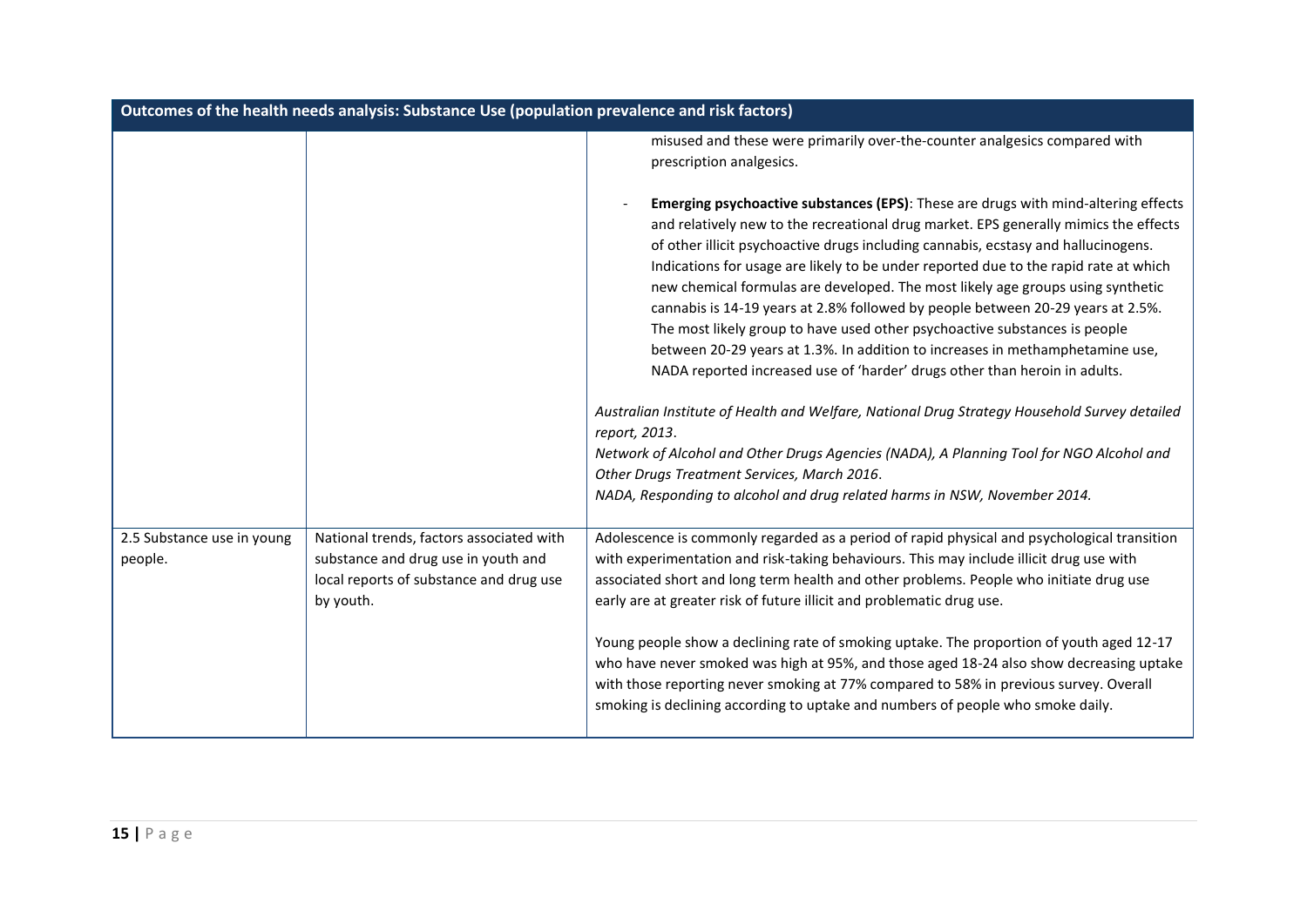| Outcomes of the health needs analysis: Substance Use (population prevalence and risk factors) |                                                                                                                                                                                                                                                                                                                                                                                                                                                                                                                                                                                                                                                                                                                                                                                                                                                                                                                                                                                                                                                                                                                                                                 |
|-----------------------------------------------------------------------------------------------|-----------------------------------------------------------------------------------------------------------------------------------------------------------------------------------------------------------------------------------------------------------------------------------------------------------------------------------------------------------------------------------------------------------------------------------------------------------------------------------------------------------------------------------------------------------------------------------------------------------------------------------------------------------------------------------------------------------------------------------------------------------------------------------------------------------------------------------------------------------------------------------------------------------------------------------------------------------------------------------------------------------------------------------------------------------------------------------------------------------------------------------------------------------------|
|                                                                                               | Younger people also appear to be choosing to abstain from alcohol with those between 12-<br>17 years abstaining at a rate of 72% compared with 64% in previous surveys. Alcohol<br>consumption rates did not show changes between surveys.                                                                                                                                                                                                                                                                                                                                                                                                                                                                                                                                                                                                                                                                                                                                                                                                                                                                                                                      |
|                                                                                               | Comparative Household Survey data indicates that substance use among 14-29 year olds has<br>declined over time.<br>Risky drinking was 47% in 2001 and declined to 42% in 2010. Risky drinking is higher<br>among 20-29 year olds than for 14-19 year olds. People in their late teens and 20s<br>were more likely to consume 11 plus standard drinks compared to people in all<br>other age groups. The average age at which you people first tried alcohol was 15.7<br>in 2013.<br>The age when people first tried an illicit drug was 19.4 in 2013. Among those aged<br>between 14-24 years, the age of initiation into illicit substances was 16.3 in 2013.<br>Use of amphetamines was 10% in 1998 and reduced to 4% in 2010.<br>$\overline{\phantom{a}}$<br>Cannabis is the most commonly used illicit drug across all age groups however<br>$\overline{\phantom{a}}$<br>cannabis users were more likely to first try cannabis in their teens. There are<br>indications that cannabis use precipitates psychotic symptoms, as well as<br>exacerbate the symptoms of schizophrenia. Cannabis use also increases the risk of<br>later depression and suicide. |
|                                                                                               | The main substances that are regarded as contributing to mental illness in young people are<br>alcohol, cannabis and methamphetamine.<br>Department of Health and Aging, National Mental Report 2013.<br>Australian Institute of Health and Welfare, National Drug Strategy Household Survey detailed<br>report, 2013.                                                                                                                                                                                                                                                                                                                                                                                                                                                                                                                                                                                                                                                                                                                                                                                                                                          |
|                                                                                               | In 2009, the Mountains Youth Services Team (MYST) undertook detailed analysis of issues<br>around the mental health of young people in the Blue Mountains LGA. The study reported<br>that substance use by young people was a significant mental health issue, particularly in<br>regard to comorbidity with substance use. The study pointed to a high prevalence of<br>depression among Blue Mountains young people. The report considered that alongside                                                                                                                                                                                                                                                                                                                                                                                                                                                                                                                                                                                                                                                                                                     |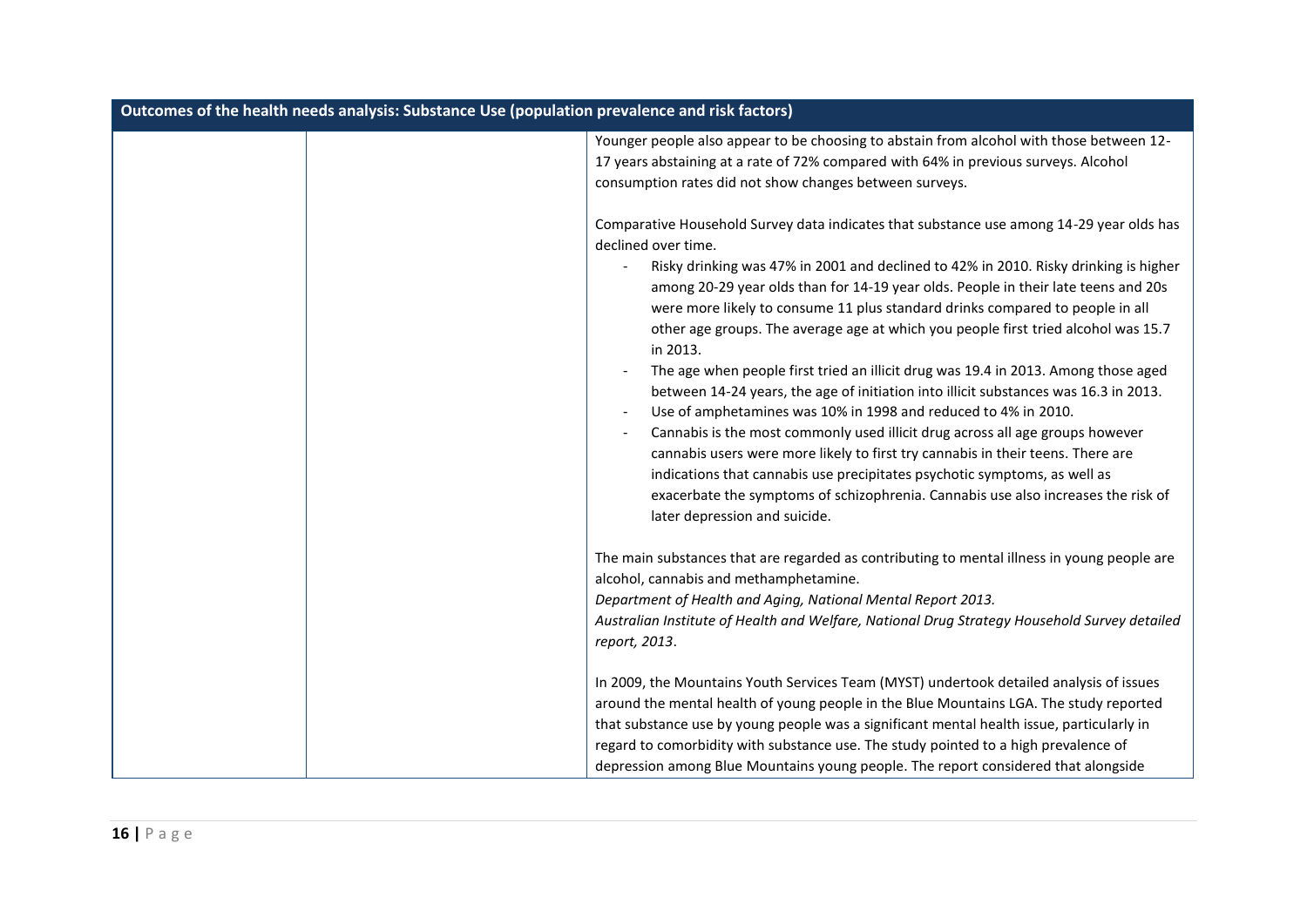| Outcomes of the health needs analysis: Substance Use (population prevalence and risk factors) |                                                                                                                                                                                                                                                                                                                                                                                                                                                                                                                                                                                                                                                                                                                                                                                                                                                                                                                                                                                                                                                                                                                                                                                                        |
|-----------------------------------------------------------------------------------------------|--------------------------------------------------------------------------------------------------------------------------------------------------------------------------------------------------------------------------------------------------------------------------------------------------------------------------------------------------------------------------------------------------------------------------------------------------------------------------------------------------------------------------------------------------------------------------------------------------------------------------------------------------------------------------------------------------------------------------------------------------------------------------------------------------------------------------------------------------------------------------------------------------------------------------------------------------------------------------------------------------------------------------------------------------------------------------------------------------------------------------------------------------------------------------------------------------------|
|                                                                                               | preconditions for cannabis use, a high priority need for effective early intervention services<br>was strongly indicated.<br>Mountains Youth Services Team, Blue Mountains Youth Mental Health Study, 2009.                                                                                                                                                                                                                                                                                                                                                                                                                                                                                                                                                                                                                                                                                                                                                                                                                                                                                                                                                                                            |
|                                                                                               | Another Blue Mountains study (Project Skylight) in 2010 reviewed alcohol use in the LGA and<br>reported that young people were impacted significantly by alcohol use with binge drinking<br>rates in young males well above the NSW average.                                                                                                                                                                                                                                                                                                                                                                                                                                                                                                                                                                                                                                                                                                                                                                                                                                                                                                                                                           |
|                                                                                               | This study consulted extensively with service providers throughout the Blue Mountains LGA<br>and reported that:<br>Providers of youth and family support services (State and NGOs) confirmed the<br>prevalence of alcohol use among young people. Of considerable concern was binge<br>(high risk) drinking among young people, the social consequences, some of which<br>included violence, sexual assault, unsafe sex, malicious damage, school failure and<br>unemployment.<br>Stakeholders described the prevalence of cannabis use along with poly drug use<br>mixing alcohol and cannabis use, and alcohol in conjunction with ecstasy and other<br>drugs.<br>Service providers working with young people identified alcohol as the substance of<br>choice for males who were under 24 years of age. Girls between 14-16 years were<br>identified as more likely to choose alcohol as the primary substance in contrast to<br>17-18 year olds who were more likely to use cannabis. Particular concerns were<br>expressed in relation to the Upper Mountains (Blackheath and Mount Victoria)<br>where there were fewer transport options and fewer options for socializing and<br>entertainment. |
|                                                                                               | Project Skylight (2010) conducted a focus group with a small group (5) of students and<br>teachers (3) from the Lawson Campus of Blacktown Youth College. The College provides an<br>alternative School Certificate program for at risk students aged 15-16 years. These students<br>typically came from unstable family situations including violence and substance abuse,<br>homeless or involved with juvenile justice. Some key findings from this groups were:                                                                                                                                                                                                                                                                                                                                                                                                                                                                                                                                                                                                                                                                                                                                    |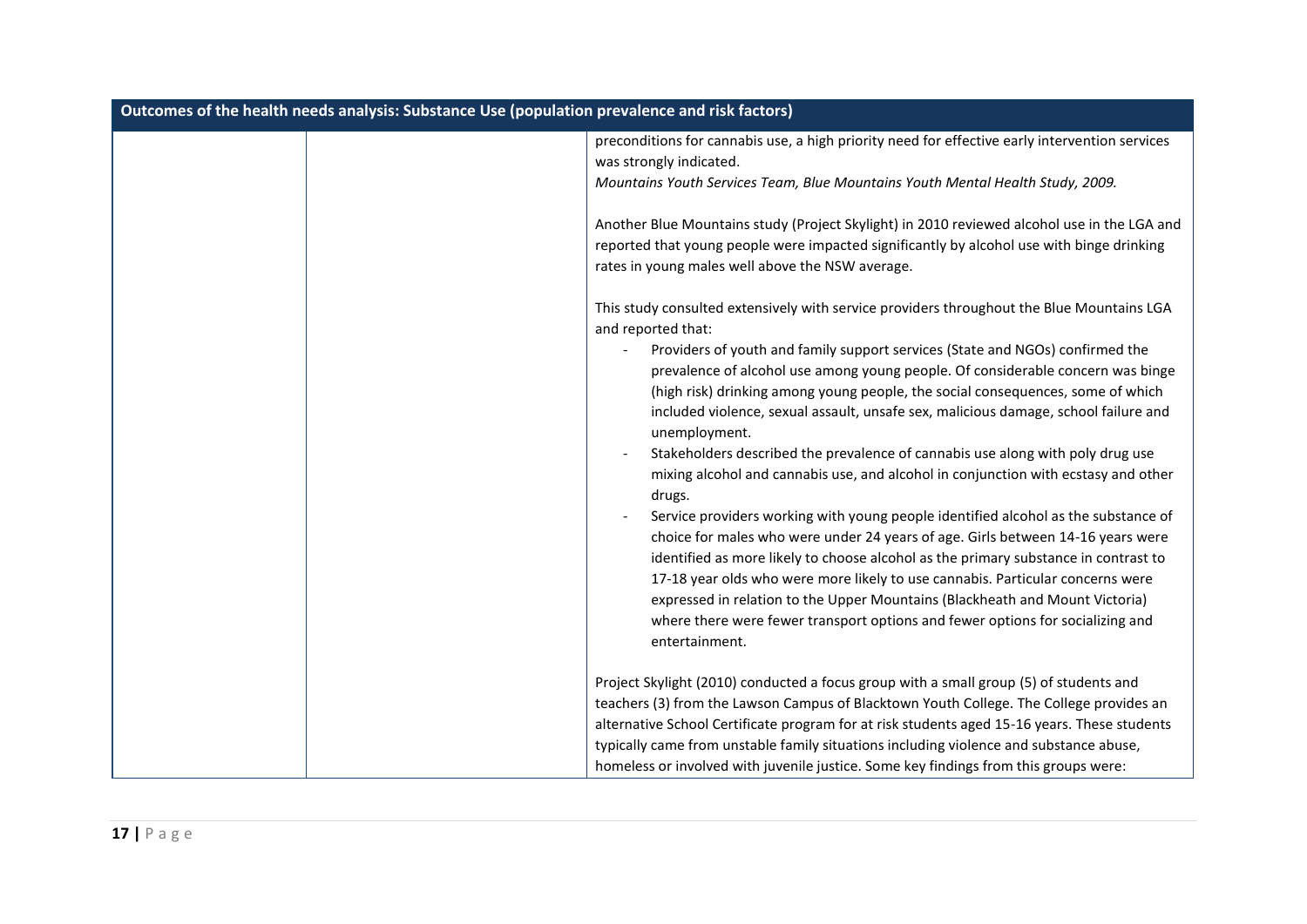| Outcomes of the health needs analysis: Substance Use (population prevalence and risk factors) |                                                                                            |                                                                                                                                                                                                                                                                                                                                                                                                                                                                                                                                                                                                                                                                                                                                                                                                                                                                                                                                                                                                                                                                                                    |
|-----------------------------------------------------------------------------------------------|--------------------------------------------------------------------------------------------|----------------------------------------------------------------------------------------------------------------------------------------------------------------------------------------------------------------------------------------------------------------------------------------------------------------------------------------------------------------------------------------------------------------------------------------------------------------------------------------------------------------------------------------------------------------------------------------------------------------------------------------------------------------------------------------------------------------------------------------------------------------------------------------------------------------------------------------------------------------------------------------------------------------------------------------------------------------------------------------------------------------------------------------------------------------------------------------------------|
|                                                                                               |                                                                                            | Unwillingness to seek help from authority figures such as general practitioners and<br>police<br>Expressed mistrust of psychiatrists and counsellors based on their own experiences<br>Willingness to trust youth workers from a local youth centre<br>Emphasized the interconnectedness of substance abuse with grief and trauma<br>Related the onset of their substance dependence and that of family members to<br>traumatic events including childhood sexual abuse, suicide of a family member, and<br>the death of a child.<br>Raised issues concerning intergeneration substance misuse in families and their<br>predisposition to substance dependence.<br>Project Skylight - Blue Mountains Drug and Alcohol Recovery Services Inc., Report 2: Alcohol<br>and other drugs in the Blue Mountains, 2010.                                                                                                                                                                                                                                                                                    |
| 2.6 Substance use<br>presentations to general<br>practice and community<br>centres.           | Feedback from consultations with<br>general practice and neighbourhood<br>centre managers. | A survey conducted in 2010 of 19 general practitioners (primary health care) and<br>Neighbourhood Centre managers (community services) by Project Skylight was undertaken in<br>the Blue Mountains LGA and reported the following:<br>Only a small proportion of patients presented with AOD issues as their primary<br>health concern although a significant proportion had an underlying problem with<br>substance use.<br>Alcohol was identified as the most prevalent problem substance, followed by<br>benzodiazepines and other prescription drugs, and cannabis.<br>GPs identified young people and people with dual diagnosis as the groups most in<br>need of services.<br>Centre managers identified young people as those most in need of AOD services.<br>There were differences between the Upper and Lower Mountains:<br>Substance use was more common among the 30-50 year old group in<br>$\circ$<br><b>Upper Mountains</b><br>Substance use was common in 20-40 year old group in Lower Mountains.<br>Substance use was prevalent among disadvantaged clients and their families. |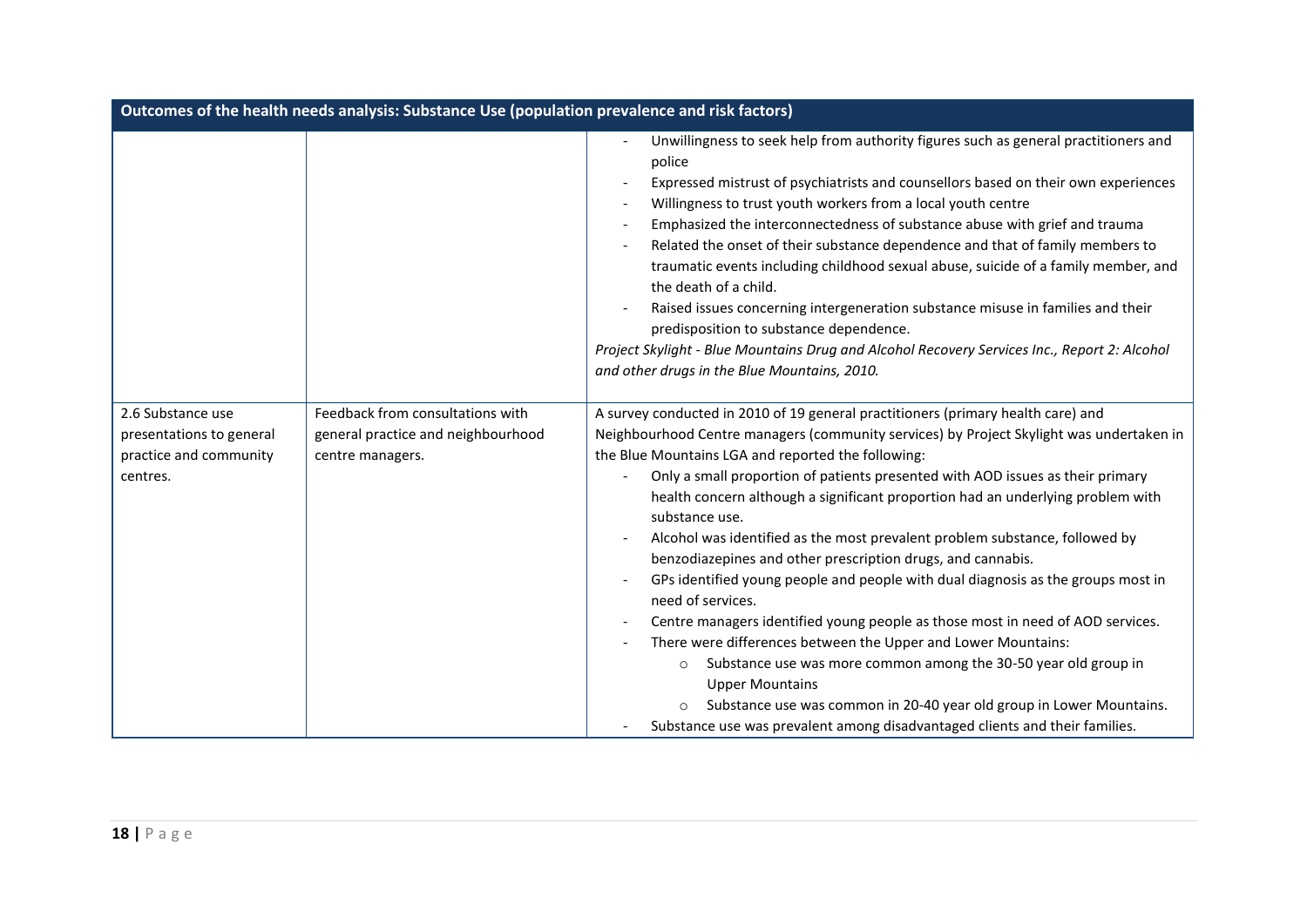| Outcomes of the health needs analysis: Substance Use (population prevalence and risk factors) |                                             |                                                                                                                                                                                                                                                                                                                                                                |
|-----------------------------------------------------------------------------------------------|---------------------------------------------|----------------------------------------------------------------------------------------------------------------------------------------------------------------------------------------------------------------------------------------------------------------------------------------------------------------------------------------------------------------|
|                                                                                               |                                             | The groups identified as highest priority by service providers were women with<br>children; young people, particularly those from disadvantaged families; people with<br>dual diagnosis and Aboriginal people.<br>Project Skylight - Blue Mountains Drug and Alcohol Recovery Services Inc., Report 2: Alcohol<br>and other drugs in the Blue Mountains, 2010. |
| 2.6.1 Priorities identified in                                                                | Barriers to effective service provision and | Community consultations in 2010 conducted under Project Skylight involved community                                                                                                                                                                                                                                                                            |
| <b>Blue Mountains 2010</b>                                                                    | community priorities.                       | forums, individual interviews and a focus group with young people. Refer to substance use in                                                                                                                                                                                                                                                                   |
| community consultations.                                                                      |                                             | young people for results of community consultations.                                                                                                                                                                                                                                                                                                           |
|                                                                                               |                                             | Blue Mountains residents who were regarded as needing AOD treatment or support most<br>were (not in order of priority) young people; single mothers; people on methadone; men;<br>and, families. The biggest problem substances in the Mountains were firstly alcohol and<br>secondly cannabis.                                                                |
|                                                                                               |                                             | The main barriers people encountered when trying to deal with drug and alcohol problems                                                                                                                                                                                                                                                                        |
|                                                                                               |                                             | were:                                                                                                                                                                                                                                                                                                                                                          |
|                                                                                               |                                             | Denial<br>Lack of information                                                                                                                                                                                                                                                                                                                                  |
|                                                                                               |                                             | Fear of losing children                                                                                                                                                                                                                                                                                                                                        |
|                                                                                               |                                             | Access and transport problems                                                                                                                                                                                                                                                                                                                                  |
|                                                                                               |                                             | Lack of choice in type of service                                                                                                                                                                                                                                                                                                                              |
|                                                                                               |                                             | Shame                                                                                                                                                                                                                                                                                                                                                          |
|                                                                                               |                                             | Fear of withdrawal                                                                                                                                                                                                                                                                                                                                             |
|                                                                                               |                                             | <b>Waiting lists</b>                                                                                                                                                                                                                                                                                                                                           |
|                                                                                               |                                             | Unwillingness to join self-help groups                                                                                                                                                                                                                                                                                                                         |
|                                                                                               |                                             | Peer pressure to use substances.                                                                                                                                                                                                                                                                                                                               |
|                                                                                               |                                             | The kind of services that people wanted or needed were:                                                                                                                                                                                                                                                                                                        |
|                                                                                               |                                             | Flexible counselling to support attitude change over a longer term                                                                                                                                                                                                                                                                                             |
|                                                                                               |                                             | More GPs with skills and understanding of addiction issues                                                                                                                                                                                                                                                                                                     |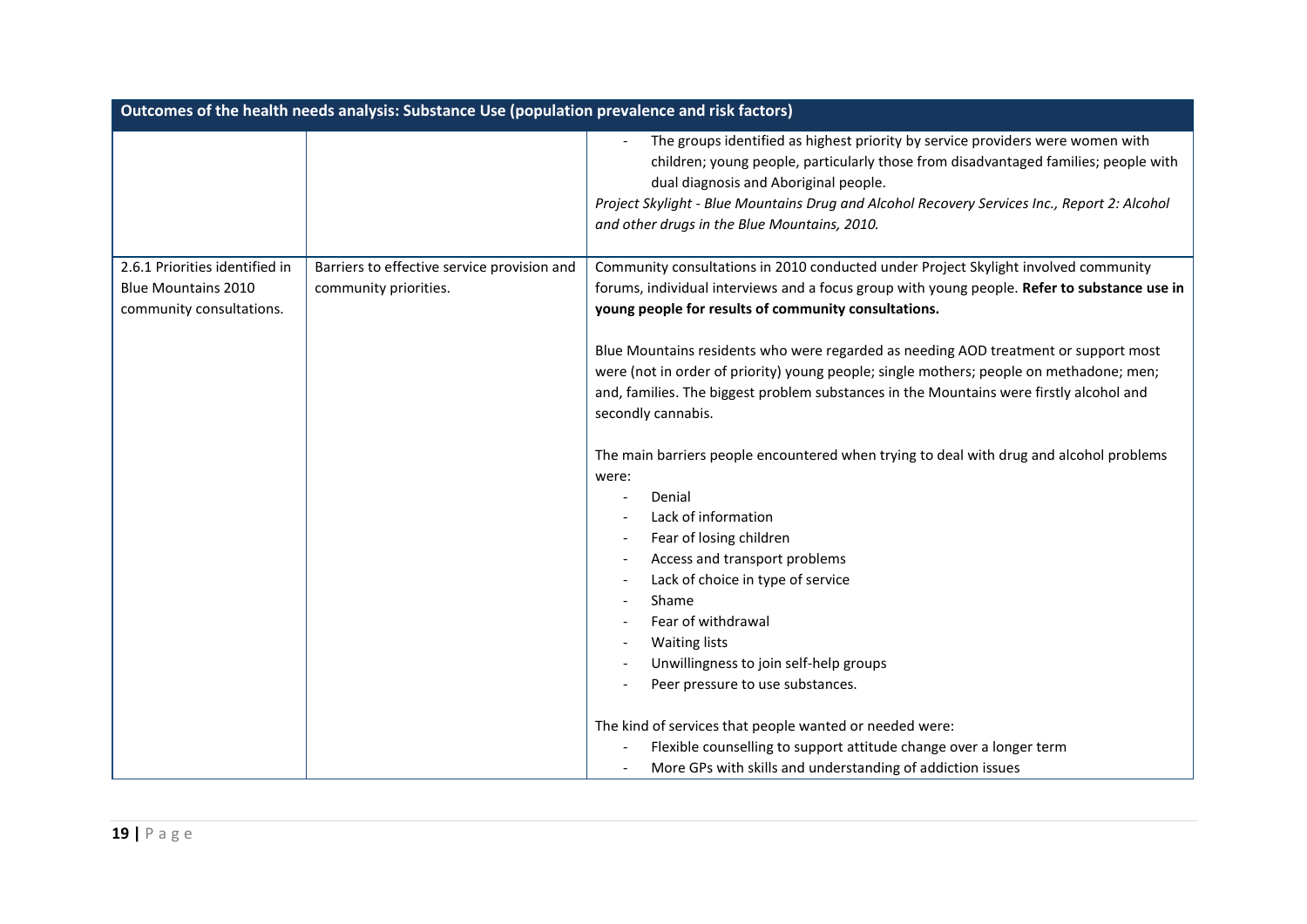| Outcomes of the health needs analysis: Substance Use (population prevalence and risk factors) |                                                                                                   |                                                                                                                                                                                                                                                                                                                                                                                                                                                                                                                                                                                                                                                                                                                                                                                                                                                                                                                                                                             |
|-----------------------------------------------------------------------------------------------|---------------------------------------------------------------------------------------------------|-----------------------------------------------------------------------------------------------------------------------------------------------------------------------------------------------------------------------------------------------------------------------------------------------------------------------------------------------------------------------------------------------------------------------------------------------------------------------------------------------------------------------------------------------------------------------------------------------------------------------------------------------------------------------------------------------------------------------------------------------------------------------------------------------------------------------------------------------------------------------------------------------------------------------------------------------------------------------------|
|                                                                                               |                                                                                                   | Day centre offering support and activities<br>$\overline{\phantom{a}}$<br>Crisis accommodation<br>Information about needle exchange programs<br>More community support for men<br>$\overline{\phantom{a}}$<br>Case management<br>$\overline{\phantom{a}}$<br>Exit strategies for people on methadone programs<br>Soft entry programs such as outreach<br>Education for prevention.<br>A mix of access was identified with location based services together with central telephone<br>intake and referral, as well as effective website access to services.<br>Blue Mountains Drug and Alcohol Recovery Services Inc., Report 2: Alcohol and other drugs in<br>the Blue Mountains, 2010.                                                                                                                                                                                                                                                                                     |
| 2.7 Characteristics of<br>substance and drug users:<br>local and national.                    | Apparent high prevalence of illicit drug<br>use supported by prevalence of drug<br>related crime. | 2014 crime statistics indicate that Hawkesbury and Blue Mountains LGA report drug related<br>crime below the state average.<br>Penrith LGA is higher than state averages for amphetamine use or possession at 121.8 per<br>100,000 population compared to 95.2 per 100,000 for the state. Ecstasy use or possession<br>was also higher at 58.5 per 100,000 population compared to 37.6 per 100,000 for the state.<br>Lithgow LGA reported the highest rates of cannabis use or possession at 312.5 per 100,000<br>population, when compared to the other LGAs in the region. Amphetamine use or possession<br>for Lithgow LGA was 118.4 per 100,000 population and higher than the state average of 95.2<br>per 100,000 population.<br>NSW Bureau of Crime Statistics and Research, 2014<br>Regional rates for the possession or use of amphetamines were higher for the Outer Western<br>and Blue Mountains region (132.8 per 100,000 population) when compared to greater |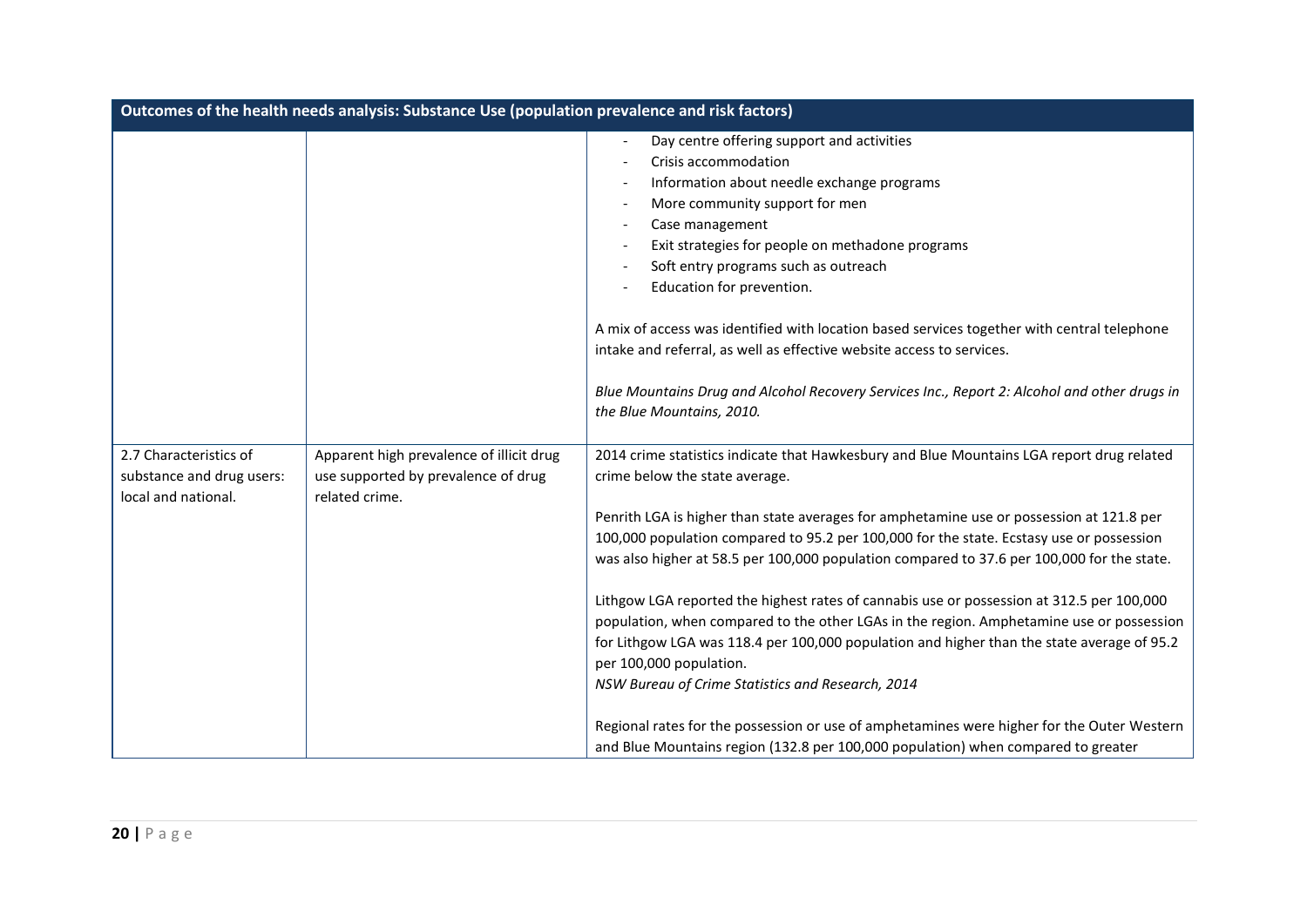| Outcomes of the health needs analysis: Substance Use (population prevalence and risk factors) |                                                                                     |                                                                                                                                                                                                                                                                   |
|-----------------------------------------------------------------------------------------------|-------------------------------------------------------------------------------------|-------------------------------------------------------------------------------------------------------------------------------------------------------------------------------------------------------------------------------------------------------------------|
|                                                                                               |                                                                                     | Sydney and the state (110.7 per 100,000 population and 118.1 per 100,000 population<br>respectively).<br>NSW Bureau of Crime Statistics and Research, 2014. Reference: sr15-13513                                                                                 |
|                                                                                               |                                                                                     | National Household Survey 2013 indicates that one in five people smoked and used alcohol<br>at risky levels or used illicit drugs. These rates double in remote areas.<br>Based on 2011 census data, more than 70,000 people in the NBM region may be involved in |
|                                                                                               |                                                                                     | risky use of tobacco, alcohol and drugs.<br>During 2013, cannabis the most common of illicit drugs used with 10% of the population over                                                                                                                           |
|                                                                                               |                                                                                     | 14 years of age reporting use in the previous 12 months and 35% reporting lifetime use.<br>Cannabis and amphetamine users are more likely to use every months at 64% and 52%<br>respectively.                                                                     |
|                                                                                               |                                                                                     | National Drug Strategy Household Survey detailed report, 2013                                                                                                                                                                                                     |
|                                                                                               |                                                                                     | NBM primary care providers report presentations and referrals for drug and alcohol services<br>in relation to:                                                                                                                                                    |
|                                                                                               |                                                                                     | Often the first contact with the primary care provider is through the family seeking<br>advice regarding another family member<br>Cannabis is the leading drug use. This cohort ranges from long term heavy use to                                                |
|                                                                                               |                                                                                     | recreational use. Long term users were often regarded as using to self-medicate<br>(possibly 20-30%).                                                                                                                                                             |
|                                                                                               |                                                                                     | Users of ICE rarely attended primary care providers. Those that attend are young to<br>middle aged.                                                                                                                                                               |
|                                                                                               |                                                                                     | Abuse of prescription and other medications<br>Young people are the main group presenting with issues concerning drug use.<br>NBMPHN Preliminary Mental Health and Drug and Alcohol Stakeholders. 2016                                                            |
| 2.7.1 Characteristics of<br>substance and drug users:                                         | Apparent high prevalence of risky alcohol<br>use supported by prevalence of alcohol | Alcohol is consumed widely in Australia and harmful levels of consumption are a major<br>health issue associated with increased risk of chronic disease, injury and premature death.                                                                              |
| local and national.                                                                           | related crime.                                                                      | National Drug Strategy Household Survey detailed report, 2013                                                                                                                                                                                                     |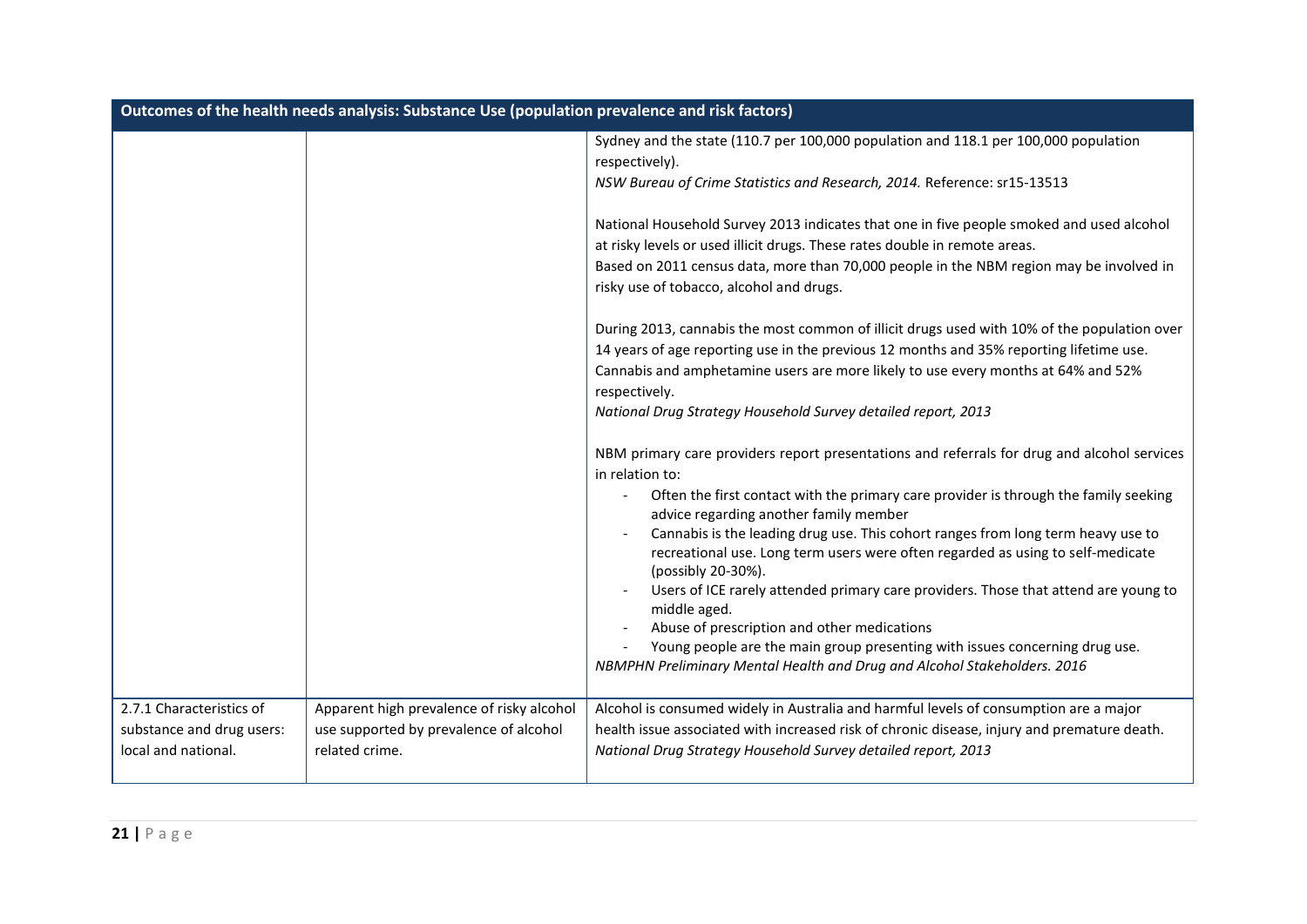| Outcomes of the health needs analysis: Substance Use (population prevalence and risk factors) |                                                                                |                                                                                                                                                                                                                                                                                                                                                                                                                                                                                                                                                                                                                                                                                                                                                                                                                                         |
|-----------------------------------------------------------------------------------------------|--------------------------------------------------------------------------------|-----------------------------------------------------------------------------------------------------------------------------------------------------------------------------------------------------------------------------------------------------------------------------------------------------------------------------------------------------------------------------------------------------------------------------------------------------------------------------------------------------------------------------------------------------------------------------------------------------------------------------------------------------------------------------------------------------------------------------------------------------------------------------------------------------------------------------------------|
|                                                                                               |                                                                                | Blue Mountains and Lithgow LGAs reported the highest levels of crime involving alcohol. For<br>the Blue Mountains robbery related to alcohol involved 35% of all robberies compared to<br>19.3% for the state. Lithgow LGA reported domestic violence involving alcohol at 34%<br>compared to 33.4% for the state. Assault involving alcohol was 38.1% compared to 36.6% for<br>the state. Notably, robbery involving alcohol was 42.9% compared to 19.3% for the state.<br>NBM primary care providers identified alcohol as a substance use problem across all ages.<br>This included alcohol abuse and addiction, often requiring medicated detoxification support.<br>Longer term users were often regarded as using to self-medicate (possibly 20-30%).<br>NBMPHN Preliminary Mental Health and Drug and Alcohol Stakeholders. 2016 |
| 2.8 Characteristics of<br>substance and drug users:<br>local and national.                    | Indications of prevalence of misuse of<br>prescription medications.            | Misuse of pharmaceutical medications has increased from 4.2% in 2010 to 4.7% in 2013,<br>according to the National Drug Strategy Household Survey.<br>National Drug Strategy Household Survey detailed report, 2013<br>NBMPHN preliminary stakeholder consultations with NBM primary care providers indicate<br>prevalence of abuse of abuse of prescription medications.<br>NBMPHN Preliminary Mental Health and Drug and Alcohol Stakeholders. 2016                                                                                                                                                                                                                                                                                                                                                                                   |
| 2.9 Characteristics of<br>substance and drug users:<br>local and national.                    | Prevalence of mental health and drug<br>and alcohol diagnosis (dual diagnosis) | Illicit drug use is a major risk factor for mental illness, suicide, self-inflicted harm and drug<br>overdose.<br>There is a strong association between illicit drug use and mental health issues. In the context<br>of self-meditation, it is difficult to isolate to what degree drug use causes mental health<br>problems, or to what degree mental health problems give rise to drug use.<br>People using meth/amphetamines in the past 12 months were more likely than any other<br>drug users to report diagnosis or treatment for a mental illness at 29% compared to 13.5%<br>for non-users. People using methamphetamines also report greater levels of high or very<br>high psychological distress at 27% compared with 9.6%.                                                                                                 |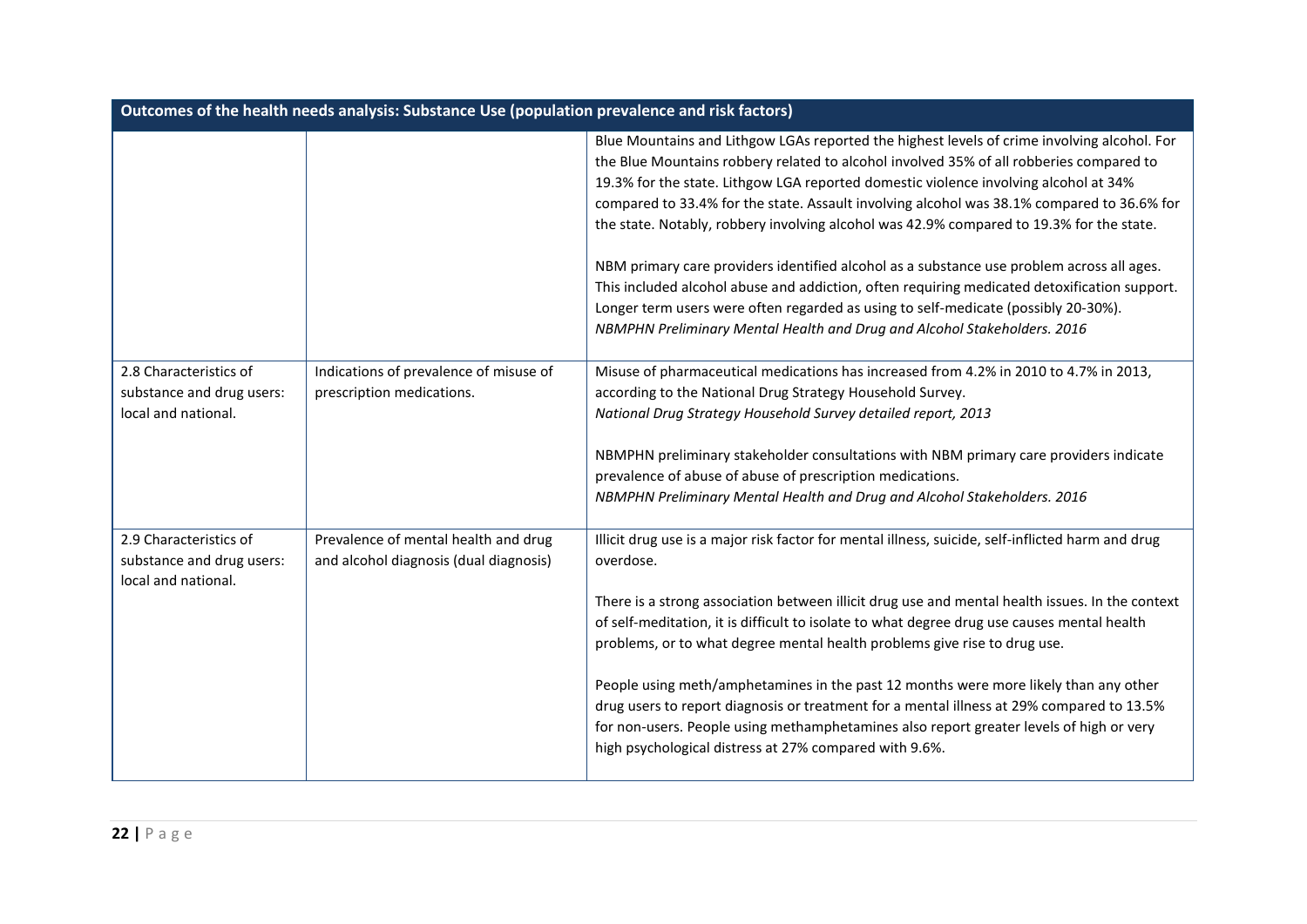| Outcomes of the health needs analysis: Substance Use (population prevalence and risk factors) |                                                                                                                                                                                                                                                                                                                                                                                                                                                                                                                                                                                                                                                                                                                                                                                                                                                                                                                                                                                                                                                                                                                                                 |  |
|-----------------------------------------------------------------------------------------------|-------------------------------------------------------------------------------------------------------------------------------------------------------------------------------------------------------------------------------------------------------------------------------------------------------------------------------------------------------------------------------------------------------------------------------------------------------------------------------------------------------------------------------------------------------------------------------------------------------------------------------------------------------------------------------------------------------------------------------------------------------------------------------------------------------------------------------------------------------------------------------------------------------------------------------------------------------------------------------------------------------------------------------------------------------------------------------------------------------------------------------------------------|--|
|                                                                                               | The rate of mental illness almost doubles with illicit drug use. Almost twice as many recent<br>illicit drug users (21%) compared with non-illicit drug users (12.6%) have been diagnosed<br>with, or treated for mental illness. Illicit drug users reported being more likely to experience<br>high or very high levels of psychological distress in the four weeks before participating in the<br>National Drug Strategy Household Survey (NDSHS) (17% compared with 8.6%).<br>National Drug Strategy Household Survey detailed report, 2013                                                                                                                                                                                                                                                                                                                                                                                                                                                                                                                                                                                                 |  |
|                                                                                               | NBM PIR clients with complex and severe mental illness report high prevalence of<br>comorbidity with drug use.<br><b>NBM PIR Program</b>                                                                                                                                                                                                                                                                                                                                                                                                                                                                                                                                                                                                                                                                                                                                                                                                                                                                                                                                                                                                        |  |
|                                                                                               | NBMLHD Drug and Alcohol regional planning has prioritised treatment of co-morbid<br>conditions in mental health and drug and alcohol treatment alongside new models of<br>integrated care that support: Whole of Family Teams; and co-located service provision.<br>NBMLHD Drug and Alcohol Draft Regional Plan 2016                                                                                                                                                                                                                                                                                                                                                                                                                                                                                                                                                                                                                                                                                                                                                                                                                            |  |
|                                                                                               | Consultations undertaken by Project Starlight 2010 reported a strong theme from interviews<br>with service providers concerning the interrelationship of substance use and mental health<br>issues. Some respondents reported that 50% of their current client group (mostly men<br>between 16-26 years) were dual diagnosis, with anxiety as the most common mental health<br>issue. It was noted that clients with complex chronic conditions and psychosis were more<br>likely to be referred to the Mental Health Team than AOD counsellors. A prevalence of<br>trauma histories amongst clients who are substance users was also reported. One<br>psychologist reported that among people attending the local methadone program<br>approximately 60-70% of clients had a diagnosis of borderline personality disorder, post-<br>traumatic stress disorder, dissociative identity disorder considered to be outcomes of<br>childhood histories of neglect and physical and/or sexual abuse.<br>Project Skylight - Blue Mountains Drug and Alcohol Recovery Services Inc., Report 2: Alcohol<br>and other drugs in the Blue Mountains, 2010. |  |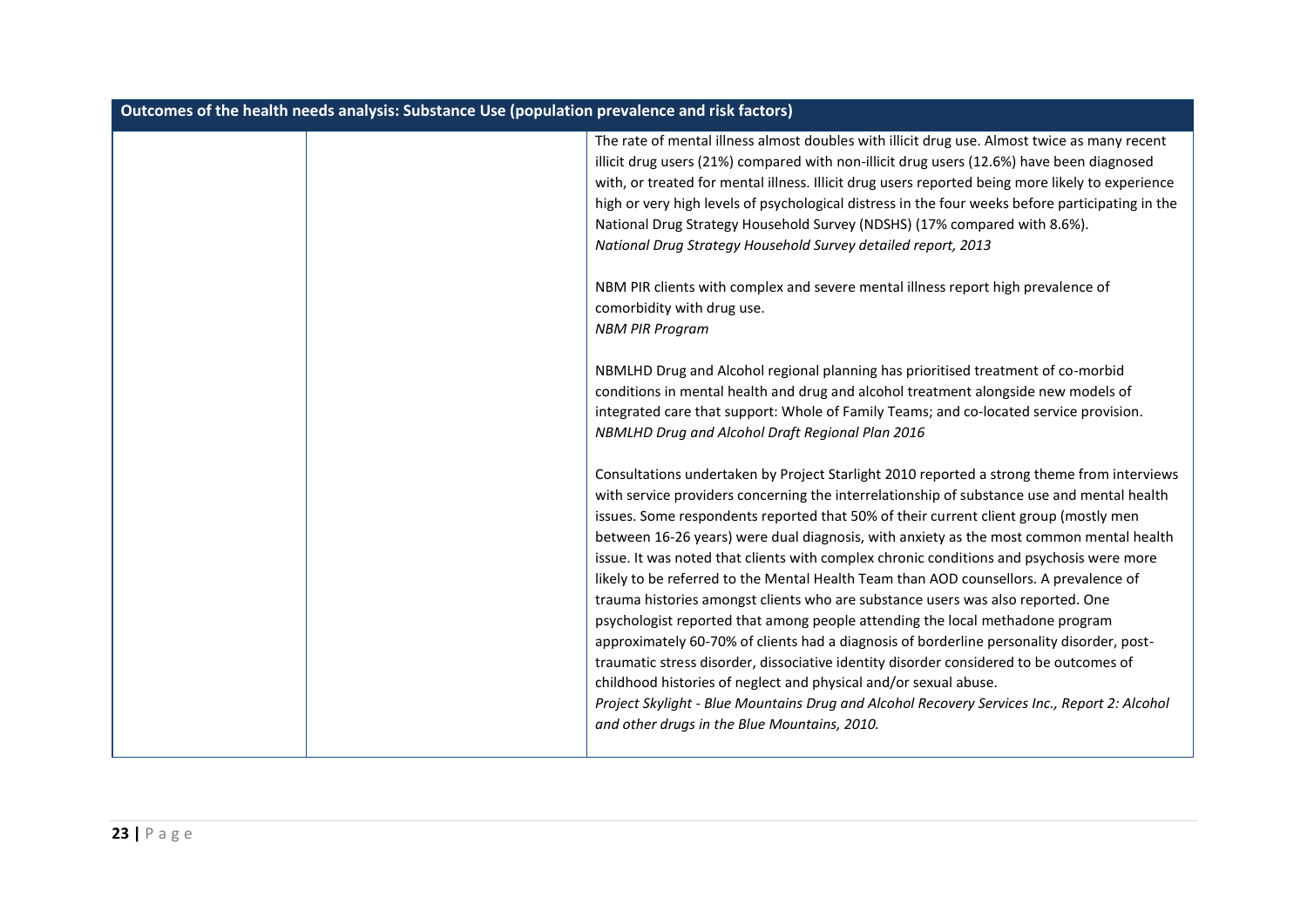| Outcomes of the health needs analysis: Substance Use (population prevalence and risk factors) |                                       |                                                                                                                                                                                                                                                                                                                                                                                                                                                                                                                                                                                                                                               |
|-----------------------------------------------------------------------------------------------|---------------------------------------|-----------------------------------------------------------------------------------------------------------------------------------------------------------------------------------------------------------------------------------------------------------------------------------------------------------------------------------------------------------------------------------------------------------------------------------------------------------------------------------------------------------------------------------------------------------------------------------------------------------------------------------------------|
| 2.10 Characteristics of                                                                       | Prevalence of health disorders among  | Alcohol is consumed widely in Australia and harmful levels of consumption are a major                                                                                                                                                                                                                                                                                                                                                                                                                                                                                                                                                         |
| substance and drug users:                                                                     | alcohol and drug users reflected in   | health issues associated with increased risk of chronic disease, injury and premature death.                                                                                                                                                                                                                                                                                                                                                                                                                                                                                                                                                  |
| local and national.                                                                           | shorter than average life expectancy. | National Drug Strategy Household Survey detailed report, 2013                                                                                                                                                                                                                                                                                                                                                                                                                                                                                                                                                                                 |
|                                                                                               |                                       | Studies have shown that chronic substance users have a shorter life expectancy compared to<br>the general population, of approximately 15-20 years.                                                                                                                                                                                                                                                                                                                                                                                                                                                                                           |
|                                                                                               |                                       | NBMLHD has identified co-existing physical disorders as a major contributor to early death<br>among chronic substance users. There is an increasing need for drug and alcohol services to<br>address a range of comorbid physical health including diabetes, circulatory diseases, blood<br>borne viruses, as well as mental health, depression and neurocognitive deficit disorders. This<br>population group have poor access to preventative health services and high rates of<br>admission to hospital for a range of health issues, in addition to drug and alcohol use.<br>NBMLHD Drug and Alcohol Service Planning Consultation, 2016. |
| 2.11 Characteristics of                                                                       | Prevalence of socioeconomic           | Studies have found clear links between socioeconomic disadvantage and the risk of                                                                                                                                                                                                                                                                                                                                                                                                                                                                                                                                                             |
| substance and drug users:<br>local and national.                                              | disadvantage and high risk groups.    | dependence on alcohol, nicotine and other drugs. In Australia the high risk population groups<br>are: socioeconomically disadvantaged, those living in rural and remote areas, Aboriginal<br>people, pregnant women, the unemployed, people who identify as homosexual or bisexual,<br>people with mental illness and those with high levels of psychological distress.<br>National Drug Strategy Household Survey detailed report, 2013                                                                                                                                                                                                      |
|                                                                                               |                                       | Refer also to Socioeconomic Disadvantage and Equity for details of levels of disadvantage<br>within the NBM region. In summary:                                                                                                                                                                                                                                                                                                                                                                                                                                                                                                               |
|                                                                                               |                                       | Penrith LGA reflects wide disparities of advantage and disadvantage. The most<br>disadvantaged areas were in Cranebrook; South Penrith; Kingswood; Cambridge<br>Park; and St Marys.<br>Blue Mountains LGA reflects relative advantage among the broader population with<br>pockets of extreme disadvantage in Katoomba.<br>Hawkesbury LGA reflects relative advantage among the broader population.<br>Extreme disadvantage has been identified in South Windsor.                                                                                                                                                                             |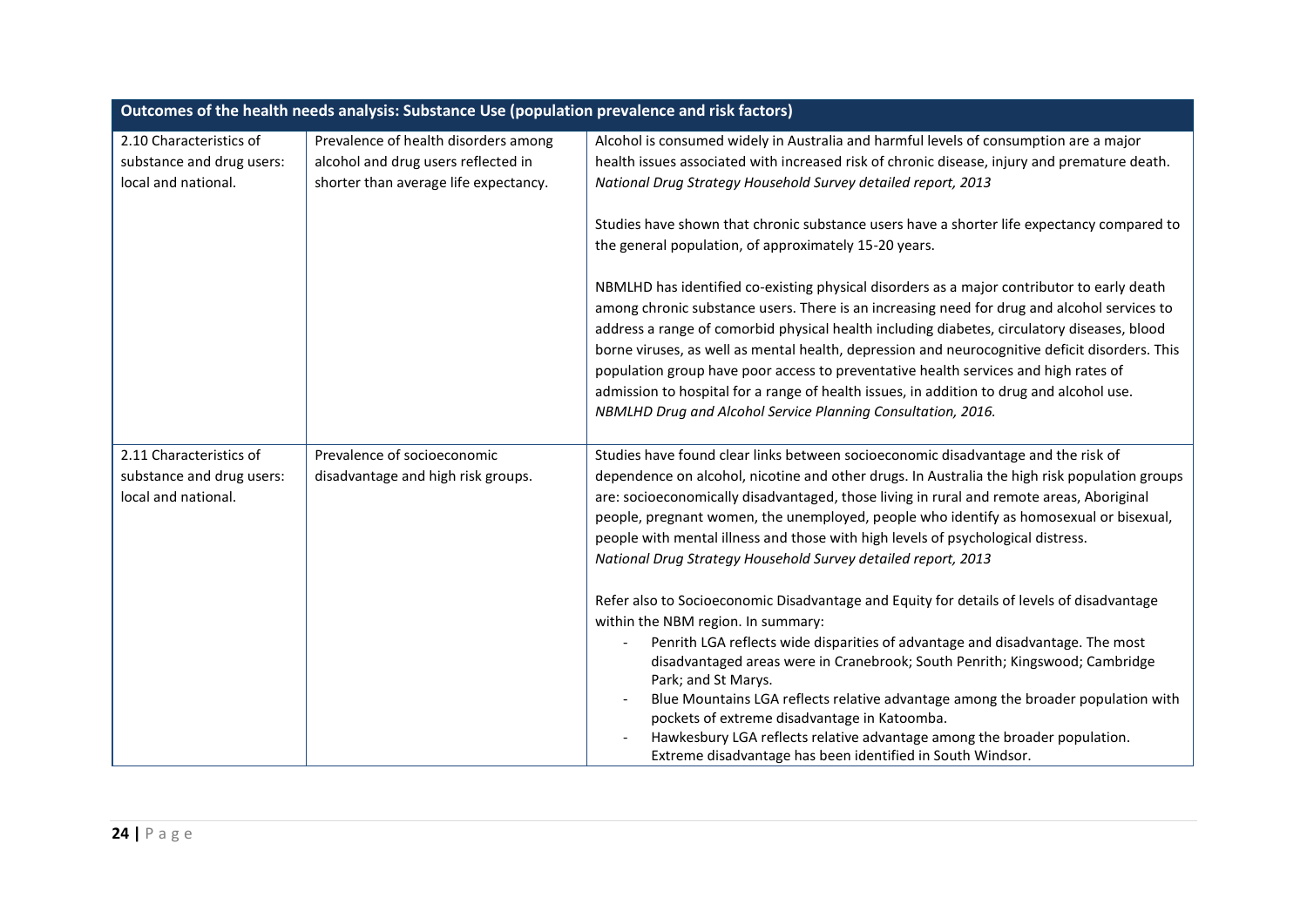| Outcomes of the health needs analysis: Substance Use (population prevalence and risk factors) |                                                                          |                                                                                                                                                                                                                                                                                                                                                                                                                                                                                                                                                                                                                                                                                                                                                                                                                                                                                                                                                                                                                                                                                                                                                                                                                                          |
|-----------------------------------------------------------------------------------------------|--------------------------------------------------------------------------|------------------------------------------------------------------------------------------------------------------------------------------------------------------------------------------------------------------------------------------------------------------------------------------------------------------------------------------------------------------------------------------------------------------------------------------------------------------------------------------------------------------------------------------------------------------------------------------------------------------------------------------------------------------------------------------------------------------------------------------------------------------------------------------------------------------------------------------------------------------------------------------------------------------------------------------------------------------------------------------------------------------------------------------------------------------------------------------------------------------------------------------------------------------------------------------------------------------------------------------|
|                                                                                               |                                                                          | Lithgow LGA broadly reflects high levels of disadvantage with extreme pockets of<br>disadvantage in Bowenfels, Hermitage Flat, Vale of Clwydd, Cullen Bullen.<br>NBMLHD: Socio-economic Indexes For Areas of NBMLHD in 2011 Census.                                                                                                                                                                                                                                                                                                                                                                                                                                                                                                                                                                                                                                                                                                                                                                                                                                                                                                                                                                                                      |
| 2.12 Risk Factors                                                                             | Identified risk factors for mental illness<br>include alcohol and drugs. | In the most recent Australian Burden of Disease study the leading attributable risk factors in<br>mental disorders were found to be the harmful effects of alcohol (9.7% of attributable<br>burden), illicit drugs (8%), child sexual abuse (5.8%) and intimate partner violence (5.5%).<br>Begg S, Vos T, Barker B. The burden of disease and injury in Australia, 2003. Cat. no. PHE 82<br>edition. Canberra: AIHW, 2007 cited in NBMLHD Epidemiological Profile: Mental III Health.<br>2014                                                                                                                                                                                                                                                                                                                                                                                                                                                                                                                                                                                                                                                                                                                                           |
| 2.13 High risk populations                                                                    | Release from regional correctional<br>facilities.                        | Consultations to date indicate that inmates released from correctional facilities in the region<br>are at high risk of harmful substance use. There are also suggestions that inmates who have<br>undergone drug treatment have difficulty receiving necessary support services to maintain<br>abstinence or low risk substance use on release. Further research is required to establish any<br>links between the number of correctional facilities, inmates released and needs that may be<br>relevant to AOD treatment provision in the region.<br>NSW inmates census data appears to be no longer published. The most recent report was for<br>2014. This 2014 publication reports the following data that may be relevant to NBM region.<br>There are four adult and one juvenile correctional facilities:<br>Lithgow maximum security for men reporting 420 inmates. 67 or 16% were<br>Aboriginal men during that period. Dillwynia medium and minimum correctional<br>facility for women reporting 215 inmates. 67 or 31% were Aboriginal women during<br>that period.<br>John Morony & Dillwynia facilities (co-located at Berkshire Park) reporting 479<br>inmates. 64 or 13% were Aboriginal men and women during that period. |
|                                                                                               |                                                                          | Emu Plains minimum security for women reported 187 inmates. 49 or 26% were<br>Aboriginal women during that period.                                                                                                                                                                                                                                                                                                                                                                                                                                                                                                                                                                                                                                                                                                                                                                                                                                                                                                                                                                                                                                                                                                                       |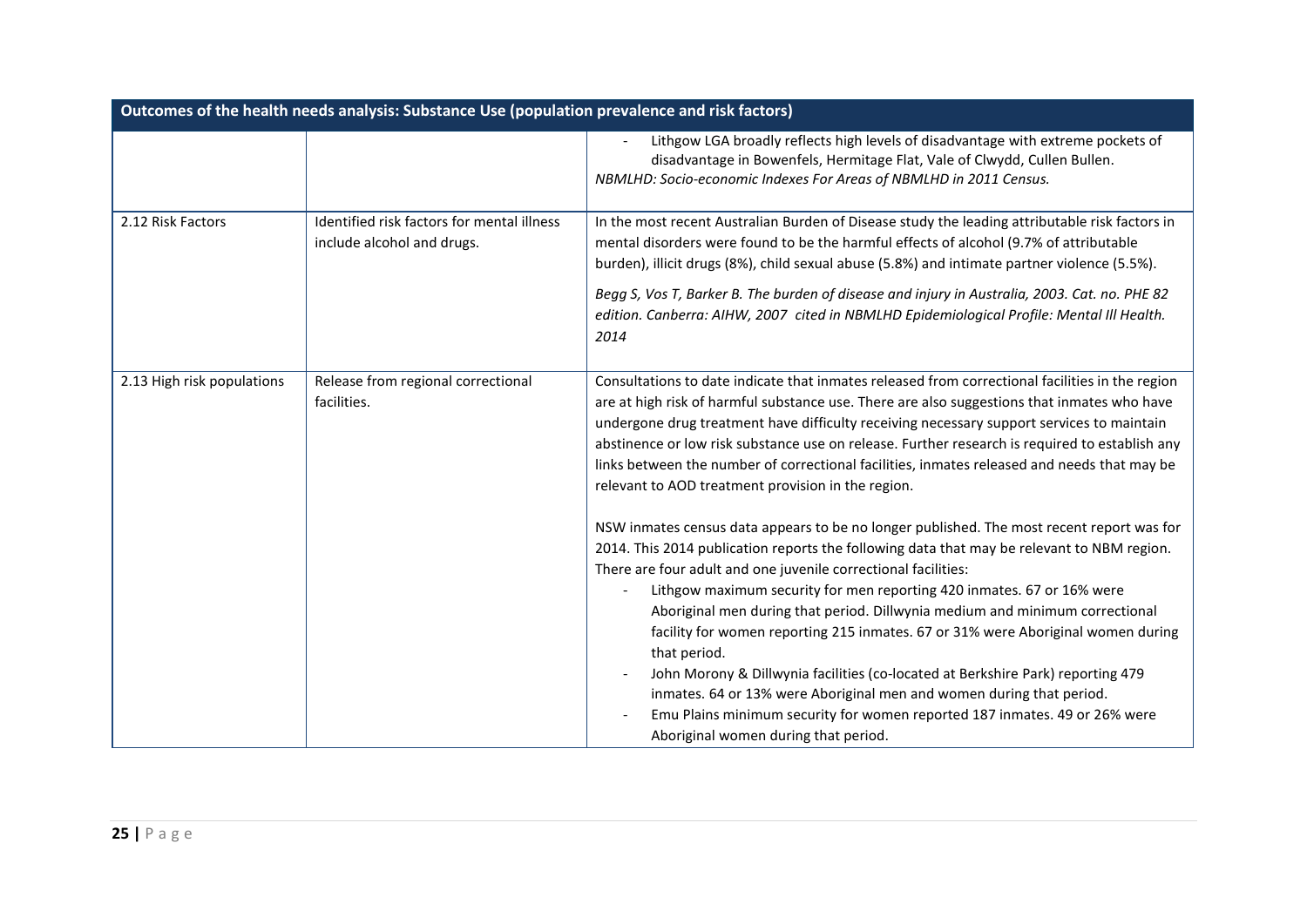| Outcomes of the health needs analysis: Substance Use (population prevalence and risk factors) |                            |                                                                                                                                                                                                                                                                                                                                                                                                                                                                                                                                                                                                                                                                                                                |
|-----------------------------------------------------------------------------------------------|----------------------------|----------------------------------------------------------------------------------------------------------------------------------------------------------------------------------------------------------------------------------------------------------------------------------------------------------------------------------------------------------------------------------------------------------------------------------------------------------------------------------------------------------------------------------------------------------------------------------------------------------------------------------------------------------------------------------------------------------------|
|                                                                                               |                            | Cobham juvenile remand centre for young men at St Marys. No data was reported<br>for this facility.                                                                                                                                                                                                                                                                                                                                                                                                                                                                                                                                                                                                            |
|                                                                                               |                            | The statistical area of last known address reported in 2014 indicates that inmates from the<br>NBM region represented approximately 4.6% of the prison population and 491 inmates, from<br>the location categories: Baulkham Hills and Hawkesbury; and, Outer West and Blue<br>Mountains.                                                                                                                                                                                                                                                                                                                                                                                                                      |
|                                                                                               |                            | NSW Justice Corrective Services. Statistical Publication. NSW Inmate Census 2014.                                                                                                                                                                                                                                                                                                                                                                                                                                                                                                                                                                                                                              |
| 2.14 Prison population risks                                                                  | <b>Health of Prisoners</b> | The prisoner population is predominantly male at 92% (compared with 49% of general adult<br>population), and relatively young with 68% aged under 40 years (compared with 39% of the<br>general adult population.                                                                                                                                                                                                                                                                                                                                                                                                                                                                                              |
|                                                                                               |                            | Aboriginal and Torres Strait Islander people are significantly over-represented in the prison<br>population. Indigenous people represent approximately 2% of the general adult population<br>and on 30 June 2014, represented 27% of the prisoner population.                                                                                                                                                                                                                                                                                                                                                                                                                                                  |
|                                                                                               |                            | The health of Australia's prisoners 2015 reported the following key indicators:<br>One in four (25%) were homeless in the four weeks before entering prison<br>One in three prison entrants have a chronic health condition. Asthma was the most<br>common condition.<br>Three in four prison entrants are smokers which is over 5 times the rate of the<br>general population.<br>Two in three (67%) prison entrants used illicit drugs in the 12 months prior to<br>prison.<br>Two in five prison entrants drank alcohol at risky levels before prison. This was<br>more than half for Indigenous entrants<br>One in four prisoners received medication for mental health related issues while in<br>prison. |
|                                                                                               |                            | Other key indicators:                                                                                                                                                                                                                                                                                                                                                                                                                                                                                                                                                                                                                                                                                          |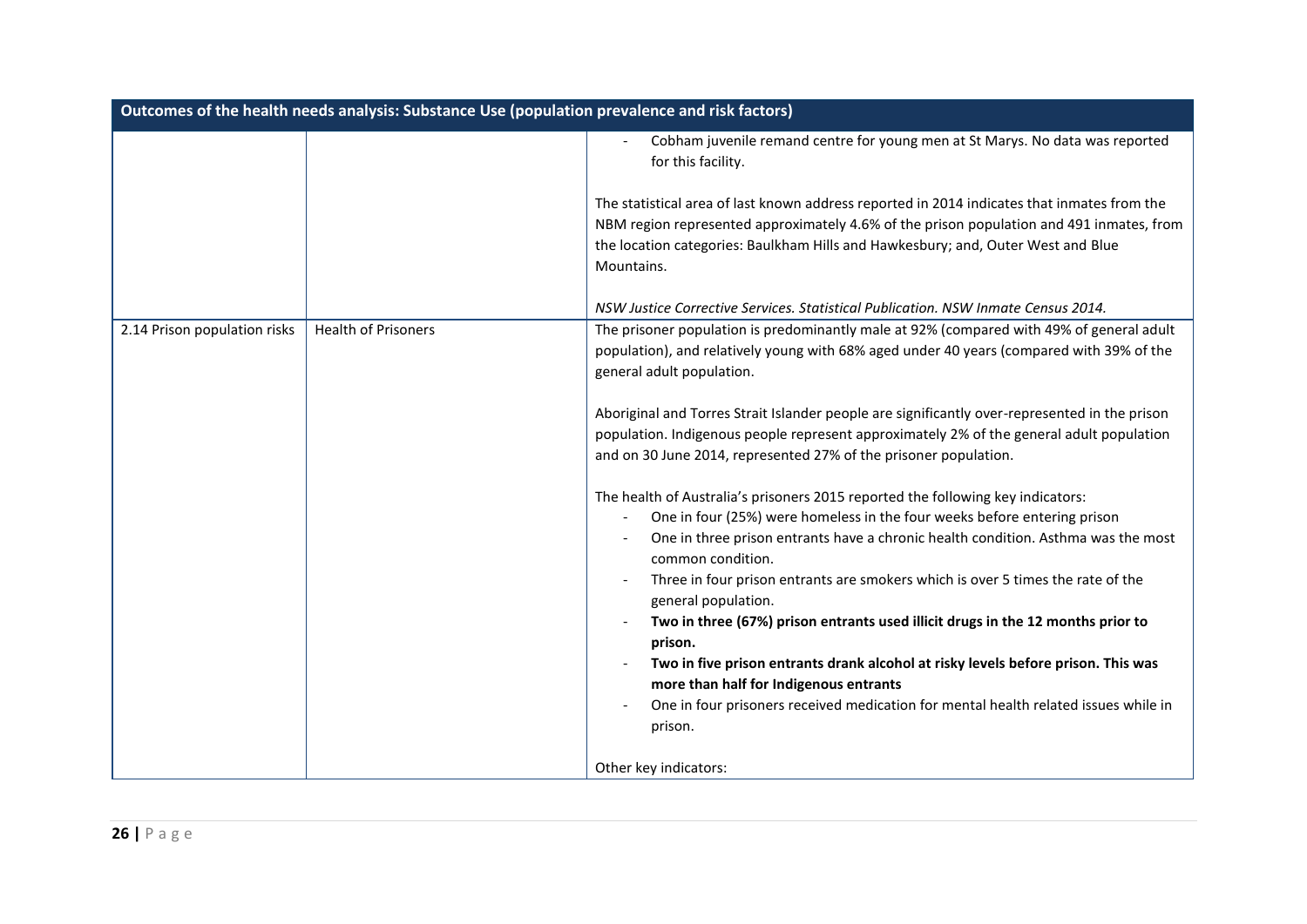| Outcomes of the health needs analysis: Substance Use (population prevalence and risk factors)                                                                                                                                                                                                                                                                                                                                                                                                                                                                                                                                                                                                                                                                                                                                                                                                                                                                                                                                                                                                                                                                                                                                                                                                                                                                                                                                                                                                                                                                                                                                                                                                                                                                                                                                            |
|------------------------------------------------------------------------------------------------------------------------------------------------------------------------------------------------------------------------------------------------------------------------------------------------------------------------------------------------------------------------------------------------------------------------------------------------------------------------------------------------------------------------------------------------------------------------------------------------------------------------------------------------------------------------------------------------------------------------------------------------------------------------------------------------------------------------------------------------------------------------------------------------------------------------------------------------------------------------------------------------------------------------------------------------------------------------------------------------------------------------------------------------------------------------------------------------------------------------------------------------------------------------------------------------------------------------------------------------------------------------------------------------------------------------------------------------------------------------------------------------------------------------------------------------------------------------------------------------------------------------------------------------------------------------------------------------------------------------------------------------------------------------------------------------------------------------------------------|
| The proportion of prison entrants who have ever been told by a doctor, psychiatrist,<br>psychologist or nurse, that they have a mental health disorder which may include<br>drug and alcohol abuse is 49%.<br>10% reported using illicit drugs while in prison with 6% reporting injecting drugs<br>while in prison<br>7% of entrants to prison reported being on pharmacotherapy medication for opioid<br>dependence<br>3% of prisoners in custody received medication for opioid dependence<br>8% of prison discharges on an opiate substitution program while in prison with a<br>plan to continue after release<br>39% of prison entrants reported a high risk of alcohol-related harm in the last 12<br>months (measure by the AUDIT-C)<br>58% of prison discharges reported a high risk of alcohol-related harm prior to<br>current incarceration (measure by the AUDIT-C)<br>8% of prison discharges accessed an alcohol treatment program in prison.<br>In 2015, methamphetamine was the most commonly reported illicit drug used by 50% of<br>prisonentrants as having used this drug in the previous 12 months. 41% reported using<br>cannabis. Prescription medications was the third most commonly reported drug. 13% of<br>entrants reported illicit use of analgesics or painkiller and 11% reported illicit use of<br>tranquilizers or sleeping pills. 9% reported using heroin and 7% ecstasy during the previous<br>12 months.<br>Use of these substances was similar for males and females except for illicit use of analgesics<br>and tranquillizers. Women reported 27% compared to 11% for men concerning analgesics,<br>and 26% compared to 9% for men concerning tranquillizers.<br>Indigenous entrants appear less likely to use methamphetamine compared to non-<br>Indigenous entrants at 38% compared to 54%. |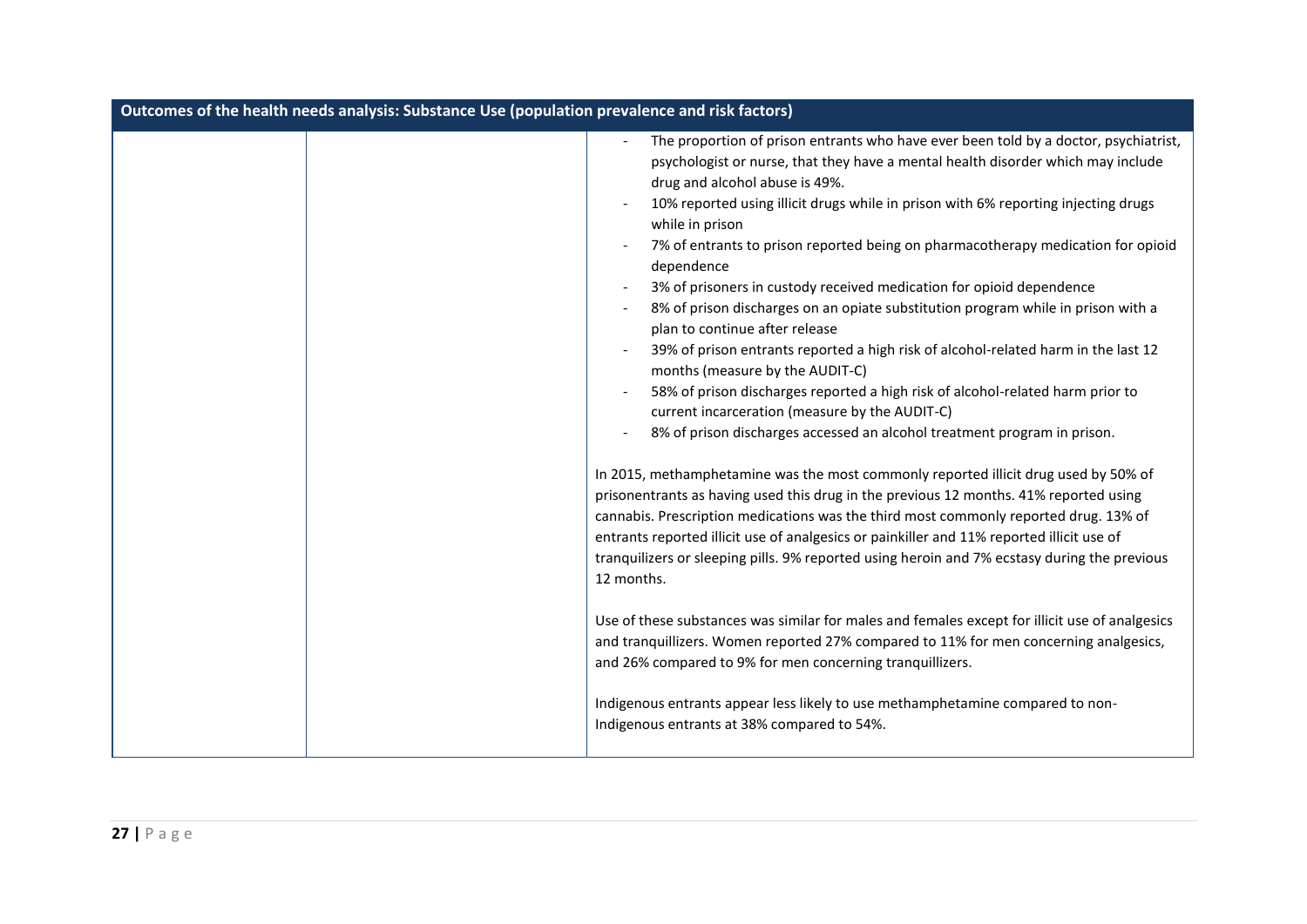| Outcomes of the health needs analysis: Substance Use (population prevalence and risk factors) |                                                                                                                                                                                                                                                                                                            |
|-----------------------------------------------------------------------------------------------|------------------------------------------------------------------------------------------------------------------------------------------------------------------------------------------------------------------------------------------------------------------------------------------------------------|
|                                                                                               | The highest usage rates by age group was the 18-24 year entrants with 53% for cannabis and<br>59% for methamphetamine.                                                                                                                                                                                     |
|                                                                                               | Entrants reporting that they were receiving methadone through opioid substitution<br>programs was 47% and this dropped to 28% for prison discharges which may indicate that<br>access to methadone among the prison population is more restricted.                                                         |
|                                                                                               | Risky alcohol consumption is strongly linked to a range of adverse psychosocial outcomes<br>that affect health and mental health including family violence, relationship instability, sexual<br>risk-taking and consequences, unemployment, violence victimization and criminal offending.                 |
|                                                                                               | Alcohol was consumed at risky levels by 39% of prison entrants during the previous 12<br>months. Low risk drinkers represented 27%. Indigenous entrants were the group most likely<br>to be at risk of alcohol related harm. 54% reported risky drinking compared with 33% of non-<br>Indigenous entrants. |
|                                                                                               | Young men (18-24) reported the highest percentage of more than 7 drinks on a usual day of<br>drinking at 41%, compared to 35% for both 25-35 years and 35-44 years.                                                                                                                                        |
|                                                                                               | AIHW. The health of Australia's prisoners, 2015                                                                                                                                                                                                                                                            |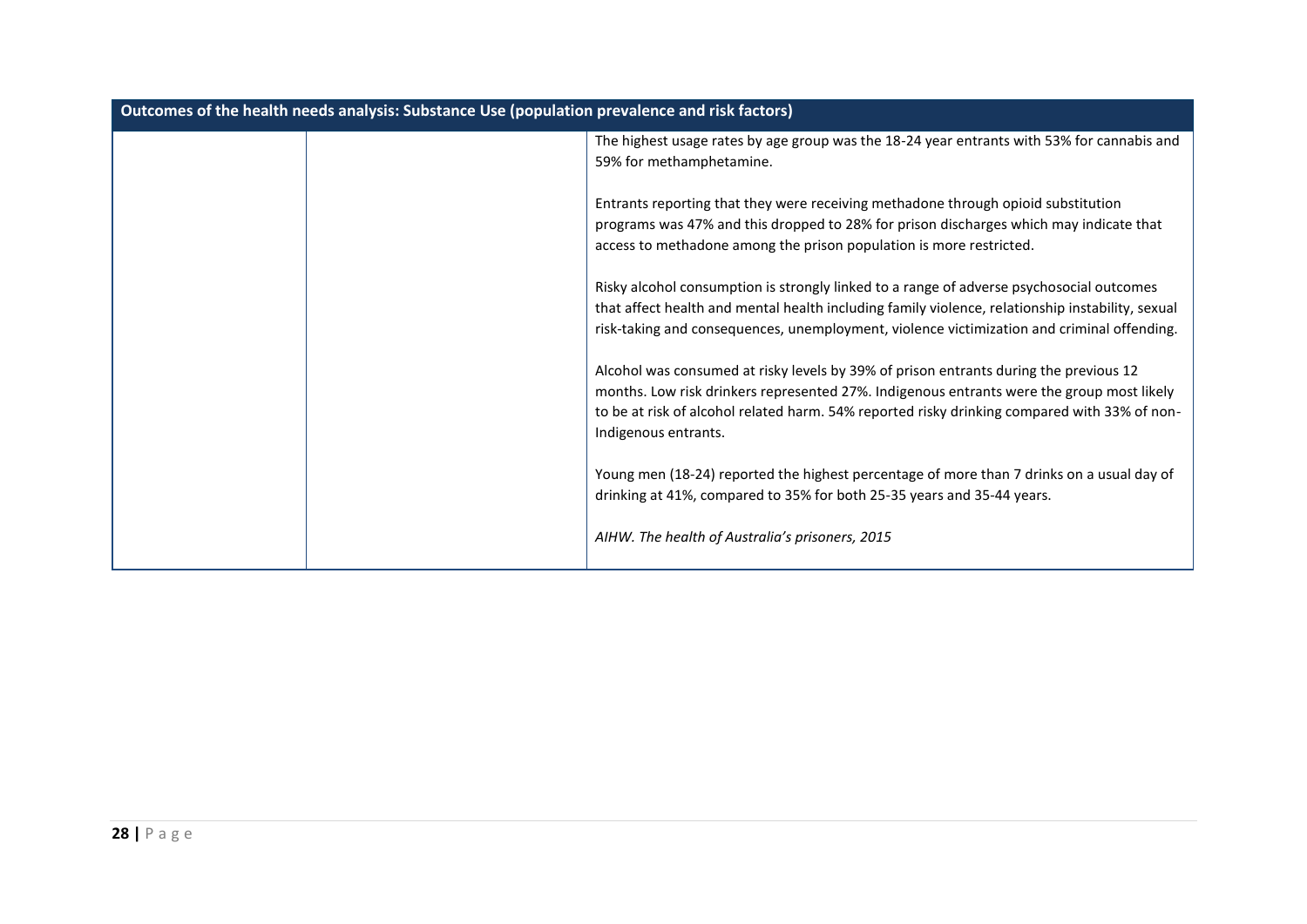#### **Alcohol and Other Drugs: Aboriginal people**

| Outcomes of the health needs analysis - Substance Use (Aboriginal people) |                                                                                                                                                   |                                                                                                                                                                                                                                                                                                                                                                                                                                                           |
|---------------------------------------------------------------------------|---------------------------------------------------------------------------------------------------------------------------------------------------|-----------------------------------------------------------------------------------------------------------------------------------------------------------------------------------------------------------------------------------------------------------------------------------------------------------------------------------------------------------------------------------------------------------------------------------------------------------|
| <b>Identified Need</b>                                                    | Key Issue                                                                                                                                         | Description of Evidence                                                                                                                                                                                                                                                                                                                                                                                                                                   |
| 2.13 Population<br>characteristics.                                       | High proportion of Aboriginal people<br>living in NBM region, compared to<br>proportion of population for other<br>metropolitan health districts. | NBMLHD reports that in 2011, the population who identified as Aboriginal comprised 2.5% of<br>the total population, representing 8.827 people. This represents 5.32% of the NSW<br>population of Aboriginal people. As a proportion of the total population, NBM region reports<br>the highest among the eight NSW metropolitan LHDs.<br>Epidemiological Profile of NBMLHD, 2014                                                                          |
|                                                                           |                                                                                                                                                   | Lithgow LGA had the highest proportion of Aboriginal residents and lowest number of<br>Aboriginal people at 703, representing 3.4% of the total Lithgow population. Penrith LGA had<br>the highest number of Aboriginal residents at 5,351. Hawkesbury LGA reported 1,513<br>Aboriginal residents and 2.4% of the total Hawkesbury population. Blue Mountains LGA<br>reported 1,259 Aboriginal residents and 1.6% of the total Blue Mountains population. |
|                                                                           |                                                                                                                                                   | Indigenous population estimates across Australia are widely regarded as underestimated.<br>There was a 30% increase in the estimate of the Indigenous population across Australia<br>between the 2006 and 2011 Censuses.<br>Aboriginal and Torres Strait Islander Health Performance Framework 2014 Report                                                                                                                                                |
|                                                                           |                                                                                                                                                   | Local consultations with Aboriginal people and staff involved in the Close The Gap and<br>Healthy For Life programs suggest that the current population estimates for the NBM region<br>are substantially underestimated due to reluctance of some Aboriginal people to formally<br>acknowledge their identity.<br>NBMPHN workforce consultations, 2015                                                                                                   |
| 2.14 Population<br>characteristics.                                       | NBM region is made up three different<br>Aboriginal Nations as identified by                                                                      | There is considerable diversity of Aboriginal peoples in the NBM region.                                                                                                                                                                                                                                                                                                                                                                                  |
|                                                                           | traditional lands and language.                                                                                                                   | There are three Aboriginal nations represented in the NBM region that roughly equate to our<br>LGAs. The people of the Nepean and Hawkesbury LGAs are living on the land of the Dharug                                                                                                                                                                                                                                                                    |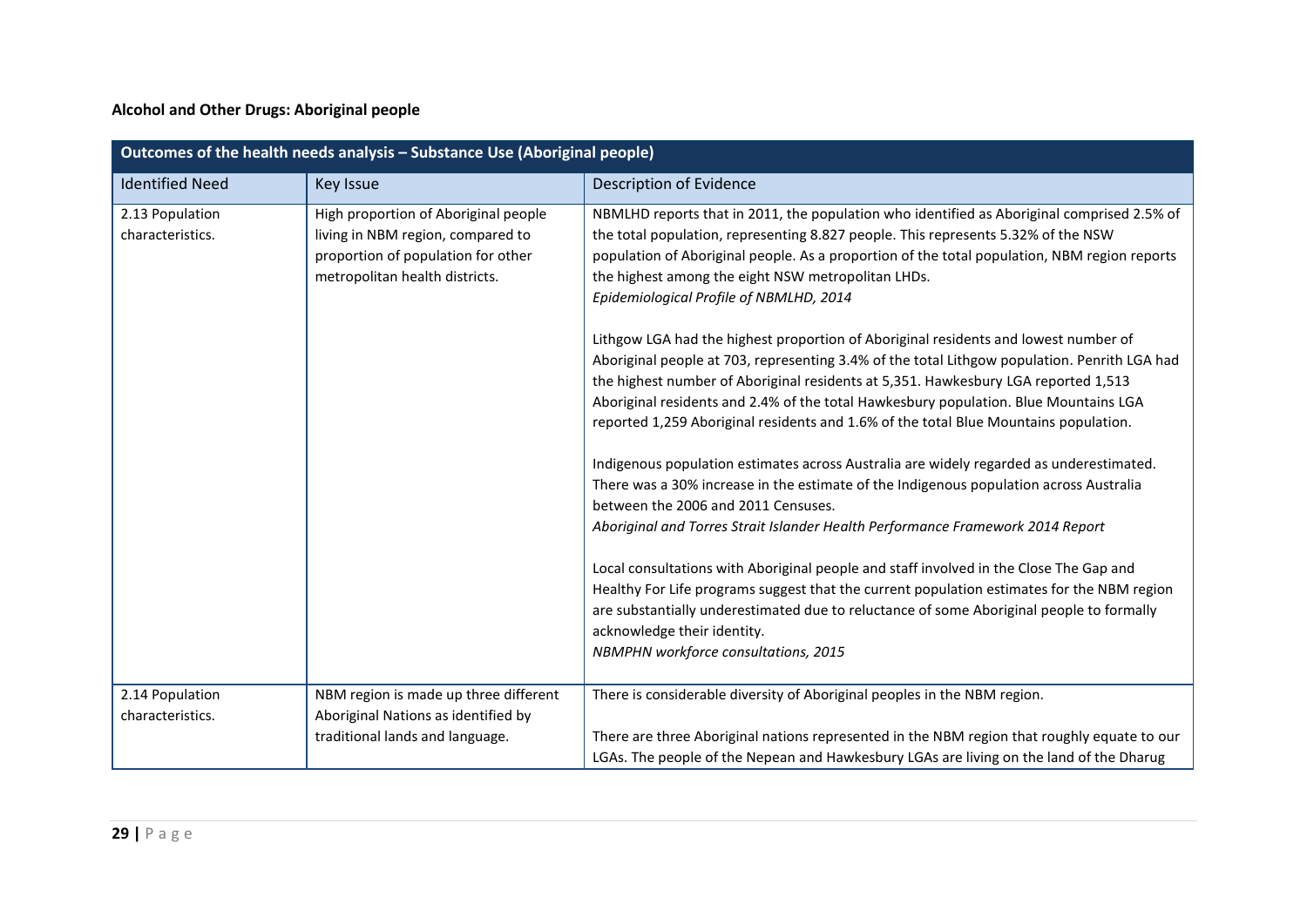| Outcomes of the health needs analysis - Substance Use (Aboriginal people) |                                                                                                        |                                                                                                                                                                                                                                                                                                                                                                                                                                                                                                                                                                                                                                                                                                                           |
|---------------------------------------------------------------------------|--------------------------------------------------------------------------------------------------------|---------------------------------------------------------------------------------------------------------------------------------------------------------------------------------------------------------------------------------------------------------------------------------------------------------------------------------------------------------------------------------------------------------------------------------------------------------------------------------------------------------------------------------------------------------------------------------------------------------------------------------------------------------------------------------------------------------------------------|
|                                                                           |                                                                                                        | people. The Blue Mountains roughly equates to the land of the Gandangara people. The<br>Lithgow LGA is part of the Wiradjuri peoples land which extends through central NSW.<br>NBM Aboriginal Sharing and Learning Circles, Blue Mountains LGA, Hawkesbury LGA, Penrith<br>LGA, Lithgow LGA, 2015                                                                                                                                                                                                                                                                                                                                                                                                                        |
| 2.15 Population<br>characteristics.                                       | Young and growing population of<br>Aboriginal residents in NBM                                         | The median age of Aboriginal residents in the region was 21 years in 2011. NBM Aboriginal<br>people under 25 years of age represent 55.5% of the total Aboriginal population, compared<br>to 35.5% of people under 25 years of age in the non-Aboriginal population. The age group 15-<br>19 years is the largest percentage of the population at 12.3%.<br>Epidemiological Profile of NBMLHD, 2014                                                                                                                                                                                                                                                                                                                       |
| 2.16 Population<br>characteristics.                                       | Aboriginal people have poorer socio-<br>economic status compared to non-<br>Aboriginal people          | Selected socioeconomic indicators from the 2006 Census demonstrate the relative<br>disadvantage in NSW of the Aboriginal population when compared with the non-Aboriginal<br>population. In NSW, and compared with the non-Aboriginal population - larger percentages<br>of Aboriginal people were: unemployed; had no post-school qualifications; had no household<br>internet connection; had a weekly household income less than \$500; rented housing; lived in<br>multi-family households; and resided in dwellings with 7 or more people. Of these the largest<br>categories of disparity were: unemployment, no post-school qualifications and rental<br>accommodation.<br>Epidemiological Profile of NBMLHD, 2014 |
| 2.17 Population<br>characteristics.                                       | NBM Aboriginal residents have a higher<br>prevalence of smoking compared to non-<br>Aboriginal people. | 2011-12 hospitalisation rates that may be attributed to smoking show that Aboriginal people<br>have a rate of 1,263 hospitalisations per 100,000 population, compared to 550 per 100,000<br>for non-Aboriginal residents admitted to hospital.<br>Epidemiological Profile of NBMLHD, 2014                                                                                                                                                                                                                                                                                                                                                                                                                                 |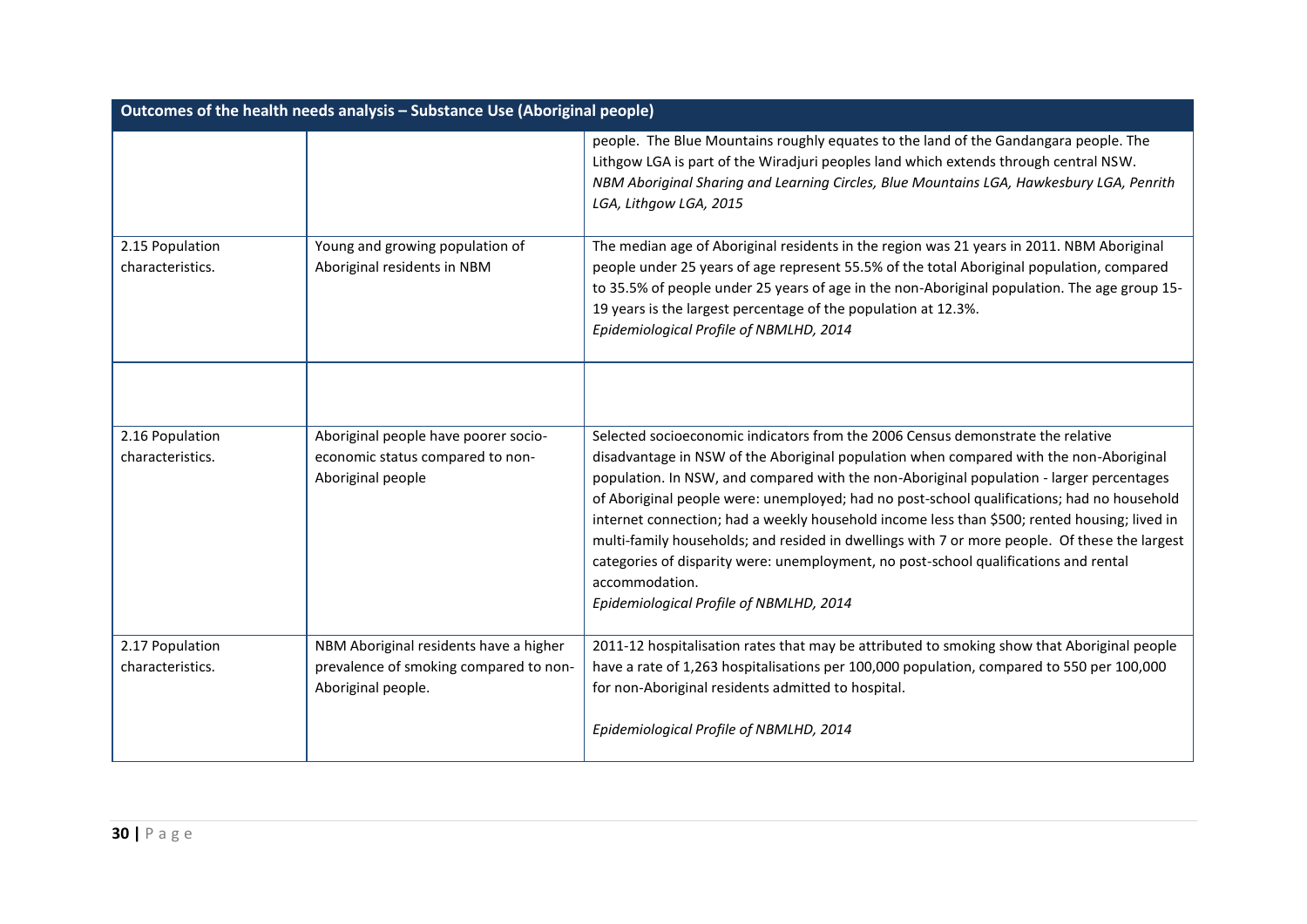| Outcomes of the health needs analysis - Substance Use (Aboriginal people) |                                                                                                                                                              |                                                                                                                                                                                                                                                                                                                                                                                                                                                                                                                                                                                                                                                                                                                                                                                                                                                                                                                                                                                                                                                                                                                                                                                                                                                                                                                                                                                                                                                                                                                                                                                                                                                                                                                                                        |
|---------------------------------------------------------------------------|--------------------------------------------------------------------------------------------------------------------------------------------------------------|--------------------------------------------------------------------------------------------------------------------------------------------------------------------------------------------------------------------------------------------------------------------------------------------------------------------------------------------------------------------------------------------------------------------------------------------------------------------------------------------------------------------------------------------------------------------------------------------------------------------------------------------------------------------------------------------------------------------------------------------------------------------------------------------------------------------------------------------------------------------------------------------------------------------------------------------------------------------------------------------------------------------------------------------------------------------------------------------------------------------------------------------------------------------------------------------------------------------------------------------------------------------------------------------------------------------------------------------------------------------------------------------------------------------------------------------------------------------------------------------------------------------------------------------------------------------------------------------------------------------------------------------------------------------------------------------------------------------------------------------------------|
| 2.18 Population<br>characteristics.                                       | NBM Aboriginal people experience a<br>significantly higher rate of hospitalisation<br>that is attributable to alcohol, compared<br>to non-Aboriginal people. | 2011-12 rates of hospitalisation attributable to alcohol for the NBMLHD shows that<br>Aboriginal people have a rate of 1082.5 hospitalisations per 100,000 population. The rate for<br>non-Aboriginal people was 731.3 hospitalisations per 100,000.<br>Epidemiological Profile of NBMLHD, 2014                                                                                                                                                                                                                                                                                                                                                                                                                                                                                                                                                                                                                                                                                                                                                                                                                                                                                                                                                                                                                                                                                                                                                                                                                                                                                                                                                                                                                                                        |
| 2.19 Substance use.                                                       | Prevalence of drug use in Aboriginal<br>communities.                                                                                                         | Overall Indigenous Australians were more likely to abstain from drinking alcohol than non-<br>Indigenous Australians (28% compared with 22% respectively). However among those who<br>did drink alcohol, risky drinking levels represented a higher proportion.<br>Excluding ecstasy and cocaine, Indigenous Australians use illicit drugs at a higher rate than<br>the general population. In 2013, Indigenous Australians were: 1.6 times more likely to use any<br>illicit drug in the previous 12 months; 1.9 times more likely to use cannabis; 1.6 times more<br>likely to use meth/amphetamines; and 1.5 times more likely to misuse pharmaceuticals,<br>compared to non-Indigenous people. These differences were still apparent after adjusting for<br>differences in age structure of both populations. There were no significant changes in illicit<br>drug use among Indigenous Australians between 2010 and 2013.<br>National Drug Strategy Household Survey detailed report, 2013<br>Preliminary consultation with Aboriginal stakeholders indicate:<br>NBM Aboriginal residents are generally reluctant to discuss drug and alcohol uses<br>due to shame and fear of stigma. The importance of working with a trusted service<br>provider who can take the necessary time to discuss how the person is feeling has<br>been emphasised.<br>Barriers to access include a lack of culturally safe drug and alcohol services for<br>Aboriginal residents.<br>Prevalence of cannabis use and emerging problems with use of meth/amphetamines<br>among Aboriginal communities in the region.<br>The need for outreach services into Aboriginal NGOs in the region.<br>NBMPHN Preliminary Stakeholder Consultations for Drug and Alcohol, 2016 |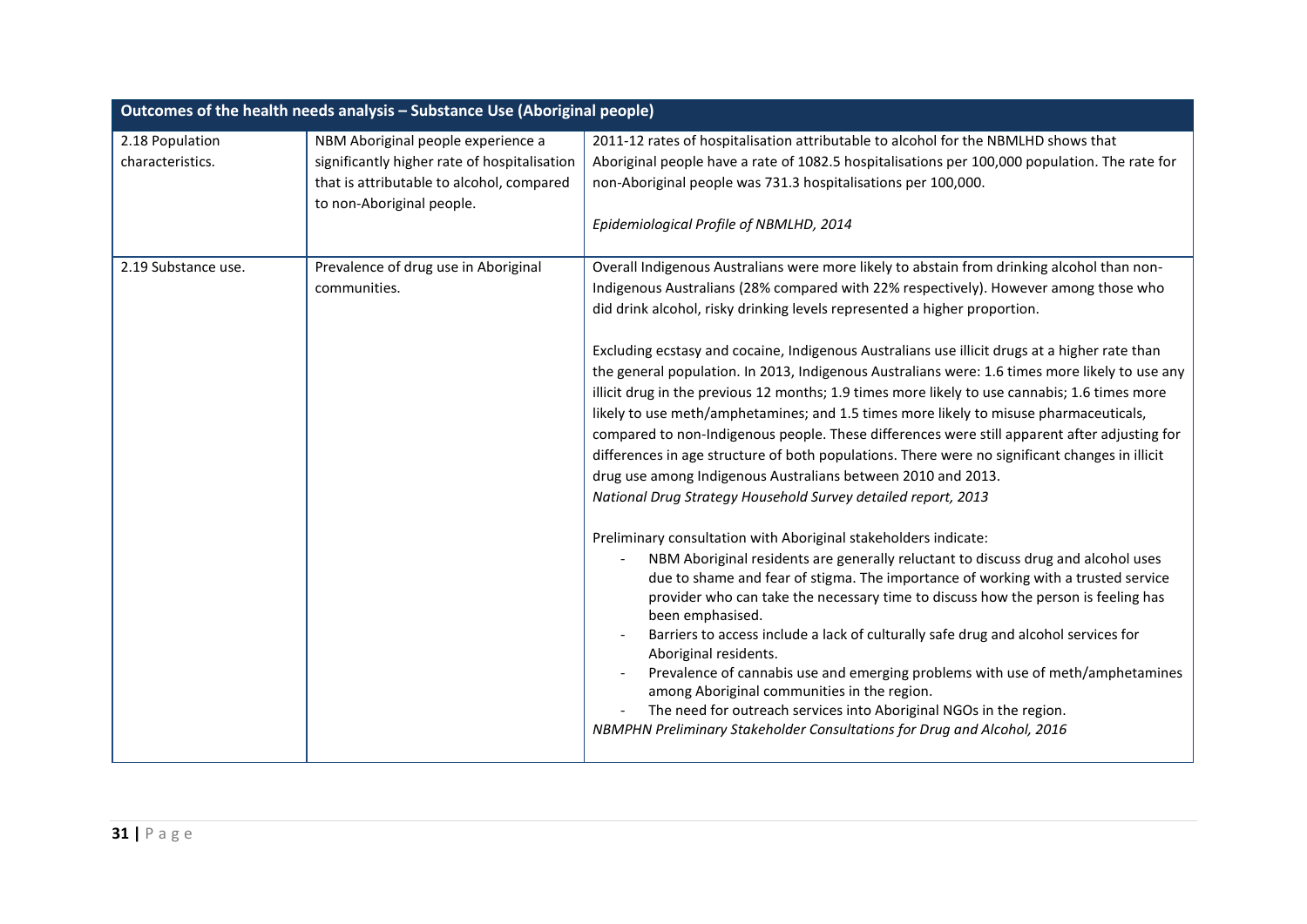| Outcomes of the health needs analysis - Substance Use (Aboriginal people) |                                                                                                            |                                                                                                                                                                                                                                                                                                                                                                                                                                                                                                                                                                                                                                                                                                                                                                                                                                                                                                                       |
|---------------------------------------------------------------------------|------------------------------------------------------------------------------------------------------------|-----------------------------------------------------------------------------------------------------------------------------------------------------------------------------------------------------------------------------------------------------------------------------------------------------------------------------------------------------------------------------------------------------------------------------------------------------------------------------------------------------------------------------------------------------------------------------------------------------------------------------------------------------------------------------------------------------------------------------------------------------------------------------------------------------------------------------------------------------------------------------------------------------------------------|
|                                                                           |                                                                                                            | NBM Aboriginal Sharing and Learning Circles identified drug and alcohol issues as a priority.<br>The concerns raised across four LGAs were:<br>High risk of substance use among a younger population. Approximately 55% of NBM<br>Aboriginal people are under 25 years of age<br>The need for early intervention to reduce harm from alcohol and drugs<br>There is a high prevalence of cannabis use<br>The need for more Aboriginal health workers in the region to be trained to provide<br>support for drug and alcohol issues<br>Access to culturally relevant information about alcohol and drugs<br>The need for an Aboriginal detoxification unit.<br>NBM Aboriginal Sharing and Learning Circles, Blue Mountains LGA, Hawkesbury LGA, Penrith<br>LGA, Lithgow LGA, 2015.                                                                                                                                      |
| 2.20 Aboriginal People And<br><b>Mental Health</b>                        | A high proportion of Aboriginal and<br>Torres Strait Islander people experience<br>psychological distress. | In 2012-13 in the Sydney-Wollongong area 27.3% of adult Aboriginal and Torres Strait<br>Islander males and 41.9% of adult Aboriginal and Torres Strait Islander females were found to<br>have high or very high levels of psychological distress. Rates of high/very high psychological<br>distress were significantly higher for women than men in every age group, apart from those<br>aged 45-54 years.<br>Aboriginal and Torres Strait Islander people aged 18 years and over were 2.7 times more<br>likely than non-Indigenous people to have experienced high/very high levels of psychological<br>distress (age standardised). This pattern was evident for men and women across all age<br>groups.<br>Australian Bureau of Statistics. (2013). Australian Aboriginal and Torres Strait Islander Health<br>Survey: First Results, Australia, 2012-13. ABS Cat. No. 4727.0.55.001. Canberra, ACT:<br>Australia. |
| 2.21 Aboriginal People:<br>Mental Health,                                 | Substance abuse is a high risk factor for<br>development of mental disorders in                            | One-third of the burden of disease and injury due to mental disorders amongst Aboriginal<br>and Torres Strait Islander peoples may be attributable to illicit drugs.                                                                                                                                                                                                                                                                                                                                                                                                                                                                                                                                                                                                                                                                                                                                                  |
| Drug & Alcohol                                                            | Aboriginal communities.                                                                                    |                                                                                                                                                                                                                                                                                                                                                                                                                                                                                                                                                                                                                                                                                                                                                                                                                                                                                                                       |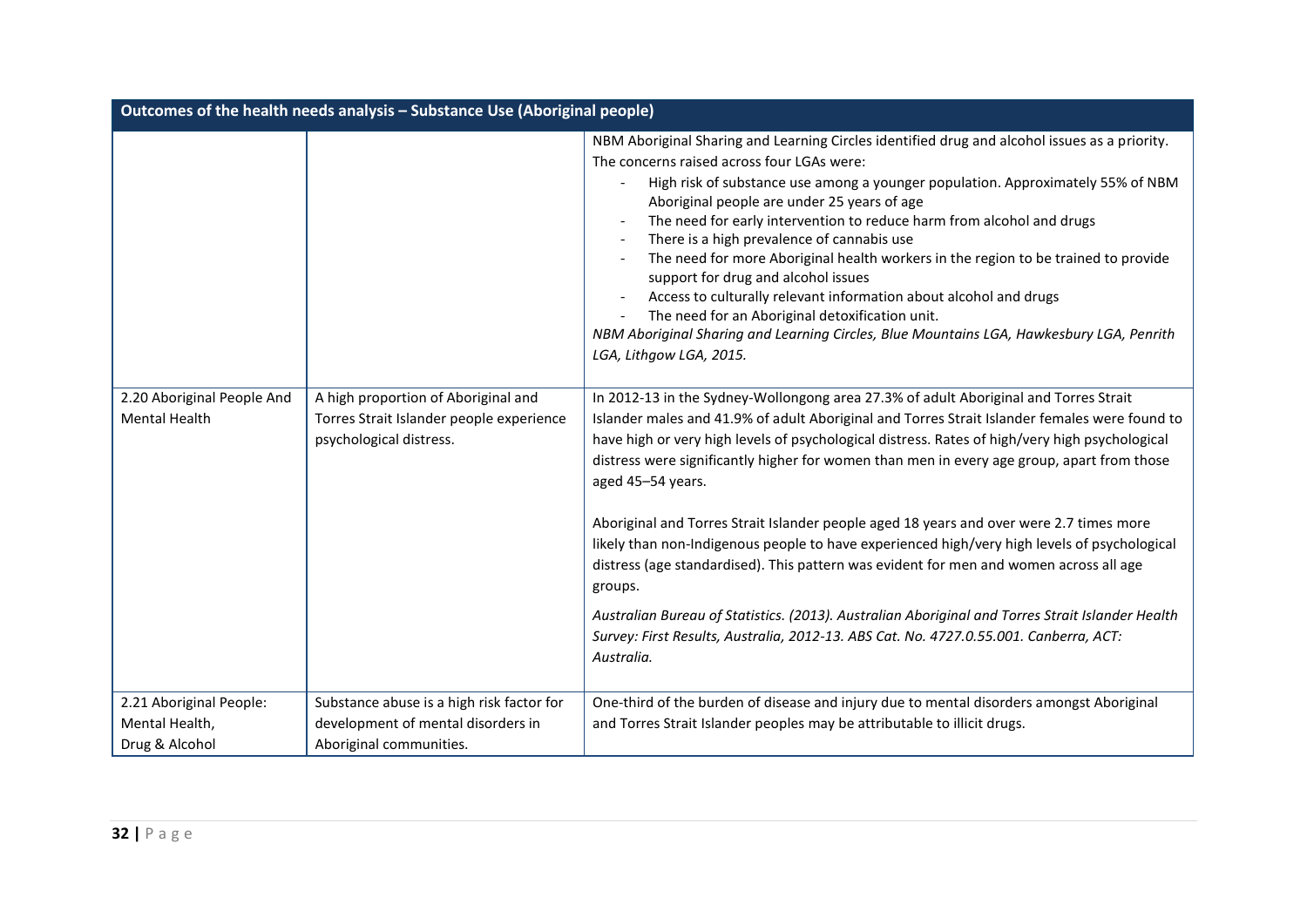| Outcomes of the health needs analysis - Substance Use (Aboriginal people) |                                            |                                                                                                                                                                                                                                                                                                                                                                                                                                                  |
|---------------------------------------------------------------------------|--------------------------------------------|--------------------------------------------------------------------------------------------------------------------------------------------------------------------------------------------------------------------------------------------------------------------------------------------------------------------------------------------------------------------------------------------------------------------------------------------------|
|                                                                           |                                            | Vos T, Barker B, Stanley L, Lopez AD 2007. The Burden of Disease and Injury in Aboriginal and<br>Torres Strait Islander peoples 2003, School of Population Health, The University of<br>Queensland, Brisbane                                                                                                                                                                                                                                     |
|                                                                           |                                            | The use of illicit drugs is relatively high. In 2012/13 22% of Aboriginal and Torres Strait<br>Islander people aged 15 years and over said that they had used an illicit substance in the<br>previous year, and a further 23% at some other time in their life. Males were significantly<br>more likely than females to have used an illicit substance in the previous year (27% compared<br>with 18%), and before then (25% compared with 21%). |
|                                                                           |                                            | Rates of recent illicit substance use were fairly consistent across age groups: 15-24 years<br>(28%), 25-34 years (27%) and 35-44 years (23%), before decreasing to 19% for 45-54 years<br>and 7% aged 55 years and over.                                                                                                                                                                                                                        |
|                                                                           |                                            | Australian Bureau of Statistics. (2013). Australian Aboriginal and Torres Strait Islander Health<br>Survey: First Results, Australia, 2012-13. ABS Cat. No. 4727.0.55.001. Canberra, ACT: Australia                                                                                                                                                                                                                                              |
| 2.21.1                                                                    | High prevalence of methamphetamine<br>use. | In 2013-14 the population rate of methamphetamine-related hospitalisation amongst<br>Aboriginal males was approximately 6 times higher than non-Aboriginal males. Among<br>Aboriginal females, the rate was just under 8 times higher.<br>Crystalline Methamphetamine Background Paper - NSW Data, September 2015 (Revised),                                                                                                                     |
|                                                                           |                                            | NSW Ministry of Health 2015, retrieved from<br>http://www.healthstats.nsw.gov.au/IndicatorGroup/publications                                                                                                                                                                                                                                                                                                                                     |
| 2.22                                                                      | Local barriers to accessing services.      | Nepean Community Neighbourhood Centres, funded by NBM Partners in Recovery,<br>conducted a Yarn Up based on the Collective Impact Model identified barriers to culturally<br>appropriate mental health services. The findings of this study are relevant to an<br>understanding of AOD treatment barriers in NBM region.<br>Barriers were:<br>1. Racism                                                                                          |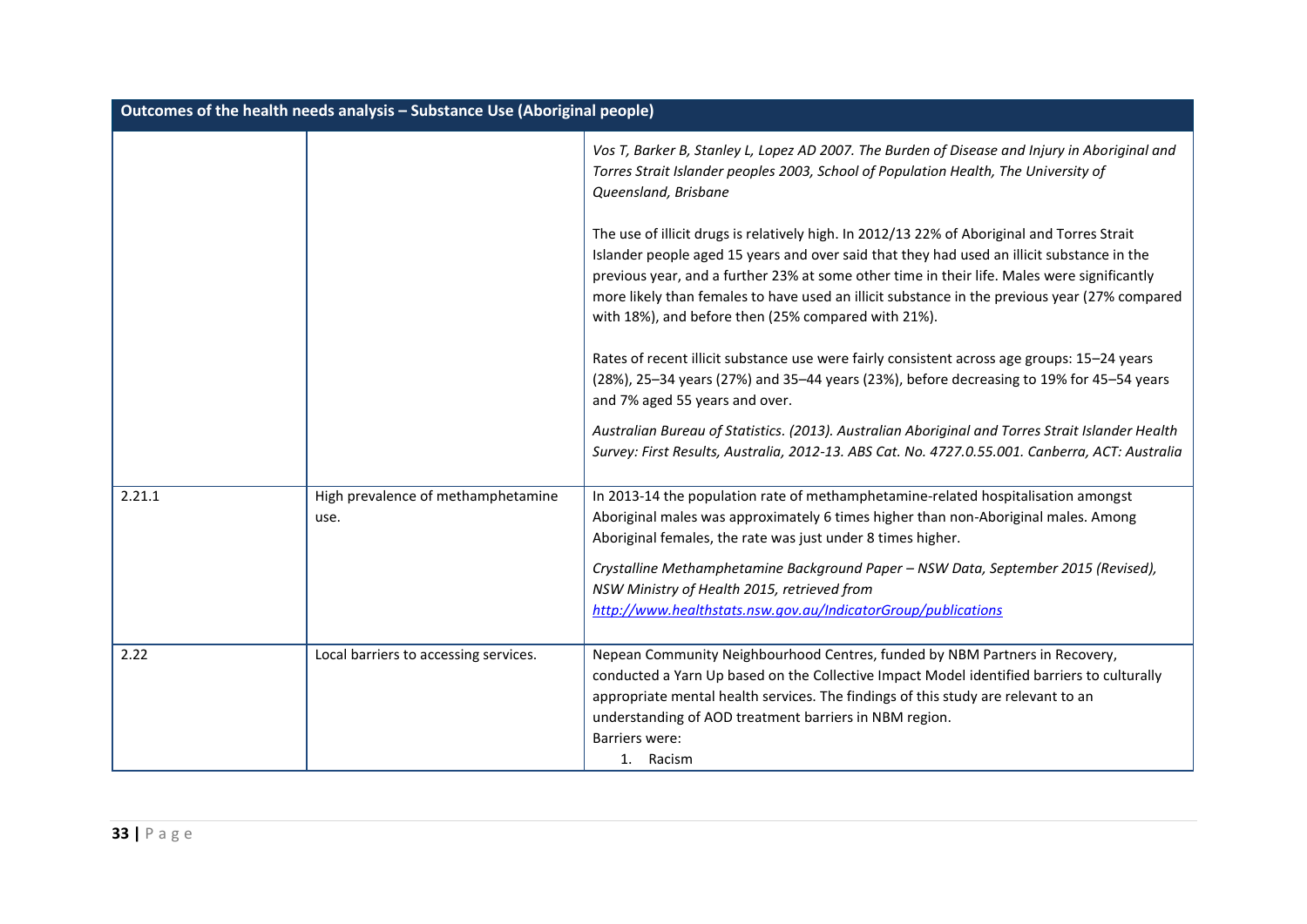| Outcomes of the health needs analysis - Substance Use (Aboriginal people) |                                                                                                                                                                                                                                                                                                                                                                                                                                                                                                                                                                                                                                                                                                                                                                                                                                                                                                              |  |
|---------------------------------------------------------------------------|--------------------------------------------------------------------------------------------------------------------------------------------------------------------------------------------------------------------------------------------------------------------------------------------------------------------------------------------------------------------------------------------------------------------------------------------------------------------------------------------------------------------------------------------------------------------------------------------------------------------------------------------------------------------------------------------------------------------------------------------------------------------------------------------------------------------------------------------------------------------------------------------------------------|--|
|                                                                           | <b>Cultural Safety</b><br>2.<br>Flexibility of services<br>3.<br>Stigma<br>4.<br>5. Support for Aboriginal staff.                                                                                                                                                                                                                                                                                                                                                                                                                                                                                                                                                                                                                                                                                                                                                                                            |  |
|                                                                           | Barriers perceived by the group included lack of resources, an unwillingness to learn and be<br>educated from non-Aboriginal staff and community, ignorance, inflexibility of services,<br>resourcing issues, perceptions about what an Aboriginal person should sound like and a lack<br>of cultural pride.                                                                                                                                                                                                                                                                                                                                                                                                                                                                                                                                                                                                 |  |
|                                                                           | Nepean Community & Neighbourhood Services, and NBM Partners in Recovery (June 2016)<br>Yarn Up Report.                                                                                                                                                                                                                                                                                                                                                                                                                                                                                                                                                                                                                                                                                                                                                                                                       |  |
|                                                                           | Patient perspectives among Aboriginal people admitted to hospital in the NBM region in<br>August 2016 were reported by NSW Bureau of Health Information. Overall this report<br>indicates that NBM Aboriginal people perceived a poorer experience of hospitalization<br>compared to Aboriginal people for NSW and compared to non-Aboriginal people. In NBMLHD<br>Aboriginal patients were less positive than non-Aboriginal patients by 10+ percentage points<br>for more than a third of the survey questions (19 questions). Only 48% of adult admitted<br>Aboriginal patients in NBMLHD rated the care they received in hospital as 'very good'. This<br>was the lowest proportion in NSW. Key areas of difference concerned whether Aboriginal<br>people felt they were given enough privacy when examined or treated and whether they<br>'always' got the opportunity to talk to a nurse when needed. |  |
|                                                                           | NSW Bureau of Health Information (2016) Adult Admitted Patient Survey 2014 - Hospital care<br>for Aboriginal People. NBMLHD Profile.                                                                                                                                                                                                                                                                                                                                                                                                                                                                                                                                                                                                                                                                                                                                                                         |  |
|                                                                           | NSW Bureau of Health Information (2016) Patient Perspectives: Hospital care for Aboriginal<br>People.                                                                                                                                                                                                                                                                                                                                                                                                                                                                                                                                                                                                                                                                                                                                                                                                        |  |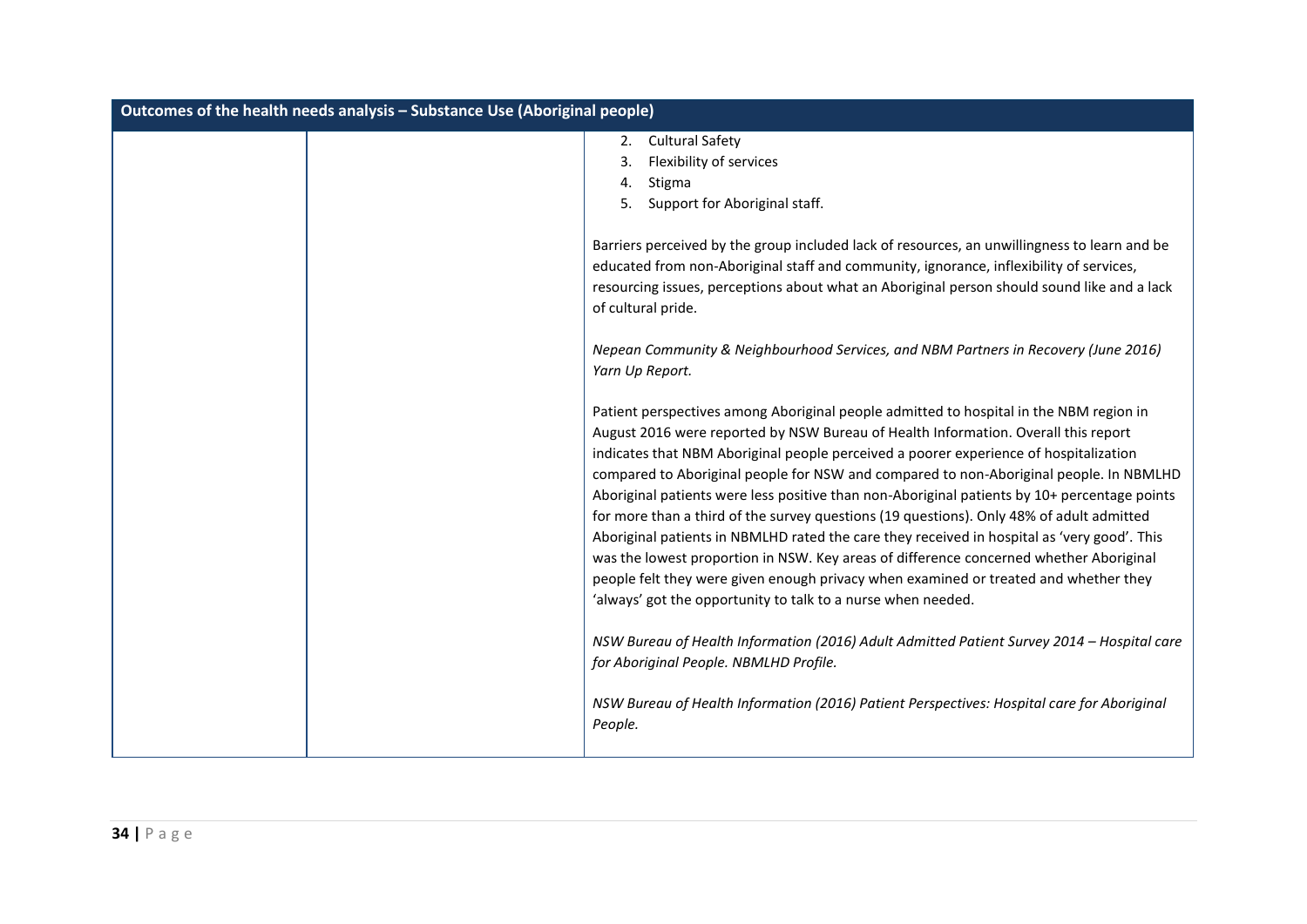|      | Outcomes of the health needs analysis - Substance Use (Aboriginal people)                      |                                                                                                                                                                                                                                                                                                                                                                                                                                          |
|------|------------------------------------------------------------------------------------------------|------------------------------------------------------------------------------------------------------------------------------------------------------------------------------------------------------------------------------------------------------------------------------------------------------------------------------------------------------------------------------------------------------------------------------------------|
| 2.23 | Community perceptions of health needs<br>concerning substance use (Alcohol and<br>Other Drugs) | Aboriginal consultants were engaged to conduct community forums in each of the LGAs as<br>follow up from the Sharing and Learning Circles conducted during 2015 and to focus more<br>specifically on Alcohol and Other Drugs, as well as Mental Health issues. Both these topics<br>were identified as high priorities during the 2015 consultations.<br>Forums were held in Blue Mountains, Penrith, Hawkesbury and Lithgow LGAs during |
|      |                                                                                                | September and October 2016. Analysis and reporting is in drafting process at the time of<br>writing.                                                                                                                                                                                                                                                                                                                                     |
|      |                                                                                                | The strongest themes raised by Aboriginal people attending these forums were constellated<br>around:                                                                                                                                                                                                                                                                                                                                     |
|      |                                                                                                | The governance, accountability and congoing communication between the local<br>Aboriginal Communities and services                                                                                                                                                                                                                                                                                                                       |
|      |                                                                                                | Lack of access to appropriate services<br>Coordination of services.                                                                                                                                                                                                                                                                                                                                                                      |
|      |                                                                                                | All concerns raised were underpinned by a lack of understanding from the services about<br>Aboriginal People and the complex issues Aboriginal people are dealing with.                                                                                                                                                                                                                                                                  |
|      |                                                                                                | The experience of some Aboriginal people is that access to AOD services may be due to a<br>mandated requirement through child protection and justice services.                                                                                                                                                                                                                                                                           |
|      |                                                                                                | In addition to long standing Aboriginal community mistrust of health services providers,<br>because of personal or family and community experience, Aboriginal people in the NBM<br>region may regard providers of AOD services with even greater mistrust and fear, and                                                                                                                                                                 |
|      |                                                                                                | consequently may avoid seeking assistance for emerging or long standing dependence on<br>substances.                                                                                                                                                                                                                                                                                                                                     |
|      |                                                                                                | In response to both these issues local service providers who were involved in the<br>consultations strongly identified the need for more Aboriginal people to be trained to                                                                                                                                                                                                                                                              |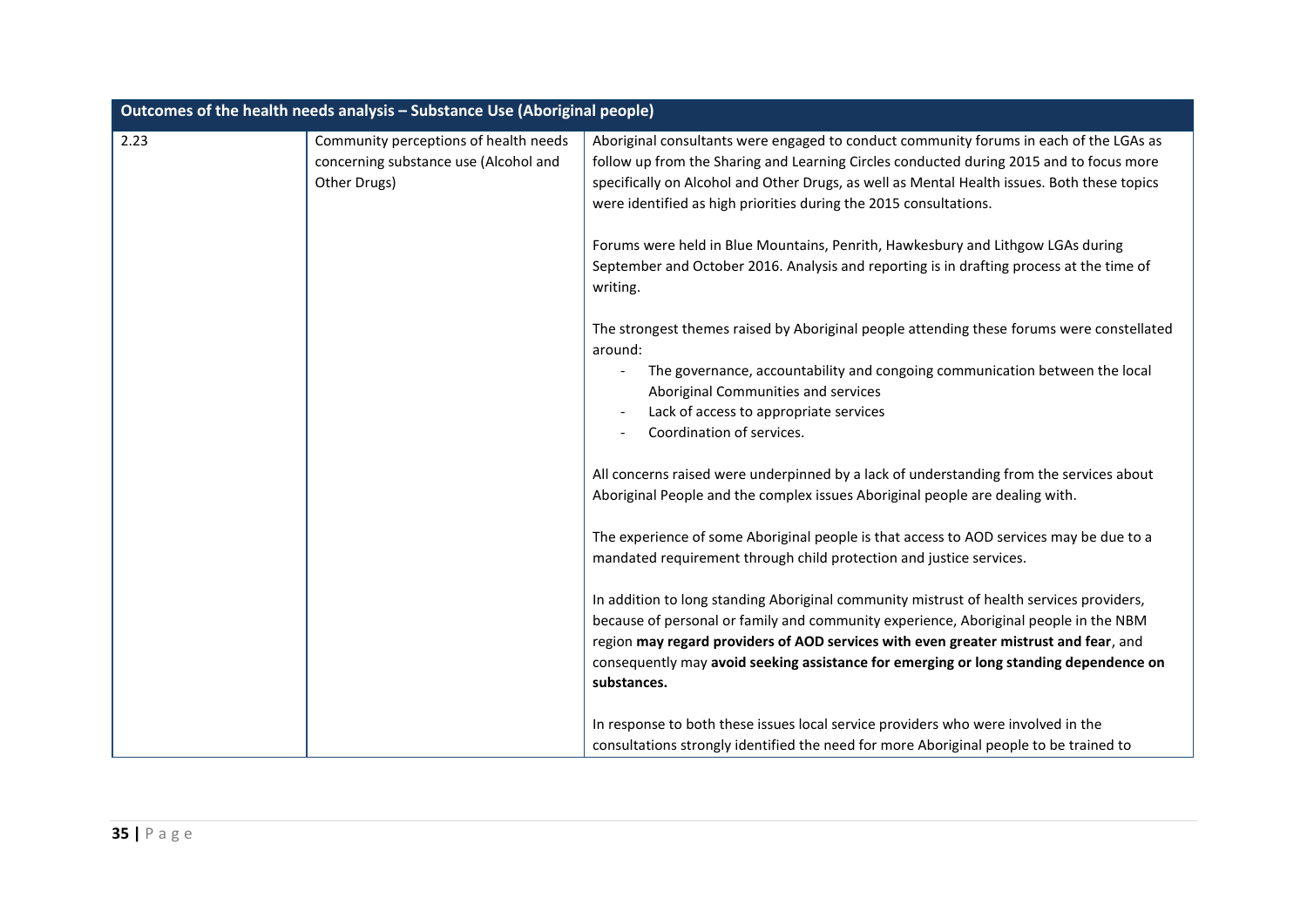| Outcomes of the health needs analysis - Substance Use (Aboriginal people) |                                                                                                                                                                                                                                                                                                                                                                                                                                                                                                                                                                                                                                                                                                                                                                                                                                                                                                                                     |  |
|---------------------------------------------------------------------------|-------------------------------------------------------------------------------------------------------------------------------------------------------------------------------------------------------------------------------------------------------------------------------------------------------------------------------------------------------------------------------------------------------------------------------------------------------------------------------------------------------------------------------------------------------------------------------------------------------------------------------------------------------------------------------------------------------------------------------------------------------------------------------------------------------------------------------------------------------------------------------------------------------------------------------------|--|
|                                                                           | facilitate and support access to AOD treatment on behalf of others because for many                                                                                                                                                                                                                                                                                                                                                                                                                                                                                                                                                                                                                                                                                                                                                                                                                                                 |  |
|                                                                           | Aboriginal people self-referral is not considered.                                                                                                                                                                                                                                                                                                                                                                                                                                                                                                                                                                                                                                                                                                                                                                                                                                                                                  |  |
|                                                                           | Consultation with local Aboriginal community controlled AOD service providers during 2016<br>indicates that due to a range factors including longstanding substance dependence, polydrug<br>use, intergenerational and lived trauma, Aboriginal people often present for AOD treatment<br>when they are in crisis. At these times, Aboriginal people present with multiple problems<br>such as drug induced psychosis, acute physical illness and justice orders. Moreover, the<br>complexity of these problems often means that a single treatment provider is unable to<br>provide the support and treatment that clients require. Consultations with ACCHOs and the<br>recently established Joint NBMLHD and NBMPHN Aboriginal Advisory Committee have<br>indicated that these complex Aboriginal clients are experiencing an unsatisfactory and<br>circular journey among multiple service providers, as well as poor outcomes. |  |
|                                                                           | A constant theme and important message to health providers was that consultation<br>processes aligned with funding or organizational agendas are irregular and may not<br>effectively support Aboriginal people to provide needed feedback to commissioning agents or<br>service providers. Communities consistently pointed to the need to develop better<br>mechanisms to engage with local Aboriginal Communities in a more holistic way and more<br>regularly. There is a need to engage with Aboriginal people in a way that values their lives as<br>whole and listens to their perspectives on the relationship between factors in their lives and<br>the complexities of dealing with their issues.                                                                                                                                                                                                                         |  |
|                                                                           | Recommendations concerning improving future engagement of Aboriginal communities<br>include:<br>Better alignment of Community and Service expectations to ensure appropriate<br>communication and accountability<br>Alternative, complimentary programs that build on cultural strengths to engage<br>people in developing positive coping strategies;<br>Provision of services to be person centered to find appropriate solutions;                                                                                                                                                                                                                                                                                                                                                                                                                                                                                                |  |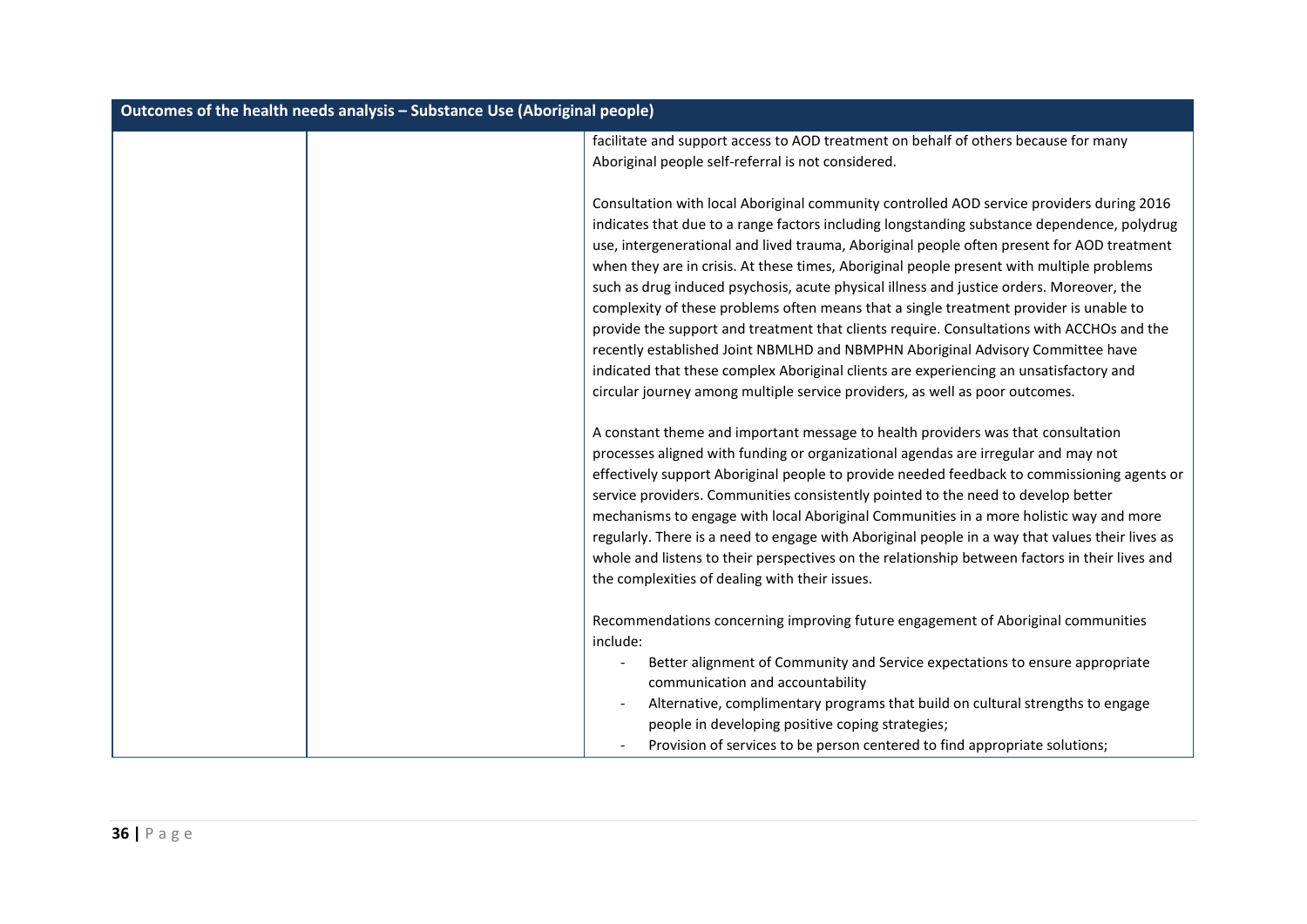| Develop partnerships and pool resources with other government sectors/agencies<br>e.g. Police, education, housing, sport and recreation, environment; CentreLink; to                                                                                                                                                                                                                                                                                                                                                                                                                                                                                                                                                                                                                                                                                                                                                                                                                                                                                                                                                                                                                                                                                                                                                                                                                                                                                                                                         | Outcomes of the health needs analysis - Substance Use (Aboriginal people) |                                                                                                                         |  |
|--------------------------------------------------------------------------------------------------------------------------------------------------------------------------------------------------------------------------------------------------------------------------------------------------------------------------------------------------------------------------------------------------------------------------------------------------------------------------------------------------------------------------------------------------------------------------------------------------------------------------------------------------------------------------------------------------------------------------------------------------------------------------------------------------------------------------------------------------------------------------------------------------------------------------------------------------------------------------------------------------------------------------------------------------------------------------------------------------------------------------------------------------------------------------------------------------------------------------------------------------------------------------------------------------------------------------------------------------------------------------------------------------------------------------------------------------------------------------------------------------------------|---------------------------------------------------------------------------|-------------------------------------------------------------------------------------------------------------------------|--|
| Solutions focused approach i.e. act at the causes of the issues rather than the<br>symptoms<br>Update communication mediums to integrate social networking<br>Investigate the use of Cultural Mentors to help develop an additional layer of<br>support for Aboriginal People;<br>locally developed and coordinated programs;<br>Assistance needed to strengthen Aboriginal Community and family structures and<br>protocols<br>Explicit acknowledgement of the prevalence of systemic racism in health services<br>and find ways to eradicate it - this will help develop trust with the Aboriginal<br>Community<br>Find ways to develop and communicate a long term commitment to improving<br>Aboriginal health outcomes<br>Services need to better cater for the fact that community needs may fall outside<br>regular business hours<br>Integrate services better to hold the client at the centre of service provision i.e.<br>different services need to help clients to navigate the system to get the best care<br>Increase the number preventative services available to address the underlying<br>issues/considerations before people reach crisis<br>Ensure that services are free from judgment and trustworthy<br>Increase cultural knowledge/competency of service staff to reduce inappropriate<br>service/care<br>Increase the numbers of Aboriginal workers in these services to reduce high burn<br>out rates<br>Properly recognise the role of culture, family and community in healing. |                                                                           | help develop appropriate solutions<br>Intergenerational trauma needs to be recognised and addressed through innovative, |  |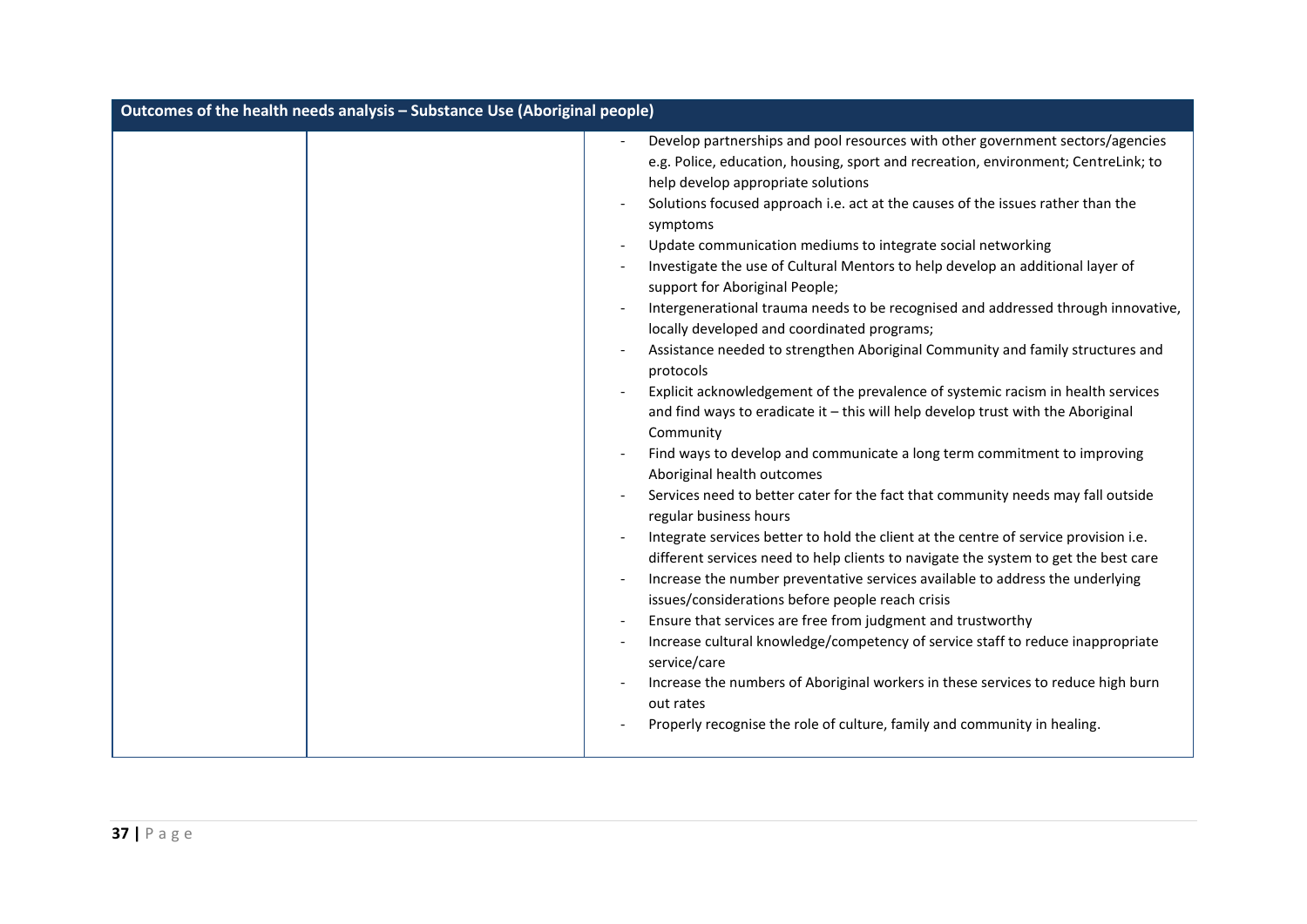| Outcomes of the health needs analysis – Substance Use (Aboriginal people) |  |                                                                                                                  |
|---------------------------------------------------------------------------|--|------------------------------------------------------------------------------------------------------------------|
|                                                                           |  | Shared Path Aboriginal and Torres Strait Islander Corp. Draft Report: Community Forums.<br>NBMPHN. November 2016 |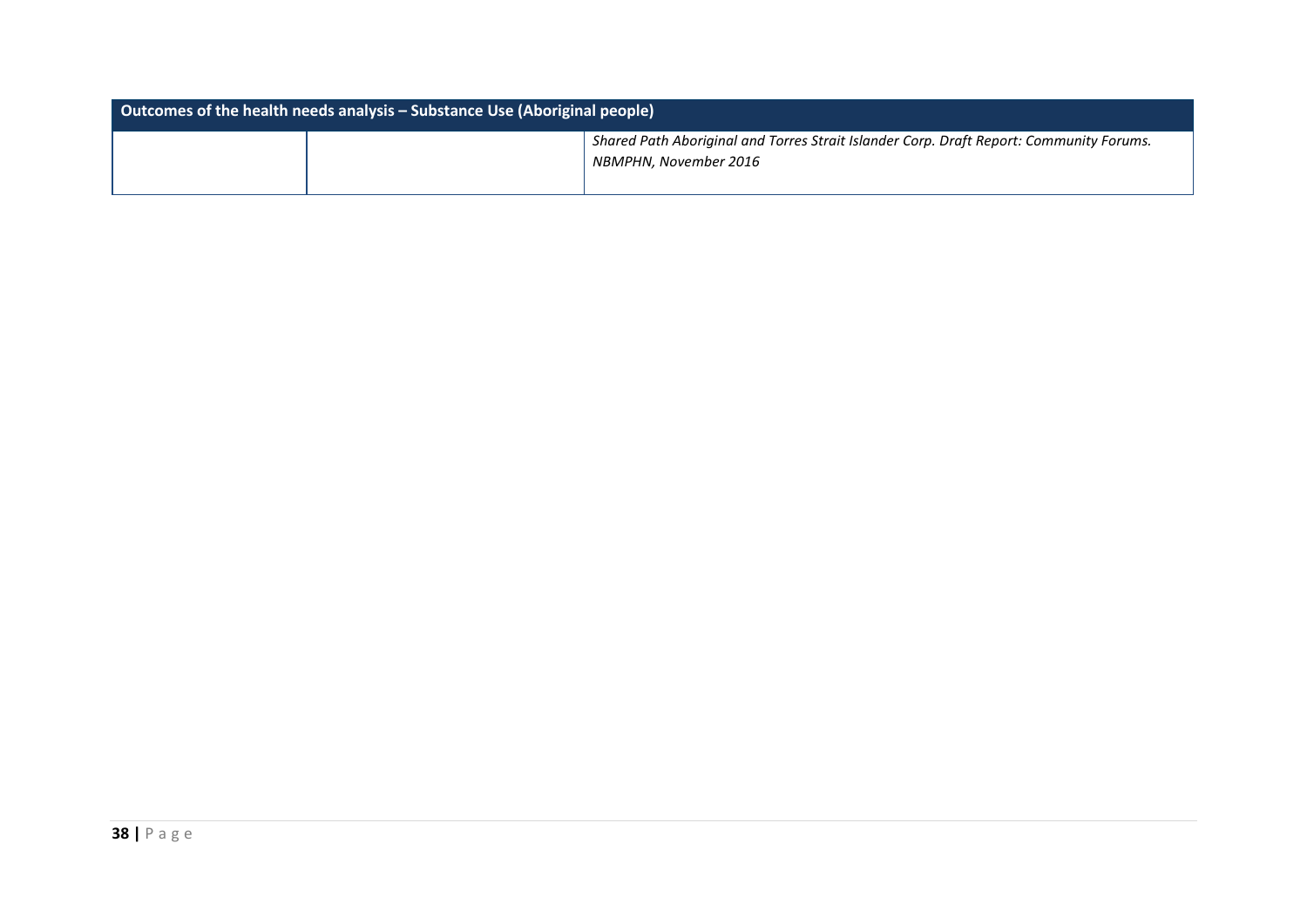## **Section 3 – Outcomes of the service needs analysis**

**DRUG AND ALCOHOL**

| Outcomes of the service needs analysis - AOD general population |                                                                                                                                                                                                                                                                                                                                                                                                                                                                                            |                                                                                                                                                                                                                                                                                                                                                                                                                                                                                                                                                                                                                                                                                                                                                                                                                                                                                                                                                                                                                                                                                           |
|-----------------------------------------------------------------|--------------------------------------------------------------------------------------------------------------------------------------------------------------------------------------------------------------------------------------------------------------------------------------------------------------------------------------------------------------------------------------------------------------------------------------------------------------------------------------------|-------------------------------------------------------------------------------------------------------------------------------------------------------------------------------------------------------------------------------------------------------------------------------------------------------------------------------------------------------------------------------------------------------------------------------------------------------------------------------------------------------------------------------------------------------------------------------------------------------------------------------------------------------------------------------------------------------------------------------------------------------------------------------------------------------------------------------------------------------------------------------------------------------------------------------------------------------------------------------------------------------------------------------------------------------------------------------------------|
| <b>Identified Need</b>                                          | <b>Key Issue</b>                                                                                                                                                                                                                                                                                                                                                                                                                                                                           | Description of Evidence                                                                                                                                                                                                                                                                                                                                                                                                                                                                                                                                                                                                                                                                                                                                                                                                                                                                                                                                                                                                                                                                   |
| 3.1 AOD treatment                                               | Minimal options for local access to AOD treatment.<br>Note that the following is a preliminary mapping of AOD<br>services. Additional information such as the number of<br>places available and any costs to clients will be added when<br>service mapping is finalised and with the advice of the<br>proposed AOD Regional Advisory Committee. Known<br>additions will be services primarily aimed at providing<br>mental health that also provides some AOD support with<br>counselling. | It is acknowledged that certain people wish to access AOD treatment<br>services outside their local area. This view has been stated by NADA, as<br>well as DoH.<br>NBMPHN preliminary investigation and consultations to date have not<br>supported this position. By and large NBM community consultations have<br>indicated a strong preference for the provision of these services locally,<br>particularly where families are involved. For example, services for youth,<br>men and women with children at home.<br>Service mapping undertaken below has been limited to local and other<br>metropolitan services in response to these preliminary findings.<br>In addition services available only to local residents in other metropolitan<br>areas have been excluded. They are:<br>Corella Lodge, Fairfield (Detoxification)<br>Langton Centre, Surry Hills<br>St George Drug and Alcohol Service, Kogarah<br>NADA, A planning tool for NGO alcohol and other drugs treatment<br>services, March 2016.<br>Department of Health, Guidance for Primary Health Networks, April 2016. |
| 3.2 Detoxification services                                     | <b>NBM local detoxification services:</b>                                                                                                                                                                                                                                                                                                                                                                                                                                                  | <b>NBM local detoxification services:</b>                                                                                                                                                                                                                                                                                                                                                                                                                                                                                                                                                                                                                                                                                                                                                                                                                                                                                                                                                                                                                                                 |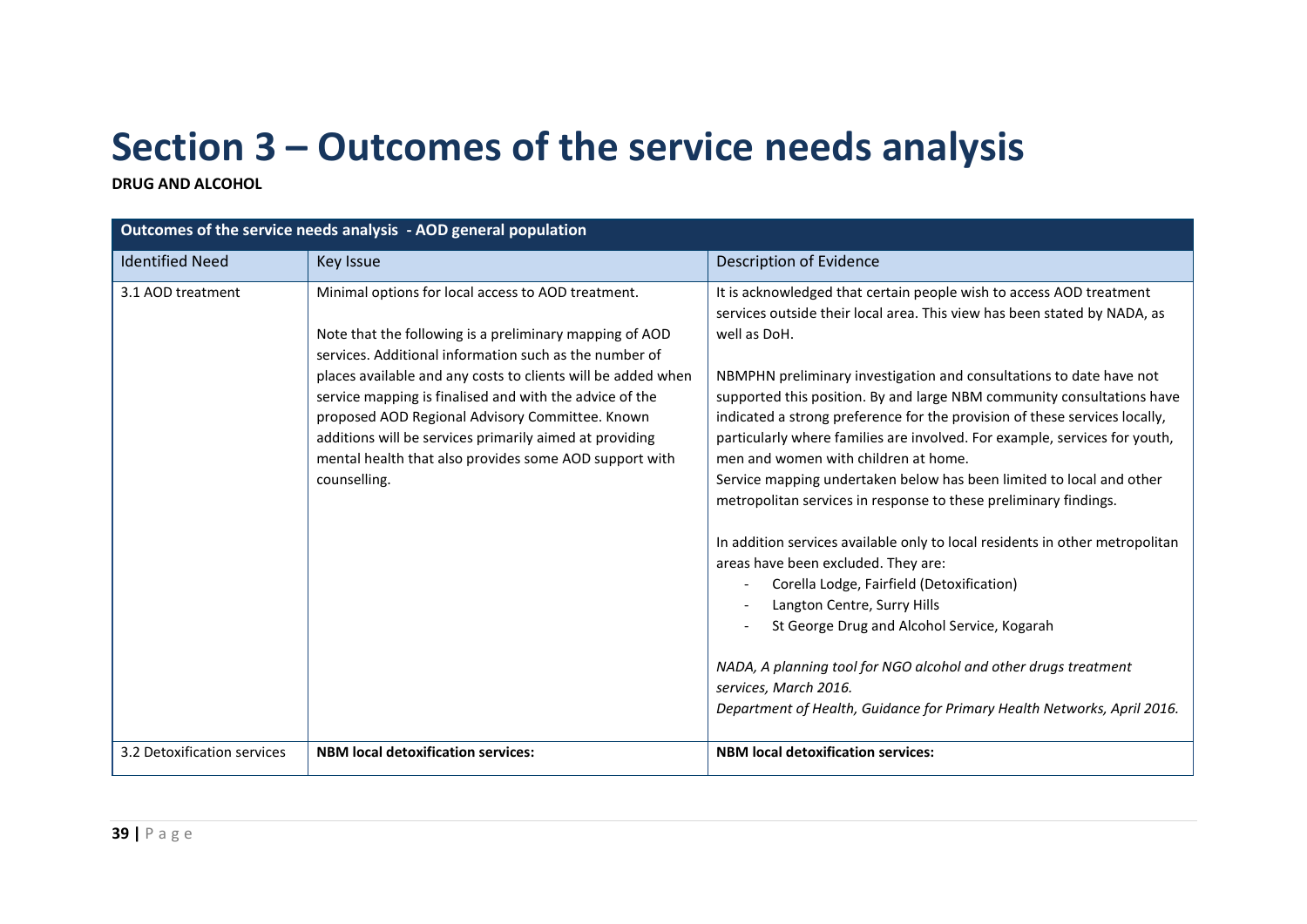| Outcomes of the service needs analysis - AOD general population                                                               |                                                                                                                           |
|-------------------------------------------------------------------------------------------------------------------------------|---------------------------------------------------------------------------------------------------------------------------|
|                                                                                                                               |                                                                                                                           |
| One local public detoxification service is available to                                                                       | NBM Drug and Alcohol Service, Penrith                                                                                     |
| residents of NBM region. This is located within the Penrith<br>LGA. Travel time to this service is at least 2.5 hours one way | Men, women and youth. Inpatient and outpatient detoxification.<br>Supports drug use in pregnancy and opioid substitution. |
| for residents of Lithgow LGA and 0.5 to 1-5 hours for                                                                         |                                                                                                                           |
| residents of Hawkesbury and Blue Mountains LGAs.                                                                              | St John of God, Richmond (Private Hospital)                                                                               |
|                                                                                                                               | Men and women. Detoxification for all drugs. Provides medicated                                                           |
| One local private detoxification is available to residents of                                                                 | detoxification, group and individual counselling, aftercare program. 3                                                    |
| NBM region. This is located within the Hawkesbury LGA with                                                                    | week in-patient rehabilitation. Psychiatrist's referral with assessment                                                   |
| travel time ranging from 2.5 hours to 0.5 hours, one way.                                                                     | report preferred. GPs may also refer.                                                                                     |
|                                                                                                                               |                                                                                                                           |
| <b>Other metropolitan locations:</b>                                                                                          | Other metropolitan locations:                                                                                             |
| A range of metropolitan services are available that would                                                                     | Herbert Street Clinic, St Leonards.                                                                                       |
| require considerable train or road travel. A number of these                                                                  | Men and women. Medically supervised detoxification. Methadone                                                             |
| services are private hospitals requiring private hospital                                                                     | detoxification under 40 mg only. Provides adult detoxification, group                                                     |
| health insurance coverage.                                                                                                    | therapy, assessment and counselling. Abstinence philosophy (NA/AA)                                                        |
| Lengthy travel time is a barrier to ambulatory detoxification                                                                 | Gorman House, Darlinghurst.                                                                                               |
| and is also likely to be barrier to participants with family                                                                  | Men and women. Non-medicated detoxification in a 3-5 day program.                                                         |
| who need to stay in touch during an inpatient program.                                                                        | Does not accept methadone, benzodiazepines, or cannabis.                                                                  |
|                                                                                                                               | 20 bed unit with 17 female and 3 male beds.                                                                               |
| Services self-indicated culturally secure for Aboriginal                                                                      |                                                                                                                           |
| people:                                                                                                                       | Jarrah House, Malabar.                                                                                                    |
| Two services in other metropolitan locations indicate                                                                         | Women with or without children. Detoxification, residential                                                               |
| willingness to support culturally secure detoxification                                                                       | rehabilitation, case management, non-residential activities and family                                                    |
| services. These are located in Darlinghurst and Surry Hills.                                                                  | support.                                                                                                                  |
|                                                                                                                               | Northside Clinic, Greenwich (Private Hospital)                                                                            |
|                                                                                                                               |                                                                                                                           |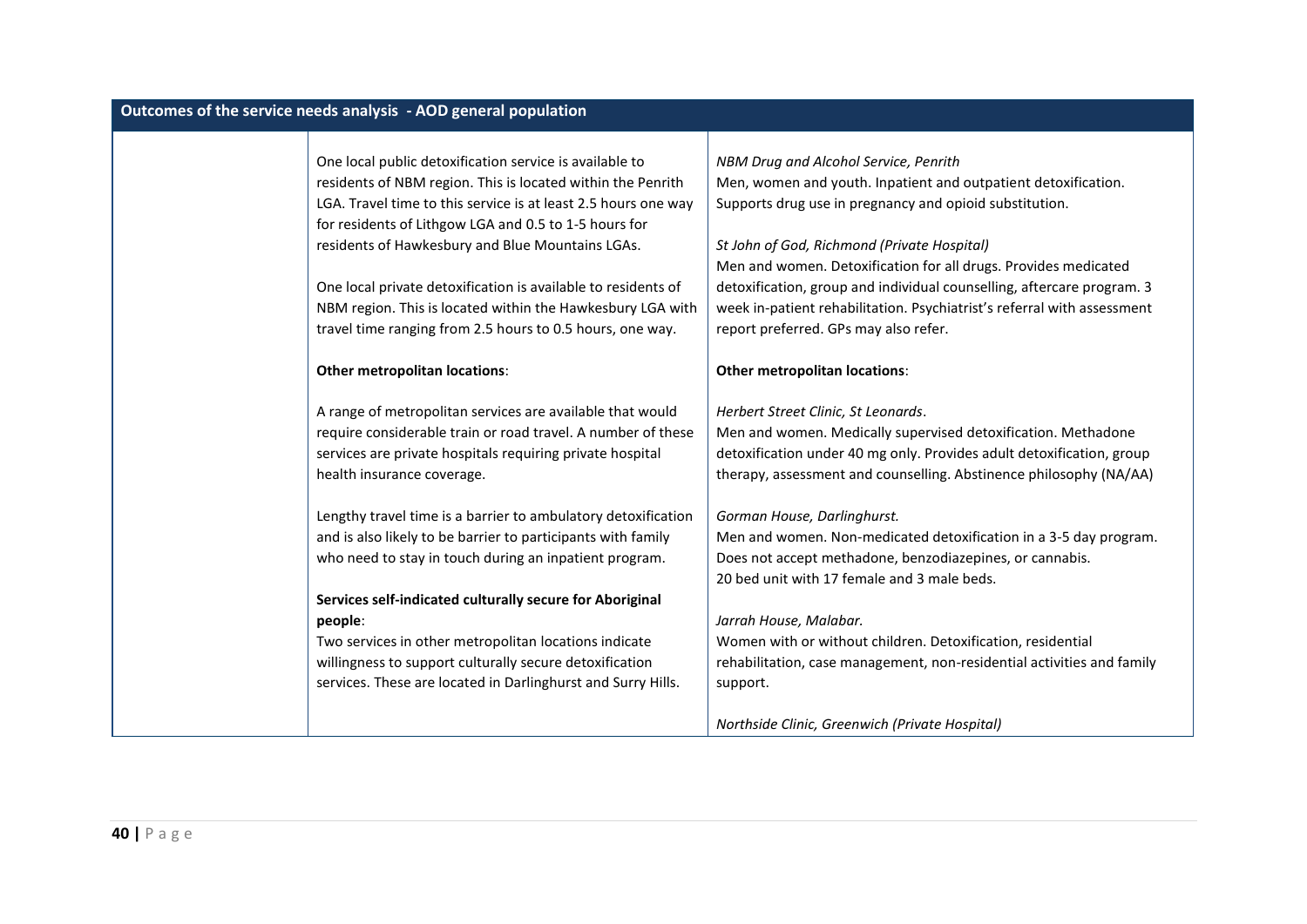| Outcomes of the service needs analysis - AOD general population |                                                                             |
|-----------------------------------------------------------------|-----------------------------------------------------------------------------|
|                                                                 | Detoxification and rehabilitation program for all drugs. 3 week in-patient  |
|                                                                 | program. Open-ended two days per week outpatient program and relapse        |
|                                                                 | prevention as 10 week program.                                              |
|                                                                 | Abstinence philosophy (NA/AA). GP referral required.                        |
|                                                                 | Northside West Clinic, Wentworthville (Private Hospital)                    |
|                                                                 | 3 week residential detoxification and rehabilitation program. 40 beds.      |
|                                                                 | Provides outpatient program with relapse prevention. GP referral            |
|                                                                 | required. May have abstinence philosophy (NA/AA)                            |
|                                                                 | Odyssey House, Campbelltown                                                 |
|                                                                 | Men, women and families. Capable for people with comorbid mental            |
|                                                                 | health and AOD problems. Provides detoxification, residential               |
|                                                                 | rehabilitation, therapeutic community, case management, non-residential     |
|                                                                 | activities, family support, living skills programs.                         |
|                                                                 | Program for Adolescent Life Management (PALM), Randwick (Ted Noffs          |
|                                                                 | Foundation)                                                                 |
|                                                                 | For youth. Provides detoxification, residential rehabilitation, therapeutic |
|                                                                 | community, case management, nonresidential activities including living      |
|                                                                 | skills programs.                                                            |
|                                                                 | SA William Booth House (Salvation Army), Surry Hills                        |
|                                                                 | Men, women and Indigenous Australians. Provides detoxification for          |
|                                                                 | injecting drug users, homeless people, people with comorbid mental          |
|                                                                 | health and AOD problems, and CALD communities. Detoxification service       |
|                                                                 | includes residential rehabilitation, therapeutic community and family       |
|                                                                 | support.                                                                    |
|                                                                 | St John of God, Burwood (Private Hospital)                                  |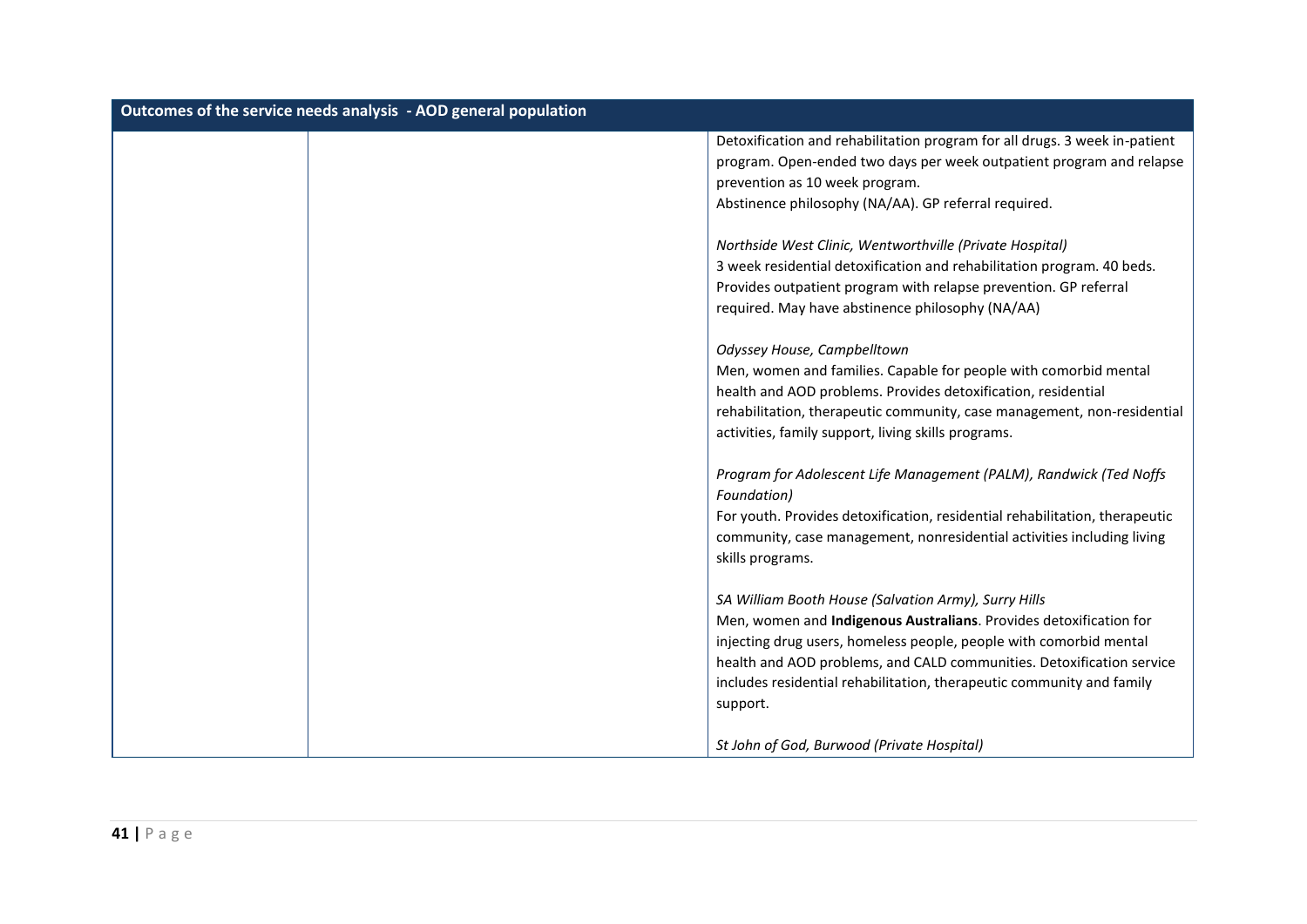|                            | Outcomes of the service needs analysis - AOD general population |                                                                                                                                       |
|----------------------------|-----------------------------------------------------------------|---------------------------------------------------------------------------------------------------------------------------------------|
|                            |                                                                 | Men and women. Detoxification for all drugs. Provides medicated                                                                       |
|                            |                                                                 | detoxification, group and individual counselling, aftercare program. 3                                                                |
|                            |                                                                 | week in-patient rehabilitation. Psychiatrist's referral with assessment                                                               |
|                            |                                                                 | report preferred. GPs may also refer.                                                                                                 |
|                            |                                                                 |                                                                                                                                       |
|                            |                                                                 | St Vincent's Hospital AOD Service, Darlinghurst                                                                                       |
|                            |                                                                 | Men, women and Indigenous Australians. Detoxification service for                                                                     |
|                            |                                                                 | injecting drug users, homeless people and people with comorbid mental<br>health and AOD problems. Services include pharmacotherapies, |
|                            |                                                                 | detoxification, case management and non-residential activities.                                                                       |
|                            |                                                                 |                                                                                                                                       |
|                            |                                                                 | South Pacific Private (Hospital), Curl Curl                                                                                           |
|                            |                                                                 | Inpatient detoxification for unspecified length of time. Outpatient day                                                               |
|                            |                                                                 | program post discharge.                                                                                                               |
|                            |                                                                 | The Sydney Clinic, Bronte                                                                                                             |
|                            |                                                                 | Men, women, and dual diagnosis capable. Requires top medical cover.                                                                   |
|                            |                                                                 | Inpatient medicated detoxification 15-21 days followed by day program.                                                                |
|                            |                                                                 | Referral from GP required.                                                                                                            |
|                            |                                                                 | Wesley Private Hospital, Ashfield and Kogarah                                                                                         |
|                            |                                                                 | Private psychiatric hospital providing detoxification as inpatient and                                                                |
|                            |                                                                 | outpatient programs. Dual diagnosis capable. GP referral required.                                                                    |
|                            |                                                                 |                                                                                                                                       |
|                            |                                                                 | Family and Community Services, NSW/ACT Drug and Alcohol Service                                                                       |
|                            |                                                                 | Directory, January 2016.                                                                                                              |
|                            |                                                                 |                                                                                                                                       |
| 3.3 Outpatient             | <b>NBM local services:</b>                                      | <b>NBM local services:</b>                                                                                                            |
| detoxification-counselling | One NGO non-residential rehabilitation service is located       | Dianella Cottage, Katoomba                                                                                                            |
| and non-residential        | within the region at Katoomba. This is a relatively new and     | For women only. Payment by donation if affordable.                                                                                    |
| rehabilitation services    | small service that supports women only. Indications are that    | This is a non-residential day program with group work, 1:1 work, drop in                                                              |
|                            | this is a low intensity service.                                | facilities, access to SMART recovery meetings.                                                                                        |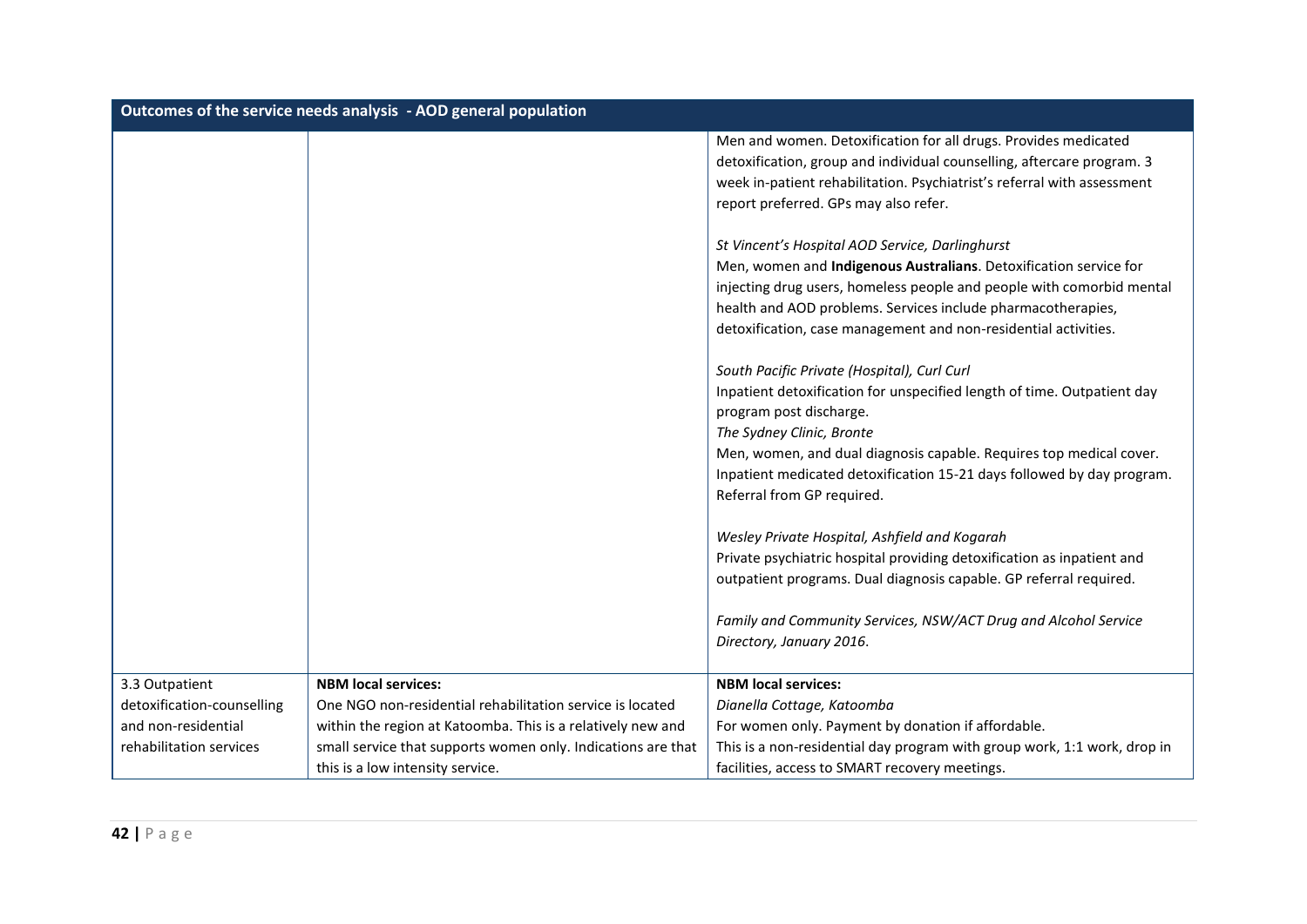| Outcomes of the service needs analysis - AOD general population |                                                                                                                                                                                                                                                                                                                                                                                                                                                                                                                        |                                                                                                                                                                                                                                                                                                                                                                                                                                                                                                                                                                                                                                                                              |
|-----------------------------------------------------------------|------------------------------------------------------------------------------------------------------------------------------------------------------------------------------------------------------------------------------------------------------------------------------------------------------------------------------------------------------------------------------------------------------------------------------------------------------------------------------------------------------------------------|------------------------------------------------------------------------------------------------------------------------------------------------------------------------------------------------------------------------------------------------------------------------------------------------------------------------------------------------------------------------------------------------------------------------------------------------------------------------------------------------------------------------------------------------------------------------------------------------------------------------------------------------------------------------------|
|                                                                 | The WHO's West service is provided at Penrith and supports<br>both men and women including those with high needs.<br>The main regional outpatient service is provided by<br>NBMLHD at Penrith and Katoomba locations.                                                                                                                                                                                                                                                                                                  | Woodlands Clinic: Blue Mountains Hospital<br>Comprehensive medicated assisted treatment program for opioid<br>dependence as an outpatient service.<br>WHOs West, Penrith<br>Men and women. WHO's West offers assessment, referral services and<br>residential supported care for individuals from the NBM districts. There<br>are 6 transitional housing beds located in Penrith and 7 residential care<br>beds located at the Roselle Campus.<br>Pathways Penrith (NBMAOD)<br>Men, women and youth.<br>Inpatient and outpatient detoxification, drug use in pregnancy, and opioid                                                                                           |
|                                                                 | Other metropolitan services:<br>A range of metropolitan services are available that would<br>require considerable train or road travel. A number of these<br>services are private hospitals requiring private hospital<br>health insurance coverage.<br>Lengthy travel time is a barrier to ambulatory detoxification<br>and is also likely to be barrier to participants with family<br>who need to stay in touch during an inpatient program.<br>Services self-indicated culturally secure for Aboriginal<br>people: | substitution.<br>State Community Health Centres in NBM region:<br>Youth drug and alcohol counselling service (YDAS)<br>Adult drug and alcohol counselling service<br>Magistrates early referral into treatment (MERIT) team<br>Adult drug court (ADC) team<br>Quit for new life counselling (Q4NL - Closing the Gap in<br>Aboriginal health strategy)<br>Drug and Alcohol Psychology Team.<br>These services are located at the Nepean Campus (Opioid Treatment<br>Program and Outreach), Penrith Community Health Centre, St Mary's<br>Community Health Centre, Cranebrook Community Health Centre and<br>Katoomba Community Health Centre.<br>Other metropolitan services: |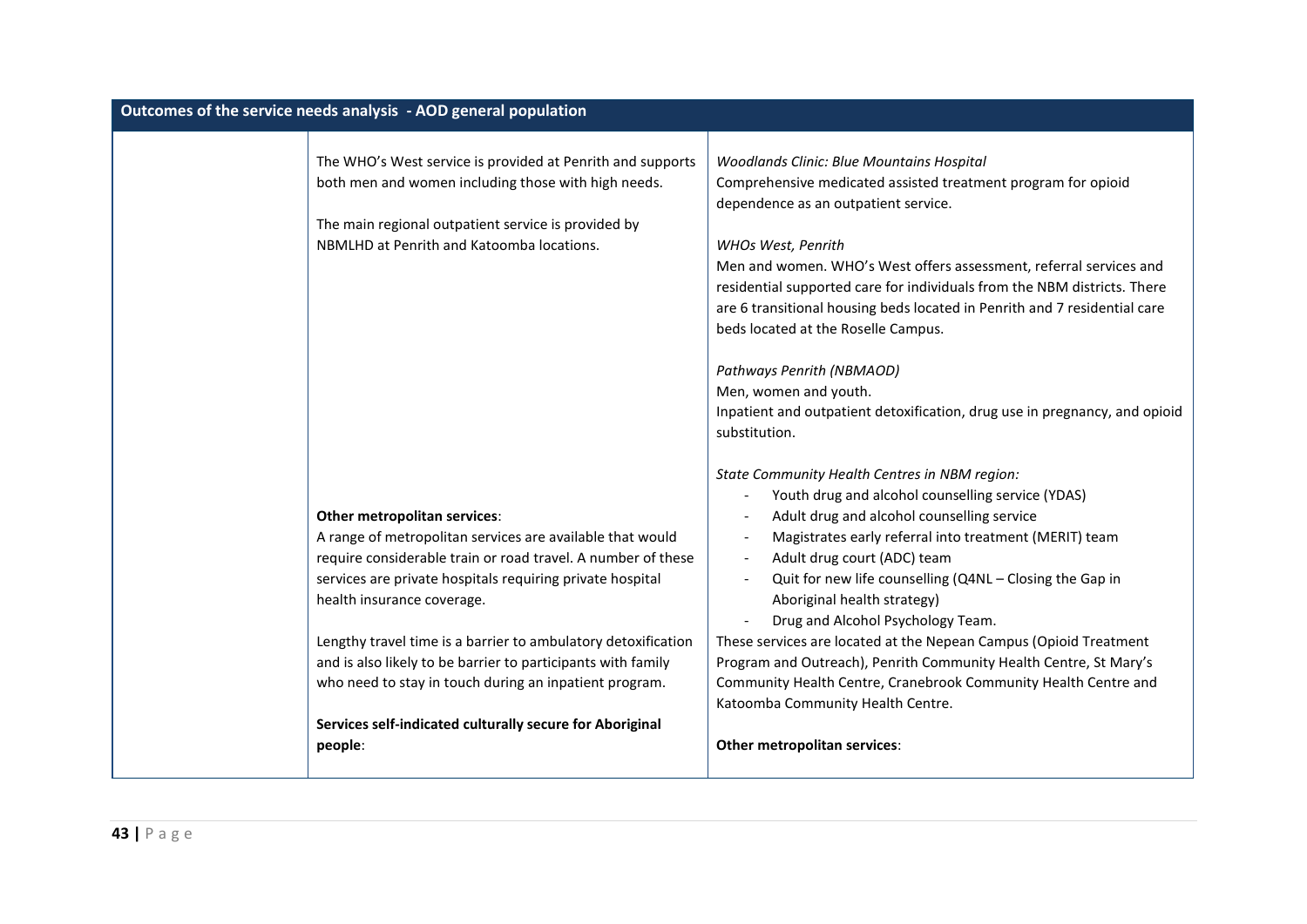| Outcomes of the service needs analysis - AOD general population |                                                                        |                                                                                              |
|-----------------------------------------------------------------|------------------------------------------------------------------------|----------------------------------------------------------------------------------------------|
|                                                                 | There are no self-indicated services identified in the region          | Marrin Weejali Aboriginal Corporation, Blackett                                              |
|                                                                 | or metropolitan areas that provide specialized AOD services            | As part of Aboriginal specific Social and Emotional Wellbeing Services,                      |
|                                                                 | for Aboriginal people, according to reports accessed.                  | this program provides S.M.A.R.T Recovery Program (stages 1 to 3). This is                    |
|                                                                 |                                                                        | a self-help group that assists clients to recover from addictive behaviours.                 |
|                                                                 | However just outside the regional boundaries, Marrin                   | It teaches practical skills to help deal with problems and gaining a more                    |
|                                                                 | Weejali, an ACCHO is located on the eastern border near to<br>Penrith. | balanced life style. The program involves, motivation, coping skills and<br>problem solving. |
|                                                                 |                                                                        | Centre for Addiction Medicine, North Parramatta                                              |
|                                                                 |                                                                        | Men and women. Provides drug and alcohol outpatient clinic,                                  |
|                                                                 |                                                                        | pharmacotherapy and drug and alcohol counselling.                                            |
|                                                                 |                                                                        | Continuing Adolescent Life Management (CALM), Randwick (Ted Noffs<br>Foundation)             |
|                                                                 |                                                                        | For young people between 13-18 years of age. Will accept comorbid                            |
|                                                                 |                                                                        | clients on a case by case basis. Provides community-based therapeutic                        |
|                                                                 |                                                                        | services including individual and family counselling, life skills development                |
|                                                                 |                                                                        | and educational, vocational programs and a medicated 2 week                                  |
|                                                                 |                                                                        | detoxification program.                                                                      |
|                                                                 |                                                                        | Maryfields Day Recovery Centre, Campbelltown (St. Vincent de Paul                            |
|                                                                 |                                                                        | Society)                                                                                     |
|                                                                 |                                                                        | Men, women and families. This is a 10 week program with case                                 |
|                                                                 |                                                                        | management, non-residential activities, family support, living skills                        |
|                                                                 |                                                                        | programs.                                                                                    |
|                                                                 |                                                                        | Phoenix Treatment Facility (Kedesh Services), Balgowlah                                      |
|                                                                 |                                                                        | Men and women. No detoxification service. Cognitive behaviour therapy                        |
|                                                                 |                                                                        | (CBT), acceptance and commitment therapy (ACT), psychodynamic                                |
|                                                                 |                                                                        | therapies, attachment theory, family systems theory, Gestalt therapy,                        |
|                                                                 |                                                                        | solution focused therapy and positive psychology.                                            |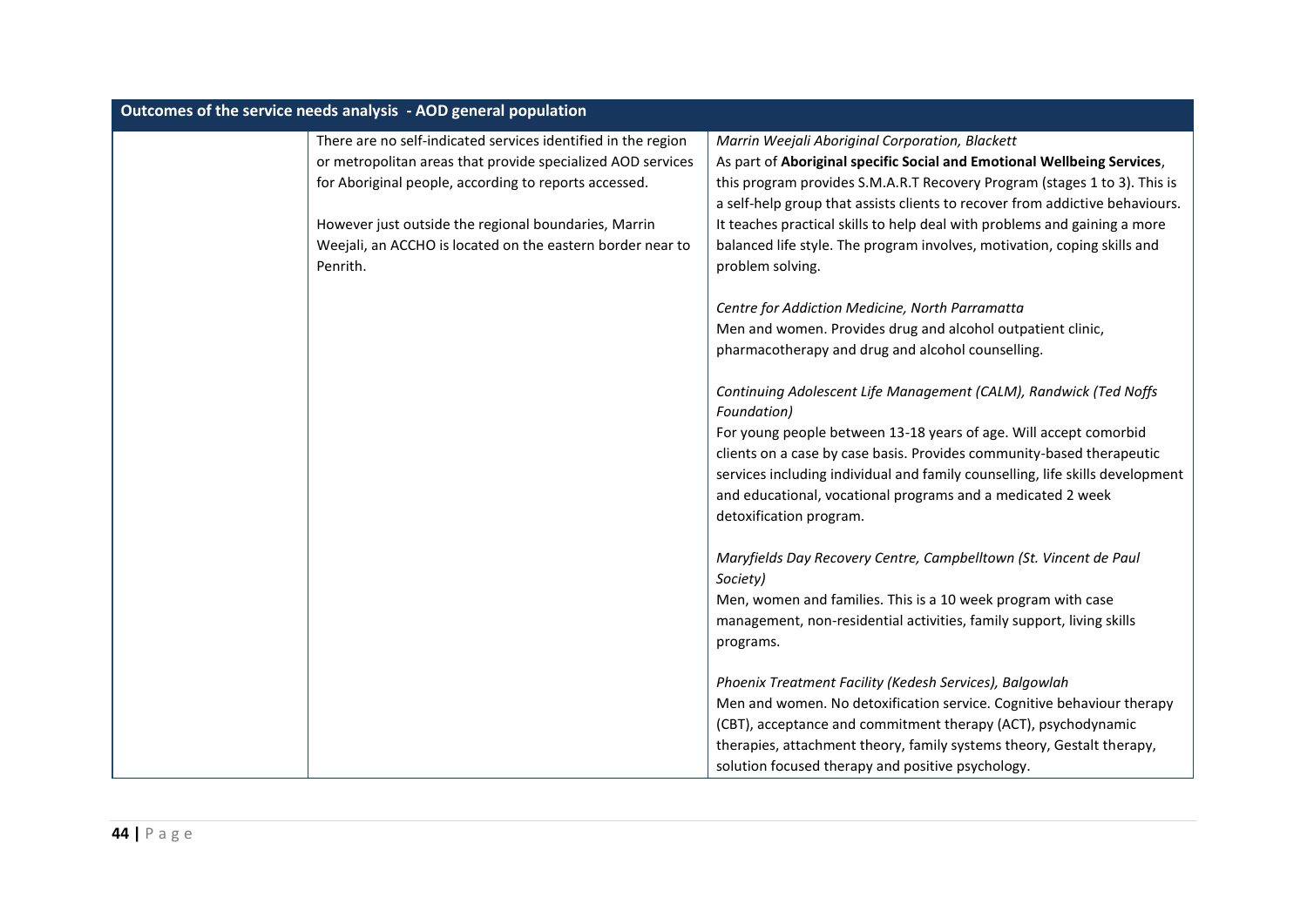| Outcomes of the service needs analysis - AOD general population |                                                                                                                                                                                                                                            |                                                                                                                                                                                                                                                                                                                                                                                                                                                                                     |
|-----------------------------------------------------------------|--------------------------------------------------------------------------------------------------------------------------------------------------------------------------------------------------------------------------------------------|-------------------------------------------------------------------------------------------------------------------------------------------------------------------------------------------------------------------------------------------------------------------------------------------------------------------------------------------------------------------------------------------------------------------------------------------------------------------------------------|
|                                                                 |                                                                                                                                                                                                                                            | Royal Prince Alfred Drug Health Service, Camperdown<br>Men and women. Outpatient medical clinics, outpatient counselling,<br>opiod treatment program, counselling, perinatal and family drug health<br>services.                                                                                                                                                                                                                                                                    |
|                                                                 |                                                                                                                                                                                                                                            | Centre for Addiction Medicine, North Parramatta<br>Men and women. Drug and alcohol outpatient clinic. Pharmacotherapy<br>and drug and alcohol counselling.                                                                                                                                                                                                                                                                                                                          |
|                                                                 |                                                                                                                                                                                                                                            | St Vincent's Stimulant Treatment Program & Telephone Line, Darlinghurst<br>STP works with stimulant users who wish to develop safer ways of using<br>and /or attain or maintain abstinence. Harm minimization is the<br>overarching framework of this service. The telephone line is a NSW state-<br>wide telephone service providing education, information, referral, crisis<br>counselling and support specifically for stimulant use such as speed, ice<br>ecstasy and cocaine. |
|                                                                 |                                                                                                                                                                                                                                            | Family and Community Services, NSW/ACT Drug and Alcohol Service<br>Directory, January 2016.                                                                                                                                                                                                                                                                                                                                                                                         |
| 3.4 Residential<br>rehabilitation & therapeutic                 | <b>NBM Local Services:</b>                                                                                                                                                                                                                 | <b>NBM Local Services:</b>                                                                                                                                                                                                                                                                                                                                                                                                                                                          |
| communities                                                     | The identified state funded residential rehabilitation beds<br>for the NBM region are not located in the region. They are<br>located in a specialist facility approximately 1 hour drive<br>from eastern border of the region and Penrith. | One80TC (formerly teen challenge), Richmond<br>Males only 18-35 years. Long term (12 month) residential rehabilitation.<br>Detoxification needed prior to entering program. Living skills programs,<br>life skills management. May take co-morbid clients on case by case basis.                                                                                                                                                                                                    |
|                                                                 | One NGO provides residential rehabilitation in the NBM<br>region and another at Werrington borders on the NBM<br>region to the east. Both facilities cater only for men. One                                                               | WHOs West, Penrith<br>Men and women. WHO's West offers assessment, referral services and<br>residential supported care for individuals from the NBM districts. There                                                                                                                                                                                                                                                                                                                |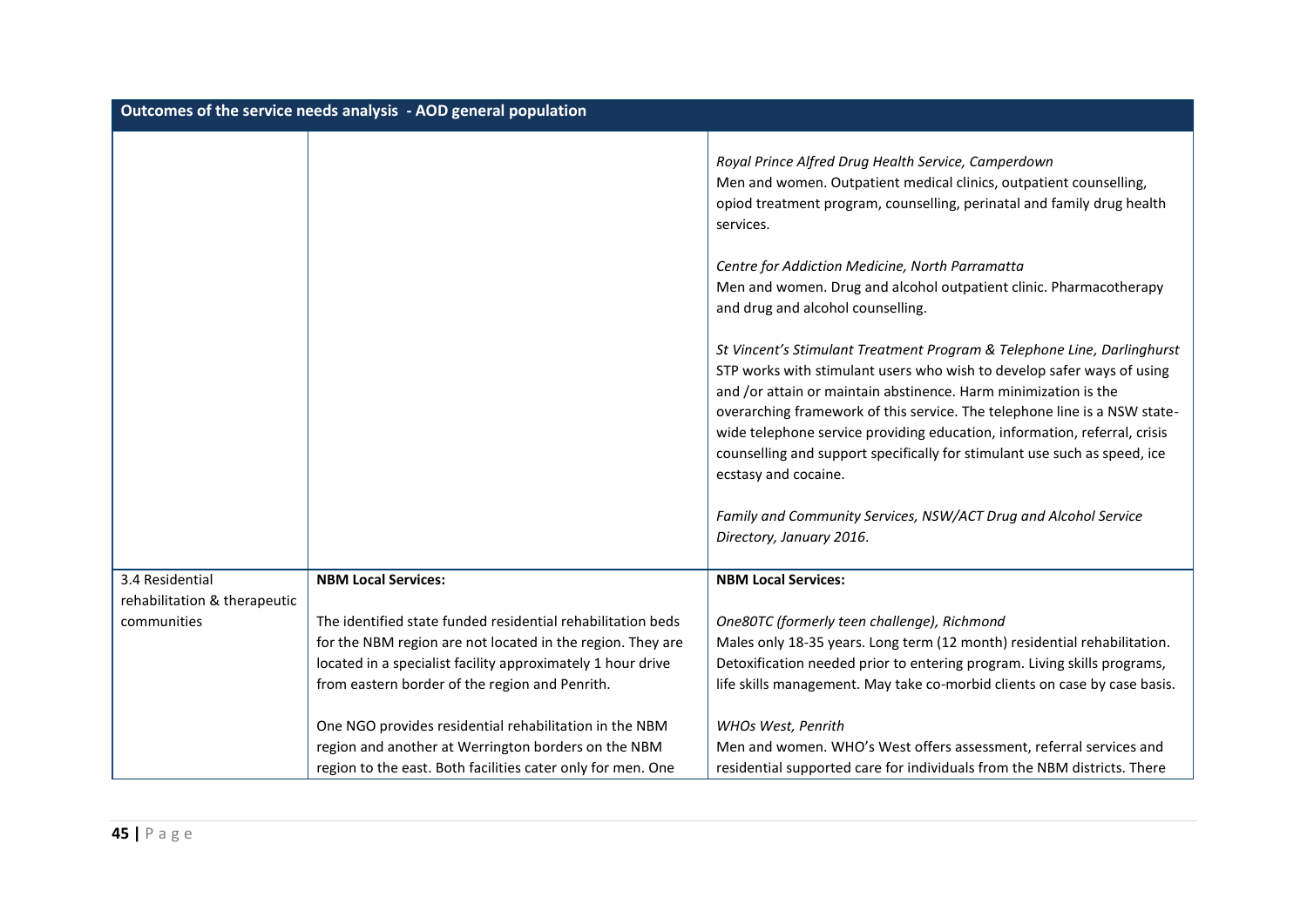| Outcomes of the service needs analysis - AOD general population    |                                                                            |
|--------------------------------------------------------------------|----------------------------------------------------------------------------|
| provides only a 12 month program aimed at young men                | are 6 transitional housing beds located in Penrith and 7 residential care  |
| aimed at delivering life skills as part of rehabilitation. This is | beds located at the Rozelle Campus.                                        |
| a highly selective program. The other provider a 9-12 month        |                                                                            |
| program for adult men are risk of or homeless.                     | <b>Other Metropolitan Services:</b>                                        |
| There is long term residential rehabilitation beds open to         | Adele House, Werrington                                                    |
| men based on selective criteria and no residential beds for        | Men only who are homeless or at risk of being homeless. 9-12 month         |
| women at the time of reporting. However 180TC is currently         | residential program.                                                       |
| developing a small women's residential facility in Kurmond         |                                                                            |
| to be opened in the near future.                                   | Detour House, Glebe                                                        |
|                                                                    | Women only. Residential rehabilitation, non-residential activities, family |
| <b>Other Metropolitan Services:</b>                                | support, living skills programs.                                           |
| Similar to other AOD treatment categories, a range of              |                                                                            |
| metropolitan residential rehabilitation services are available     | Foundation House, (Construction Industry Drug and Alcohol Foundation)      |
| that would require considerable train or road travel. A            | Rozelle                                                                    |
| number of these services are private hospitals requiring           | Men and women. Residential rehabilitation, non-residential activities,     |
| private hospital health insurance coverage.                        | living skills programs and workplace AOD.                                  |
| Lengthy travel time is a barrier to participants with family       | Glebe House, Glebe                                                         |
| who need to stay in touch during a residential program.            | Men, CALD and people with comorbid mental health and AOD problems.         |
|                                                                    | Residential rehabilitation, case management, family support, living skills |
| Services self-indicated culturally secure for Aboriginal           | programs.                                                                  |
| people:                                                            |                                                                            |
|                                                                    | Gunyah, WHOs, Rozelle                                                      |
| There are no reported self-indicated culturally secure             | Men only, Long term therapeutic residential community. Requirement for     |
| residential rehabilitation beds for Aboriginal people in           | detoxification prior to admission.                                         |
| metropolitan Sydney or NBM region.                                 |                                                                            |
|                                                                    | Guthrie House, Enmore                                                      |
|                                                                    | Women, parents with children, homeless people and people with              |
|                                                                    | comorbid mental health and AOD problems. Provides pharmacotherapies,       |
|                                                                    | residential rehabilitation, family support, living skills programs.        |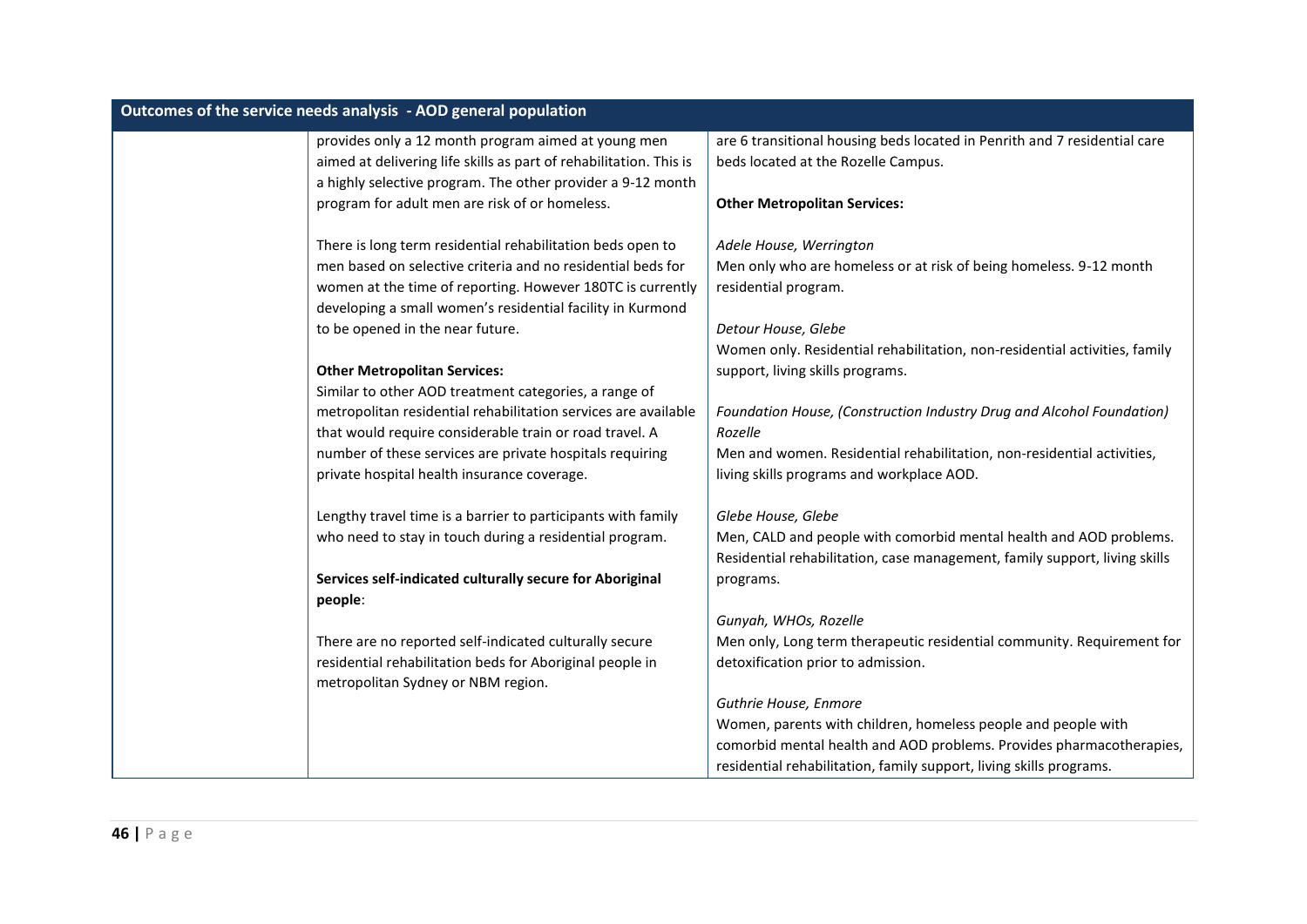| Outcomes of the service needs analysis - AOD general population |                                                                                                                                                                                                                                                                                                    |  |
|-----------------------------------------------------------------|----------------------------------------------------------------------------------------------------------------------------------------------------------------------------------------------------------------------------------------------------------------------------------------------------|--|
|                                                                 | Jarrah House, Malabar.<br>Women with or without children. Detoxification, residential<br>rehabilitation, case management, non-residential activities and family<br>support.                                                                                                                        |  |
|                                                                 | Kathleen York House, Glebe<br>Women with or without children. Residential rehabilitation, case<br>management, non-residential activities, family support.                                                                                                                                          |  |
|                                                                 | New Beginnings WHOs, Rozelle<br>Women only. Long term residential rehabilitation program.                                                                                                                                                                                                          |  |
|                                                                 | Odyssey House, Campbelltown<br>Men, women and families. Capable for people with comorbid mental<br>health and AOD problems. Provides detoxification, residential<br>rehabilitation, therapeutic community, case management, non-residential<br>activities, family support, living skills programs. |  |
|                                                                 | Program for Adolescent Life Management (PALM), Randwick (Ted Noffs<br>Foundation)<br>For youth. Provides detoxification, residential rehabilitation, therapeutic<br>community, case management, nonresidential activities including living<br>skills programs.                                     |  |
|                                                                 | RTOD, WHOs, Rozelle<br>Men and women. Residential rehabilitation to allow stabilization on<br>opioid substitution program. No minimum dose. Must be detoxed from<br>alcohol and or benzodiazepines prior to admission.                                                                             |  |
|                                                                 | SA William Booth House (Salvation Army), Surry Hills                                                                                                                                                                                                                                               |  |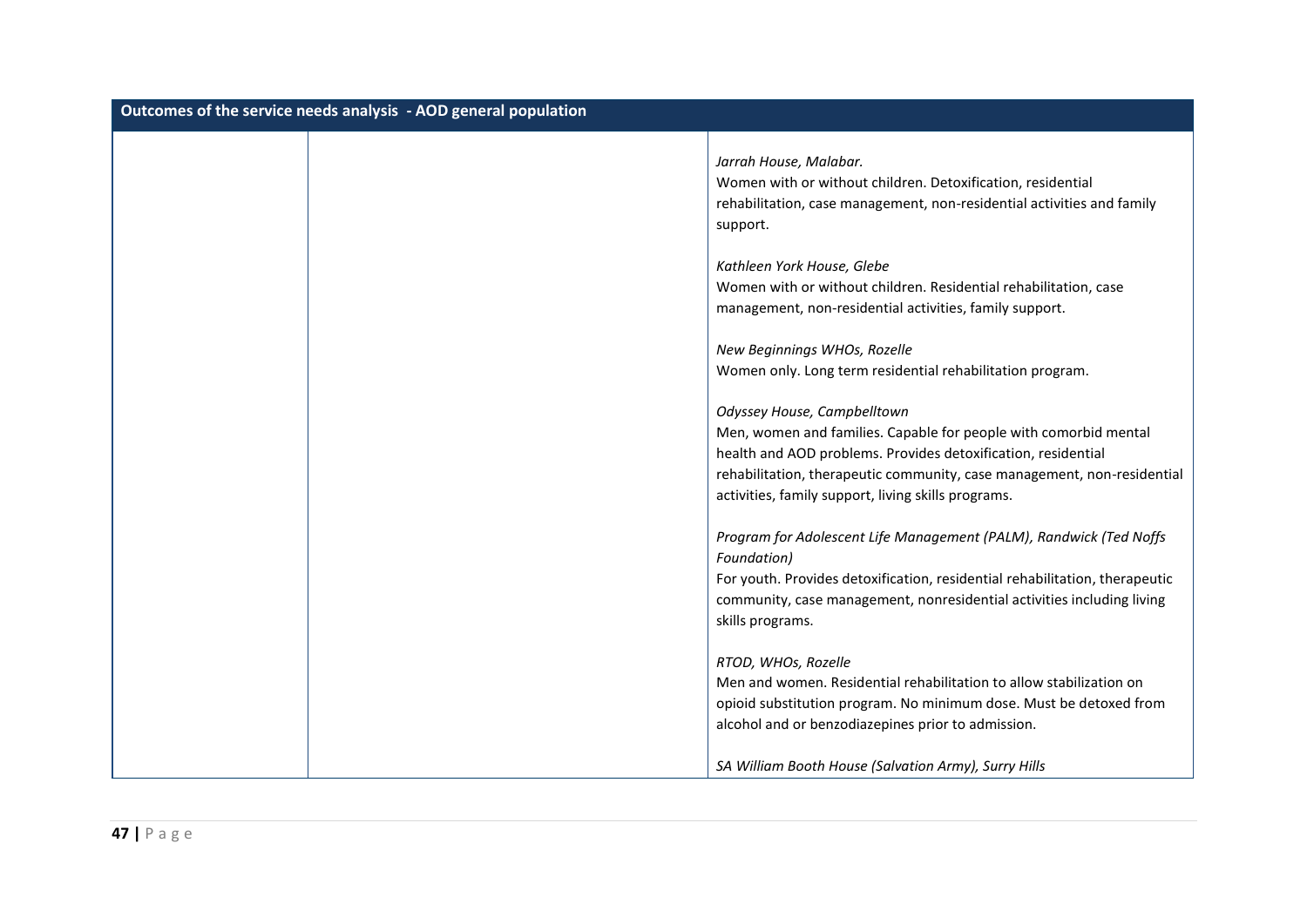| Outcomes of the service needs analysis - AOD general population |                                                                                                                                                                                                                                                                                                                                                                                                                                                                                                                                                                                                        |                                                                                                                                                                                                                                                                                                                                                                                                                                                                                                                                                                                                                                                                                                             |
|-----------------------------------------------------------------|--------------------------------------------------------------------------------------------------------------------------------------------------------------------------------------------------------------------------------------------------------------------------------------------------------------------------------------------------------------------------------------------------------------------------------------------------------------------------------------------------------------------------------------------------------------------------------------------------------|-------------------------------------------------------------------------------------------------------------------------------------------------------------------------------------------------------------------------------------------------------------------------------------------------------------------------------------------------------------------------------------------------------------------------------------------------------------------------------------------------------------------------------------------------------------------------------------------------------------------------------------------------------------------------------------------------------------|
|                                                                 |                                                                                                                                                                                                                                                                                                                                                                                                                                                                                                                                                                                                        | Men, women and Indigenous Australians. Provides detoxification for<br>injecting drug users, homeless people, people with comorbid mental<br>health and AOD problems, and CALD communities. Detoxification service<br>includes residential rehabilitation, therapeutic community and family<br>support.                                                                                                                                                                                                                                                                                                                                                                                                      |
|                                                                 |                                                                                                                                                                                                                                                                                                                                                                                                                                                                                                                                                                                                        | Wayback Committee, Harris Park<br>Men and women. People with comorbid mental health and AOD<br>programs. People can apply from jail however cannot come directly from<br>jail. May be able to accept some detoxification cases on a case by case<br>basis. Provides pharmacotherapies, residential rehabilitation, case<br>management, living skills programs.                                                                                                                                                                                                                                                                                                                                              |
|                                                                 |                                                                                                                                                                                                                                                                                                                                                                                                                                                                                                                                                                                                        | Family and Community Services, NSW/ACT Drug and Alcohol Service<br>Directory, January 2016.                                                                                                                                                                                                                                                                                                                                                                                                                                                                                                                                                                                                                 |
| 3.5 Other specialist services                                   | Family and child support is provided by two NGOs in the<br>region in the Blue Mountains and Penrith LGAs. Bridging the<br>Divide also aims to improve service integration between<br>treatment providers and community service providers.<br>Two youth specialist services and one specialist women's<br>service operate in western Sydney and regions bordering on<br>NBM region. Travel time for NBM residents would range<br>from 1 to 4 hours, one way.<br>One specialist youth service supports non-specialist<br>counselling for Aboriginal people in the adjoining region of<br>Western Sydney. | Family Drug Support, Leura (Bridging the Divide)<br>Primarily volunteer programs to offer support to families impacted by<br>substance use. Bridging the Divide builds partnerships with treatment<br>services and other relevant communities and organisations to improve<br>client engagement with services and increase effectiveness of treatment.<br>Bernado's Penrith, Cranebrook<br>Temporary accommodation, crisis intake. Child and family support.<br>Follow On Youth Recovery Support Team, FYRST, Fairfield and Parramatta<br>Youth between 12-24 years. Outpatient drug and alcohol counselling and<br>education in addition to a range of health service, housing and basic<br>needs support. |
|                                                                 |                                                                                                                                                                                                                                                                                                                                                                                                                                                                                                                                                                                                        | High Street Youth Health Service, Harris Park                                                                                                                                                                                                                                                                                                                                                                                                                                                                                                                                                                                                                                                               |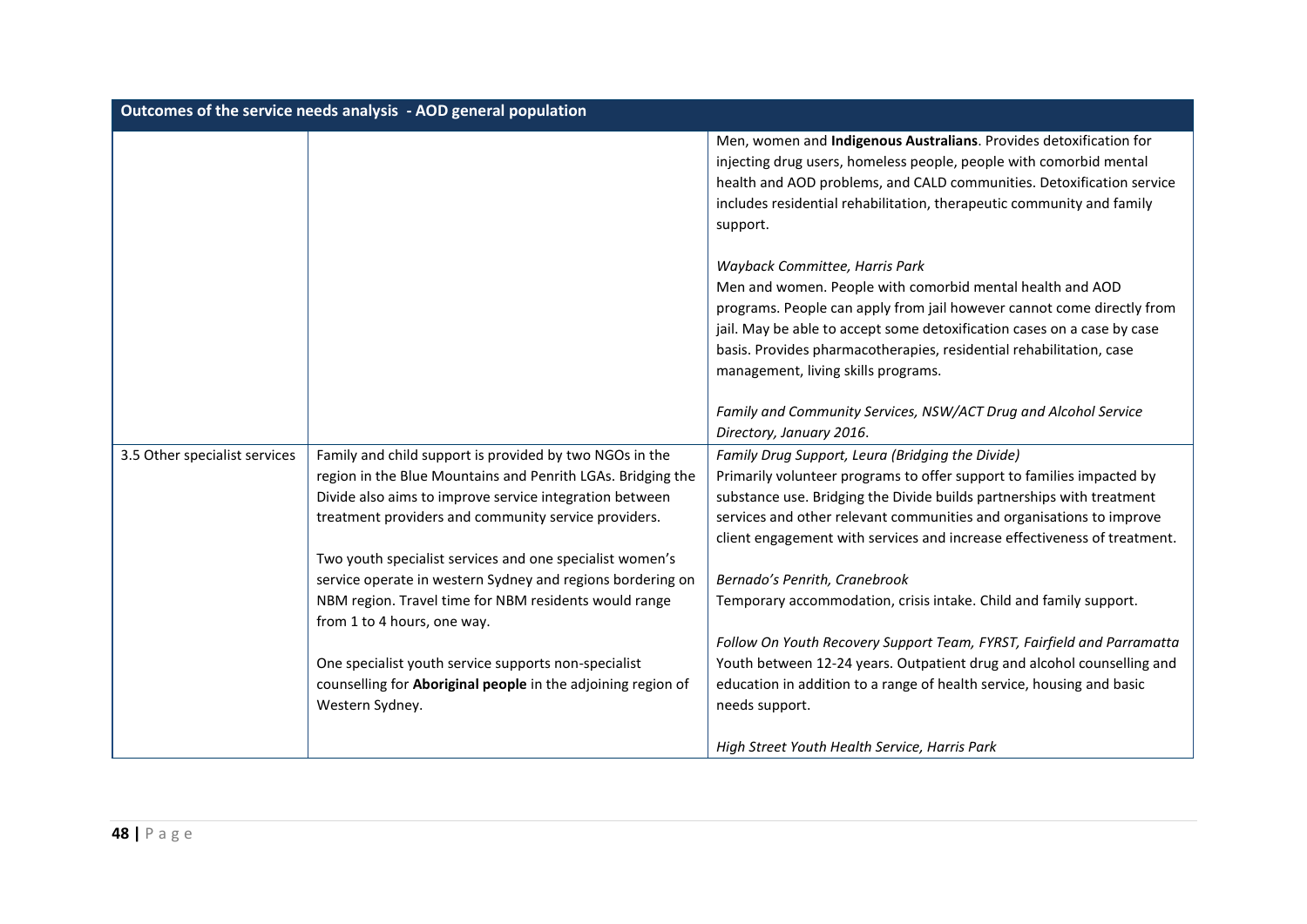| Outcomes of the service needs analysis - AOD general population |                                                                                                                                                                                                                                                                                                                                                                                                                                                                                                                |                                                                                                                                                                                                                                                                                                                                                                                                                                                                                                                                                                                                                                                           |
|-----------------------------------------------------------------|----------------------------------------------------------------------------------------------------------------------------------------------------------------------------------------------------------------------------------------------------------------------------------------------------------------------------------------------------------------------------------------------------------------------------------------------------------------------------------------------------------------|-----------------------------------------------------------------------------------------------------------------------------------------------------------------------------------------------------------------------------------------------------------------------------------------------------------------------------------------------------------------------------------------------------------------------------------------------------------------------------------------------------------------------------------------------------------------------------------------------------------------------------------------------------------|
|                                                                 |                                                                                                                                                                                                                                                                                                                                                                                                                                                                                                                | Outpatient drug and alcohol counselling and education, in addition to a<br>range of health service, housing and basic needs support.                                                                                                                                                                                                                                                                                                                                                                                                                                                                                                                      |
|                                                                 |                                                                                                                                                                                                                                                                                                                                                                                                                                                                                                                | Mums and Kids Matter, Wesley Mission, Liverpool<br>Mothers with mental illness & young children (0-5). Will take women with<br>comorbid drug and alcohol problems on a case by case basis. Provides<br>long-term support, mentoring, specialist assistance tailored to the<br>individual needs of mothers and children. Residential facility which can<br>accommodate up to 8 mothers and children. Plus in-home community<br>packages for up to 15 mothers and children (one child less than 5 years).<br>Street University Ted Noffs - Mount Druitt<br>Provides counselling 5 days a week including specialist Indigenous<br>counselling and workshops. |
|                                                                 |                                                                                                                                                                                                                                                                                                                                                                                                                                                                                                                | Family and Community Services, NSW/ACT Drug and Alcohol Service<br>Directory, January 2016.<br>NADA, Member Services reports provided, 2016                                                                                                                                                                                                                                                                                                                                                                                                                                                                                                               |
| 3.6 Poor access to<br>rehabilitation services for<br>women      | Improved access to services for women and particularly<br>women with children was identified as the highest priority<br>by a large proportion of respondents that formed part of<br>Project Skylight (2010). Subsequent to that report the funds<br>from the liquidation of Westmount Rehabilitation centre at<br>Leura were directed to the establishment and operation of<br>Dianela Cottage, Katoomba where day care is provided in<br>group and one-on-one counselling. These were not<br>recurrent funds. | Respondents described the difficulties encountered by women as:<br>Women with children often feared that by entering treatment<br>they would disclose their substance habit and risk have their<br>children taken into protective care.<br>A general lack of child care provided by treatment services<br>including group support such as AA and NA.<br>Areas of disadvantage in the Blue Mountains were regarded as<br>North Katoomba, the Hazelbrook areas and the Lower<br>Mountains.                                                                                                                                                                  |
|                                                                 |                                                                                                                                                                                                                                                                                                                                                                                                                                                                                                                | Respondents recommended the following interventions:                                                                                                                                                                                                                                                                                                                                                                                                                                                                                                                                                                                                      |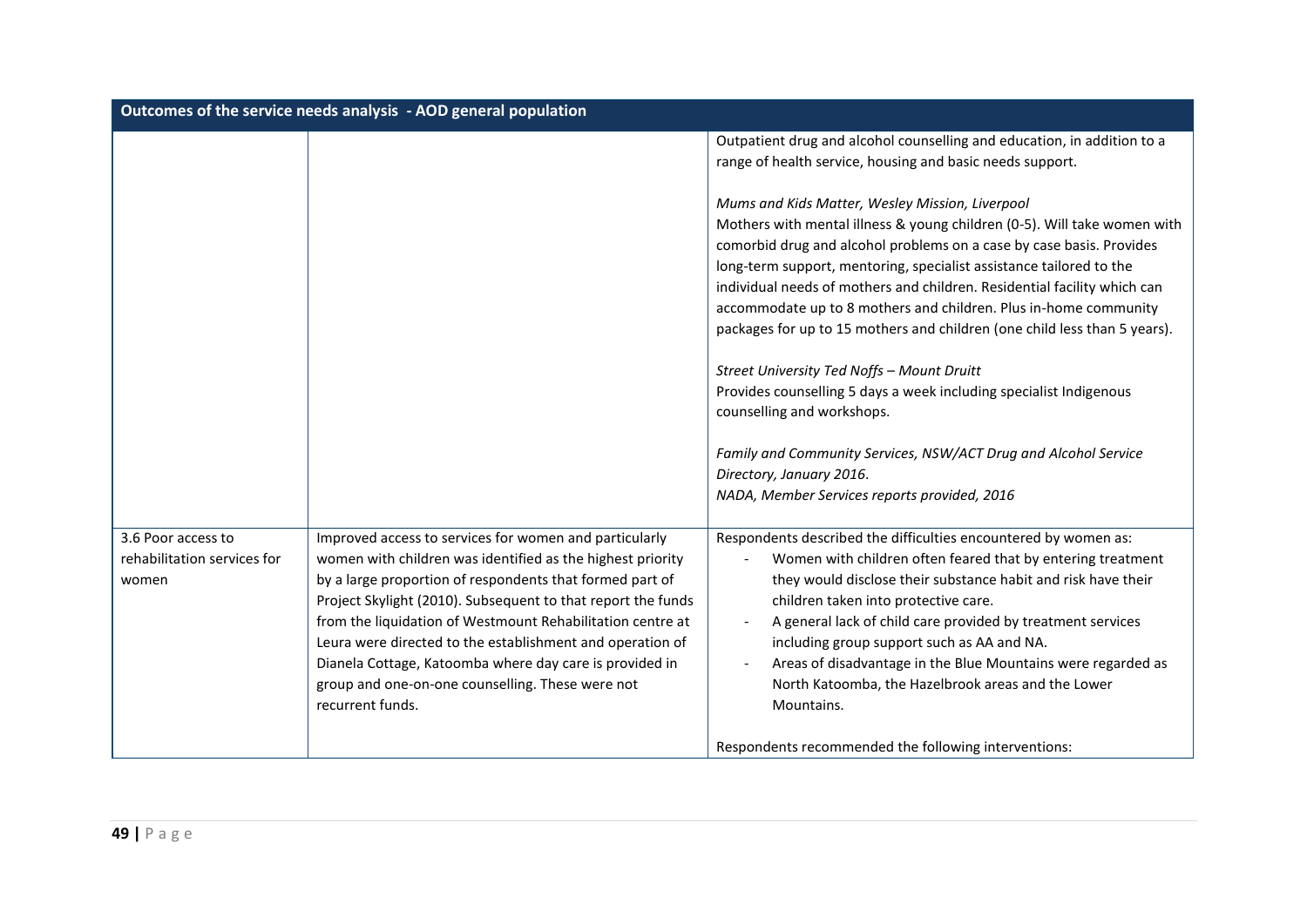| Outcomes of the service needs analysis - AOD general population |                                                                                         |                                                                                                                                                                                                                                                                                                                                                                                                                                                                                                                                                                                                                                                                                                                                                                                                                                                                                                                                          |
|-----------------------------------------------------------------|-----------------------------------------------------------------------------------------|------------------------------------------------------------------------------------------------------------------------------------------------------------------------------------------------------------------------------------------------------------------------------------------------------------------------------------------------------------------------------------------------------------------------------------------------------------------------------------------------------------------------------------------------------------------------------------------------------------------------------------------------------------------------------------------------------------------------------------------------------------------------------------------------------------------------------------------------------------------------------------------------------------------------------------------|
|                                                                 |                                                                                         | Community based options for detoxification in safe<br>environments for women with children<br>Intensive support, service co-ordination and case management<br>for women with children, possibly using a mobile-outreach<br>model<br>Coordinated support for pregnant substance users<br>Child care for recovery groups<br>Outreach to Blue Mountains women's services<br>Capacity development of community based workers.<br>Project Skylight - Blue Mountains Drug and Alcohol Recovery Services Inc.,<br>Report 2: Alcohol and other drugs in the Blue Mountains, 2010.                                                                                                                                                                                                                                                                                                                                                                |
| 3.6.1 Care Coordination                                         | Inadequate service models for early intervention and<br>effective support and treatment | Preliminary consultation with service providers indicate that:<br>Drug and alcohol presentations represent approximately 20% of<br>all presentations to ED<br>There are insufficient numbers of Aboriginal health workers in<br>drug and alcohol services<br>It is likely that one in four inpatients could meet criteria for D&A<br>treatment however most of these patients are not aware that<br>they have a problem<br>Excluding detoxification - drug and alcohol related hospital<br>separations are one of the top 5 medical DRGs with an average<br>of 80 separations per month<br>There are difficulties obtaining D&A consultations for patients<br>presenting to ED and other hospital services<br>There are currently no mechanism or links for shared care or<br>advice between the regional drug and alcohol service and<br>general practice<br>NBMPHN Preliminary Stakeholder Consultations for Drug and Alcohol,<br>2016 |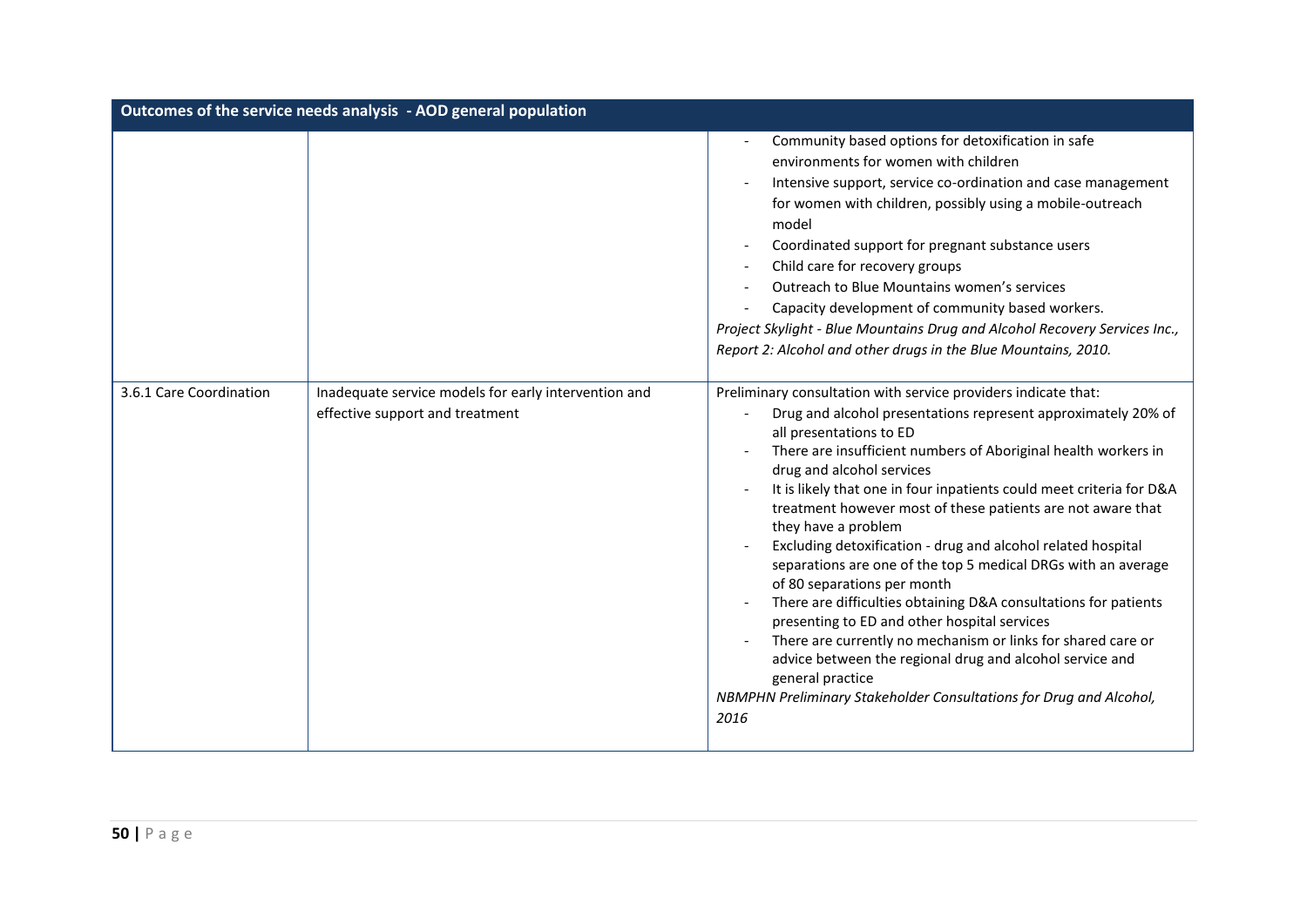| Outcomes of the service needs analysis - AOD general population                    |                                                                                                                                                                                |                                                                                                                                                                                                                                                                                                                                                                                                                                                                                                                                                                                                                                                                                                                                                                                                                                                                                                   |
|------------------------------------------------------------------------------------|--------------------------------------------------------------------------------------------------------------------------------------------------------------------------------|---------------------------------------------------------------------------------------------------------------------------------------------------------------------------------------------------------------------------------------------------------------------------------------------------------------------------------------------------------------------------------------------------------------------------------------------------------------------------------------------------------------------------------------------------------------------------------------------------------------------------------------------------------------------------------------------------------------------------------------------------------------------------------------------------------------------------------------------------------------------------------------------------|
| 3.7 Poor access due to<br>limited service hours and<br>availability of counselling | Strong indications that access to early intervention,<br>counselling and aftercare is fragmented and inadequately<br>resourced.                                                | Post-care or aftercare is recognised as important to prevent relapse<br>following treatment. NADA (2013) reported that there is currently no<br>systematic approach or dedicated funding to AOD services for the<br>provision of post care programs across the sector.<br>Consultation and review of Drug and Alcohol services indicate:<br>Limited after hour services particularly for youth (12-20 yrs)<br>$\bullet$<br>Lack of addiction medicine specialists in community setting<br>Low staffing levels and long wait lists<br>Very limited outreach clinics for youth (12-20yrs)<br>Limited GP experience in dealing with D&A clients<br>Poorer access for Aboriginal clients<br>drug and alcohol services is:<br>Poor due to hours of service operation<br>Difficult for youth and Aboriginal clients<br>Poor due to inadequate staffing levels.<br>NBMLHD Health Services Plan 2012/2022 |
| 3.8 Coordination of Care                                                           | D&A services operate independently of mental health<br>services, have limited focus on clients holistic well-being and<br>the 'whole of family' approach has not been adopted. | Staff consultation, NBMLHD<br>Consultation and review of D&A services indicate:<br>Prevalence of dual diagnoses with mental health and D&A clients<br>$\bullet$<br>Absence of service collocation with mental health services<br>Poor focus on holistic care / physical well being<br>Lack of 'whole of family' approach in treatment plan and<br>therapy<br>Further research is required to explore models of care that incorporate<br>holistic management.                                                                                                                                                                                                                                                                                                                                                                                                                                      |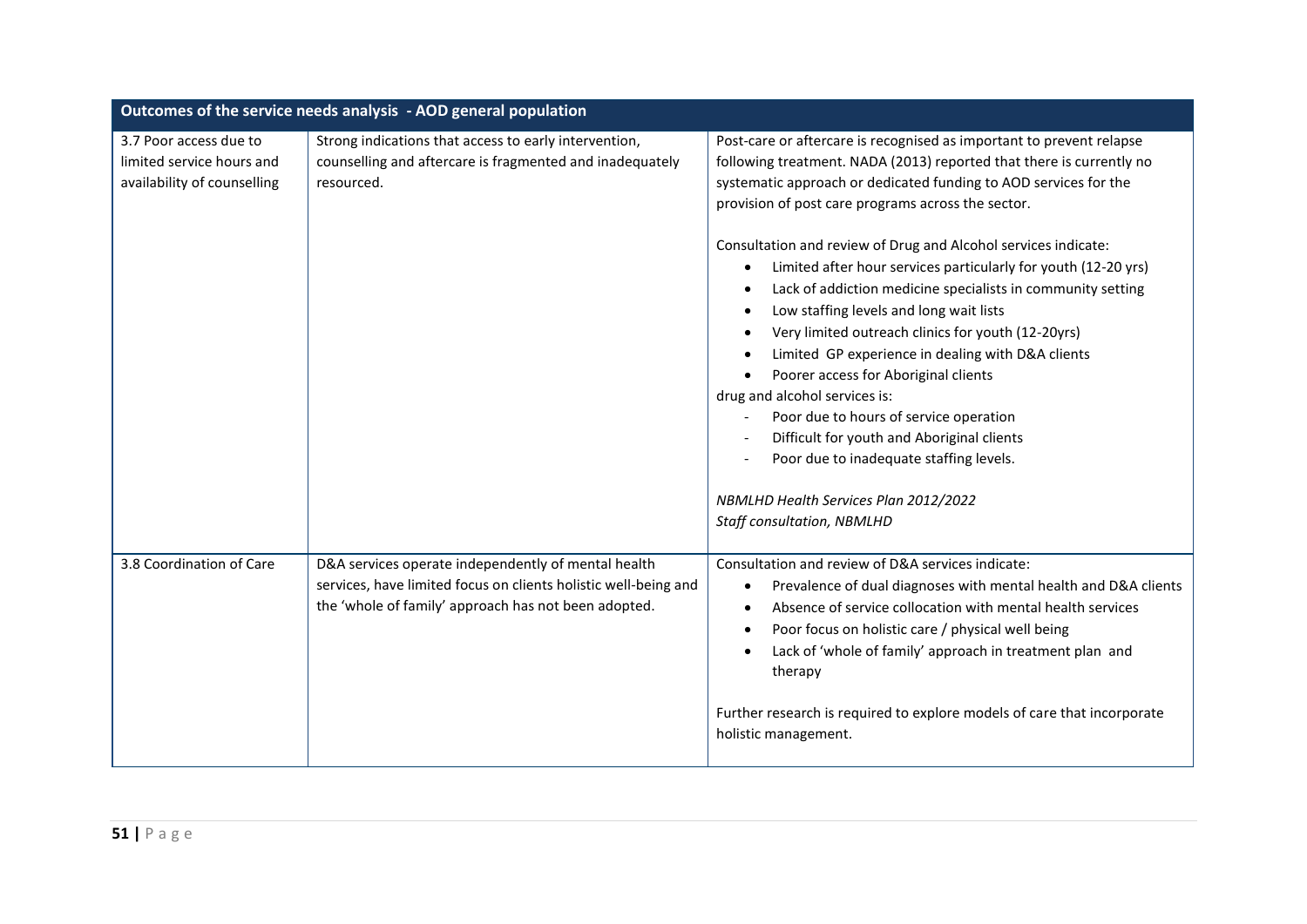|                                                               | Outcomes of the service needs analysis - AOD general population                                                                      |                                                                                                                                                                                                                                                                                                                                                                                                                                                                                                                                                                                                                                                                                       |
|---------------------------------------------------------------|--------------------------------------------------------------------------------------------------------------------------------------|---------------------------------------------------------------------------------------------------------------------------------------------------------------------------------------------------------------------------------------------------------------------------------------------------------------------------------------------------------------------------------------------------------------------------------------------------------------------------------------------------------------------------------------------------------------------------------------------------------------------------------------------------------------------------------------|
|                                                               |                                                                                                                                      | <b>NBMLHD Epidemiological profile 2014</b><br>NBMLHD Health Services Plan 2012/2022                                                                                                                                                                                                                                                                                                                                                                                                                                                                                                                                                                                                   |
| 3.9 Smoking Cessation<br>Programs                             | Indications that Drug and Alcohol services need to broaden<br>and implement more smoking cessation programs                          | Consultation and review of D&A services indicate:<br>Lack of smoking cessation clinicians in Child and Family Nursing<br>teams<br>Lack of smoking cessation programs within Aboriginal maternal<br>health services.<br><b>Staff consultation, NBMLHD</b>                                                                                                                                                                                                                                                                                                                                                                                                                              |
| 3.10 Child and Youth D&A<br>Services                          | Lack of appropriate detoxification service for young people<br>for drug or alcohol withdrawal.                                       | Stakeholders have identified the need for specific detoxification services<br>to support the withdrawal of young people from long term drug or<br>alcohol substance use.<br>Further research is required to examine existing detoxification treatment<br>options for young people in the NBM region.<br>Stakeholder have raised the following concerns:<br>Lack of provision for young people within the detox facility at<br>$\bullet$<br>Nepean Drug and Alcohol Service, with regards to being in the<br>same environment as adults.<br>Lack of free or cheap detox/rehab facilities.<br>Stakeholder Consultation, NGO 8/3/16<br><b>NBMPHN GP and AHP Consultations March 2016</b> |
| 3.11 Community Wide<br><b>Communication For Youth:</b><br>D&A | Enhanced and targeted communication methods are<br>required to engage and inform young people about the use<br>of drugs and alcohol. | Stakeholders have raised the following concerns regarding community<br>wide engagement and education of young people:<br>Lack of D&A services within the community to help engage and<br>educate young people.                                                                                                                                                                                                                                                                                                                                                                                                                                                                        |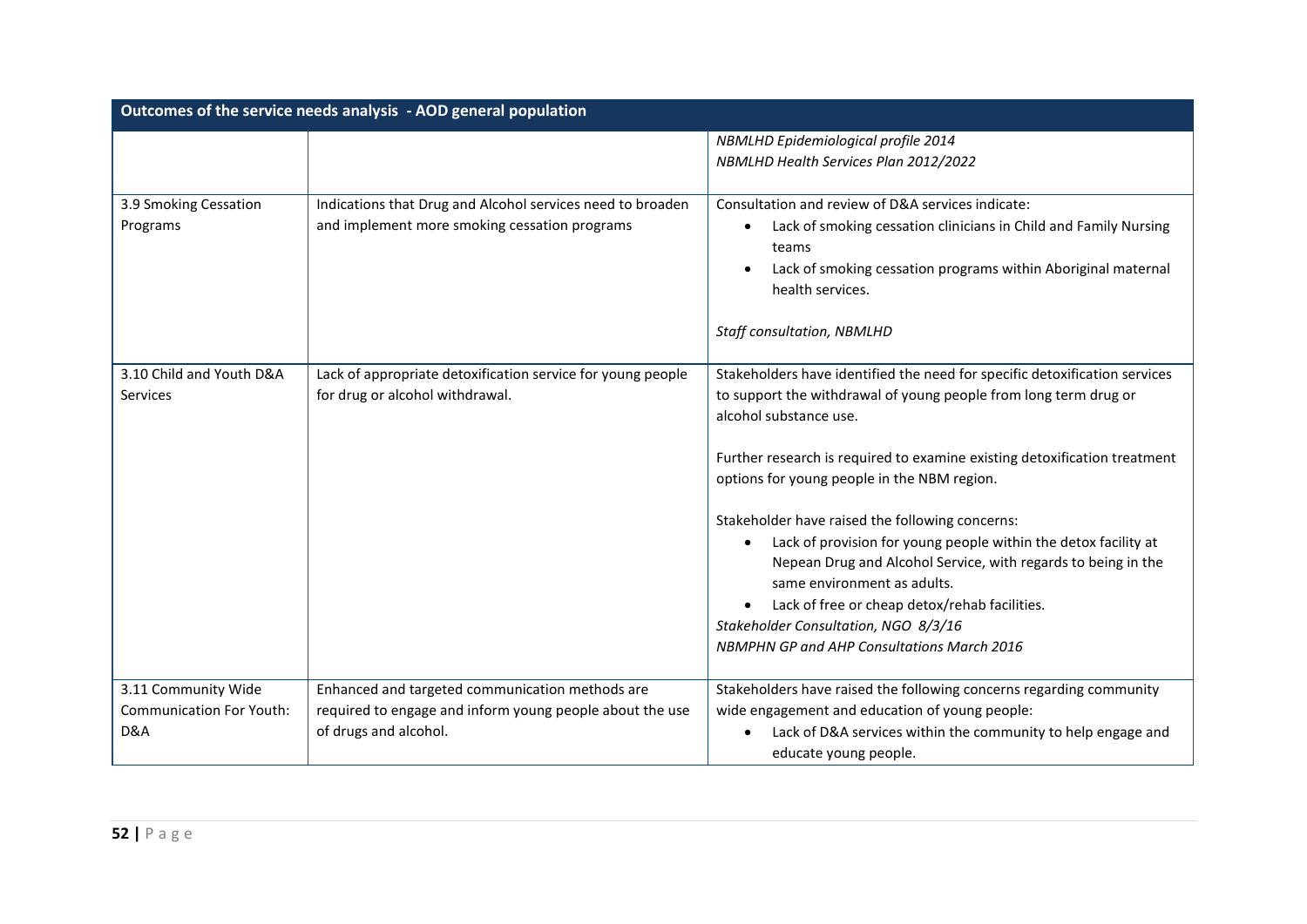| Outcomes of the service needs analysis - AOD general population |                                                                                                                                                                         |                                                                                                                                                                                                                                                                                                                                                                                                                                                                                                                                                                                                                                                                                                                                                                                                |
|-----------------------------------------------------------------|-------------------------------------------------------------------------------------------------------------------------------------------------------------------------|------------------------------------------------------------------------------------------------------------------------------------------------------------------------------------------------------------------------------------------------------------------------------------------------------------------------------------------------------------------------------------------------------------------------------------------------------------------------------------------------------------------------------------------------------------------------------------------------------------------------------------------------------------------------------------------------------------------------------------------------------------------------------------------------|
|                                                                 |                                                                                                                                                                         | Lack of education for young people in relation to the effects of<br>Drug and Alcohol.<br>Lack of community education and understanding of ICE.<br><b>NBMPHN GP and AHP Consultations March 2016</b><br>Stakeholder Consultation, NGO 8/3/16                                                                                                                                                                                                                                                                                                                                                                                                                                                                                                                                                    |
| 3.12 Workforce Capacity<br>Including Skills And Training        | There is a general view that workforce capacity for drug and<br>alcohol services in the region could be substantially<br>improved with training and skills development. | Further research is needed to examine the potential sources of the issues<br>raised by stakeholders to develop appropriate options. The concerns<br>raised by stakeholders were:<br>Increase GPs knowledge of available clinical and non-clinical<br>services and their referral pathways.<br>Increase GP capacity to identify early if consumer has substance<br>use problems<br>Need for trauma education for health professionals.<br>Lack of GP Education dual diagnosis drug and alcohol & severe<br>mental illness.<br>Insufficient dual diagnosis support and supervision for private<br>therapist.<br>Lack of support workers who are available after hours and on<br>weekends.<br>NBMPHN Mental Health Stakeholder Forum 23/2/16<br><b>NBMPHN GP and AHP Consultations March 2016</b> |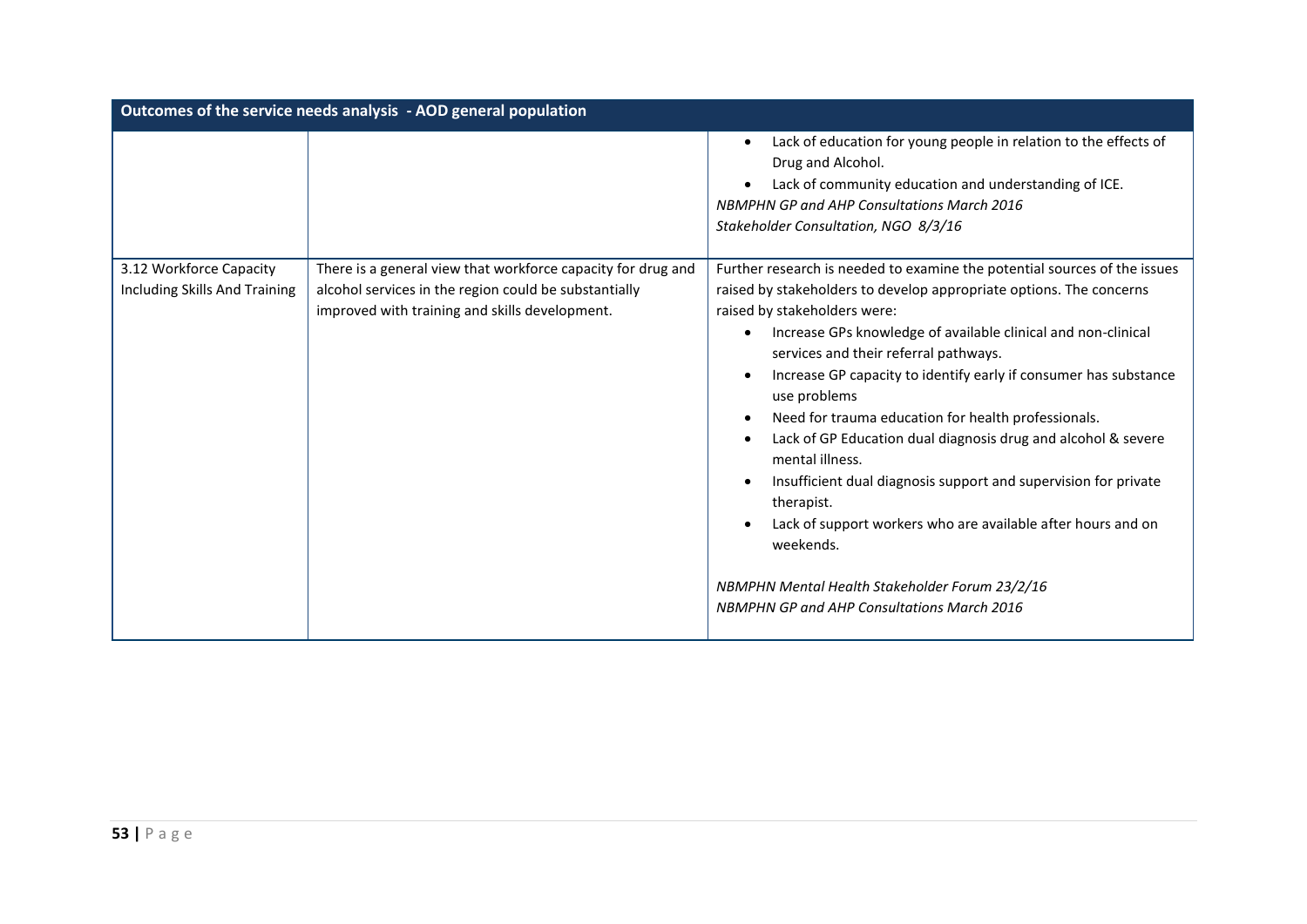#### **ALCOHOL AND OTHER DRUGS: ABORIGINAL PEOPLE**

| Outcomes of the service needs analysis: AOD services for Aboriginal people |                                                                                                                                                                                                              |                                                                                                                                                                                                                                                                                                                                                                                                                                                                                                                                                                                                                                                                                                                                                                                                                                                                                                                                                                                           |  |
|----------------------------------------------------------------------------|--------------------------------------------------------------------------------------------------------------------------------------------------------------------------------------------------------------|-------------------------------------------------------------------------------------------------------------------------------------------------------------------------------------------------------------------------------------------------------------------------------------------------------------------------------------------------------------------------------------------------------------------------------------------------------------------------------------------------------------------------------------------------------------------------------------------------------------------------------------------------------------------------------------------------------------------------------------------------------------------------------------------------------------------------------------------------------------------------------------------------------------------------------------------------------------------------------------------|--|
| <b>Identified Need</b>                                                     | Key Issue                                                                                                                                                                                                    | Description of Evidence                                                                                                                                                                                                                                                                                                                                                                                                                                                                                                                                                                                                                                                                                                                                                                                                                                                                                                                                                                   |  |
| 3.13 Indigenous<br>corporations - community<br>services                    | The NBM region has a number of active Aboriginal<br>corporations, especially in the Blue Mountains region to<br>support Aboriginal community engagement with AOD<br>regional planning for Aboriginal people. | <b>NBM</b> region:<br>Cawarra Women's Refuge Aboriginal Corporation, Kingswood<br>Provides accommodation and counselling support.<br>Indigenous Disability Advocacy Services, Penrith<br>Disability services.<br>Merana Aboriginal Community Association for the Hawkesbury, Richmond<br>Community development, support, programs and resources.<br>Blue Mountains Aboriginal Cultural and Resource Centre, Katoomba<br>Cultural services including advocacy and resources.<br>Gundungurra Aboriginal Heritage Association Inc., Lawson<br>Cultural services, awareness programs and recording sacred sites.<br>Gundungurra Tribal Council Aboriginal Corporation, Katoomba<br>Cutlural services, representing Gungungurra people.<br>Katoomba Indigenous Outreach, Katoomba<br>Drop in information, advisory and advocacy service.<br>Muru Mittigar Aboriginal Education and Resource Centre, Castlereagh<br>Employment services supporting Aboriginal people and cultural<br>awareness. |  |
|                                                                            |                                                                                                                                                                                                              | <b>Adjoining regions:</b>                                                                                                                                                                                                                                                                                                                                                                                                                                                                                                                                                                                                                                                                                                                                                                                                                                                                                                                                                                 |  |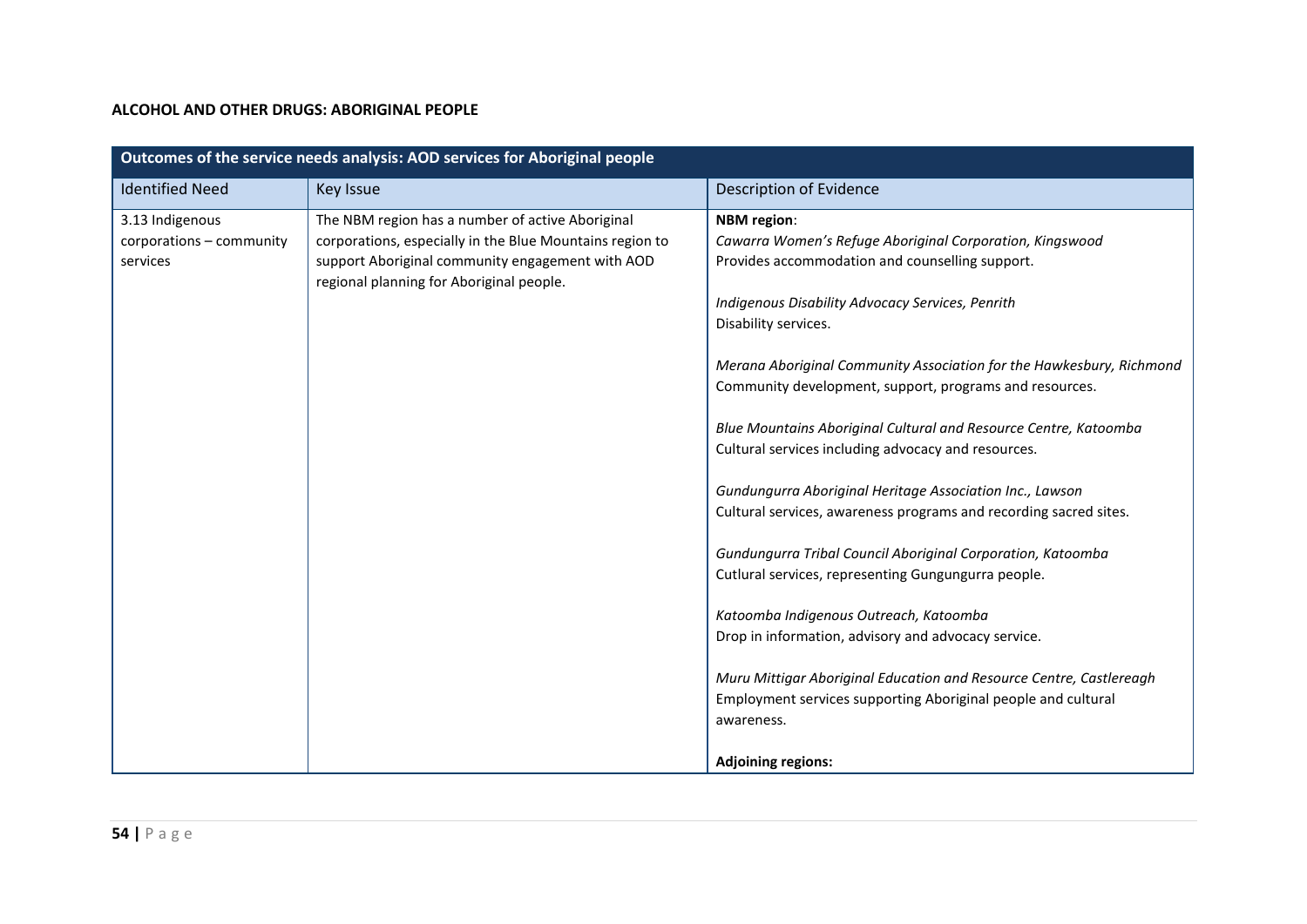| Outcomes of the service needs analysis: AOD services for Aboriginal people |                                                     |                                                                      |
|----------------------------------------------------------------------------|-----------------------------------------------------|----------------------------------------------------------------------|
|                                                                            |                                                     | Gilgai Aboriginal Centre Inc., Mount Druitt                          |
|                                                                            |                                                     | Community service provider for aged and disabled.                    |
|                                                                            |                                                     | Footprints in Time, Blackett                                         |
|                                                                            |                                                     | Longitudinal study of Indigenous children.                           |
|                                                                            |                                                     | Link Up Counselling Services                                         |
|                                                                            |                                                     | Counselling and support especially for Stolen Generation.            |
|                                                                            |                                                     | Darug Tribal Aboriginal Corporation, Blacktown                       |
|                                                                            |                                                     | Cultural Services, resources.                                        |
|                                                                            |                                                     | Aboriginal Medical Service, Western Sydney                           |
|                                                                            |                                                     | Medical service, currently managed by the WSPHN. Has provided        |
|                                                                            |                                                     | specialist AOD in the past and may do so in the future.              |
|                                                                            |                                                     | Aboriginal Employment Strategy, Blacktown                            |
|                                                                            |                                                     | Indigenous managed recruitment organisation.                         |
|                                                                            |                                                     | Step Up Indigenous Employment Solutions. Mt Druitt                   |
|                                                                            |                                                     | Providing long term employment solutions to Aboriginal people.       |
|                                                                            |                                                     | Aboriginal Legal Service NSW, Parramatta                             |
|                                                                            |                                                     | Legal representation.                                                |
|                                                                            |                                                     | CatholicCare Social Services, Parramatta Diocese. Mapping Aboriginal |
|                                                                            |                                                     | Services in the Diocese of Parramatta. 2012                          |
| 3.14 Mainstream (NGO)                                                      | The NBM region has access to a number of NGOs with  | <b>NBM Region:</b>                                                   |
| programs with Aboriginal                                                   | Aboriginal liaison and community workers to support | Blue Mountains Youth Accommodation and Support Service Inc,          |
| workers                                                                    |                                                     | Springwood                                                           |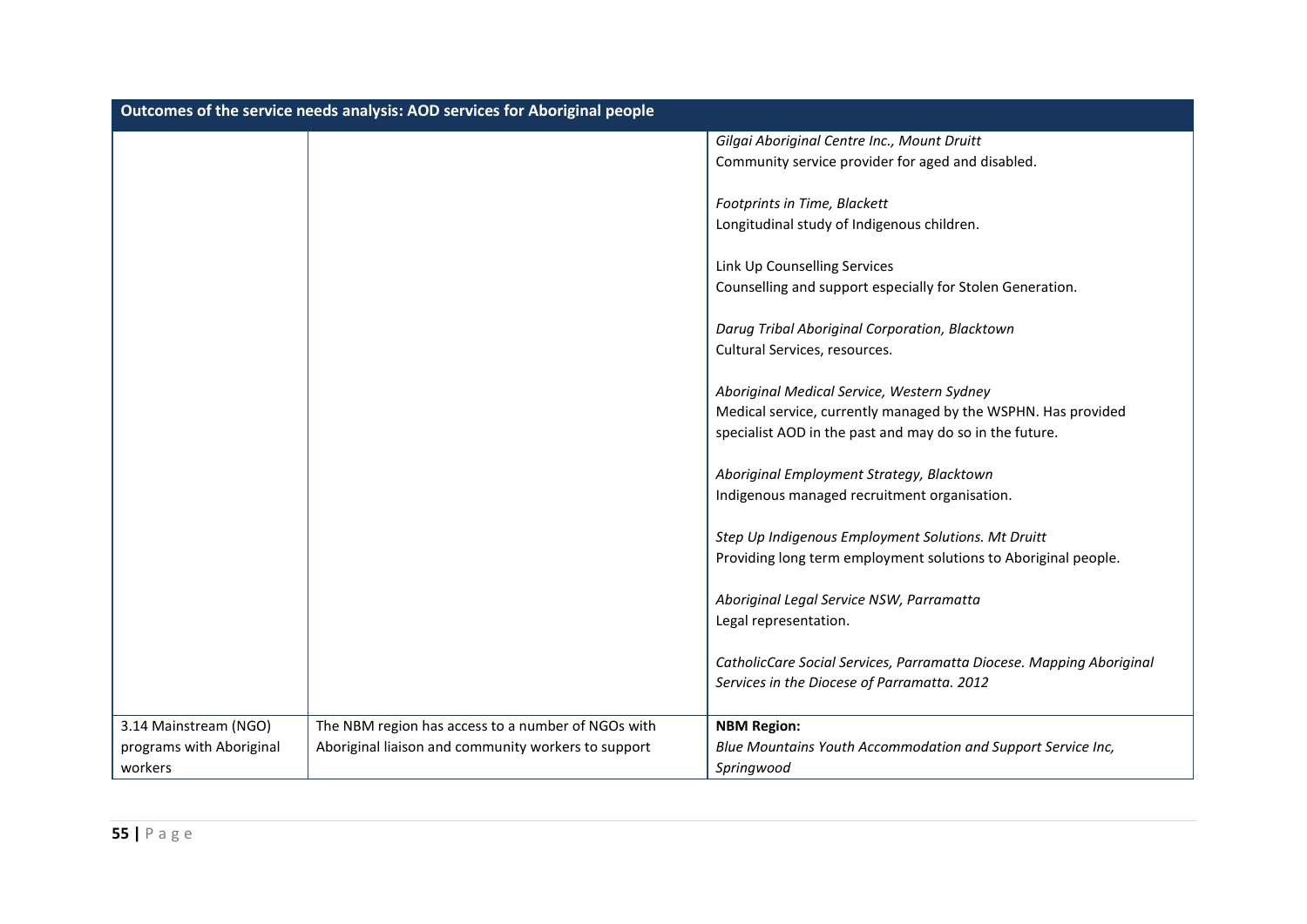| Outcomes of the service needs analysis: AOD services for Aboriginal people |                                                   |                                                                       |
|----------------------------------------------------------------------------|---------------------------------------------------|-----------------------------------------------------------------------|
|                                                                            | Aboriginal community engagement with AOD regional | Assisting homeless youth.                                             |
|                                                                            | planning for Aboriginal people.                   |                                                                       |
|                                                                            |                                                   | Nepean Community and Neighbourhood Services, South Penrith            |
|                                                                            |                                                   | Community development.                                                |
|                                                                            |                                                   | Miimali Aboriginal Community Association, St Mary's                   |
|                                                                            |                                                   | Supporting Aboriginal youth 12-18 years.                              |
|                                                                            |                                                   | <b>Adjoining regions:</b>                                             |
|                                                                            |                                                   | Eddy's Out West, Blacktown                                            |
|                                                                            |                                                   | Transitional accommodation for youth.                                 |
|                                                                            |                                                   | Jessie Street Domestic Violence Service, Doonside                     |
|                                                                            |                                                   | Supporting Aboriginal women with emergency accommodation.             |
|                                                                            |                                                   | Yawarra Community and child care centre, Bidwill                      |
|                                                                            |                                                   | Long day care for children.                                           |
|                                                                            |                                                   | Learning Ground, Bidwill                                              |
|                                                                            |                                                   | Capacity building in the community.                                   |
|                                                                            |                                                   | Mount Druitt - The Shed, Emerton                                      |
|                                                                            |                                                   | A safe place for men and social inclusion.                            |
|                                                                            |                                                   | Salvation Army (New Careers for Aboriginal People Program), Mt Druitt |
|                                                                            |                                                   | Increase employment participation for Aboriginal people.              |
|                                                                            |                                                   | Aboriginal Legal Access Program, Windsor                              |
|                                                                            |                                                   | Legal Services.                                                       |
|                                                                            |                                                   | Marist Post Release Support Program, Blacktown                        |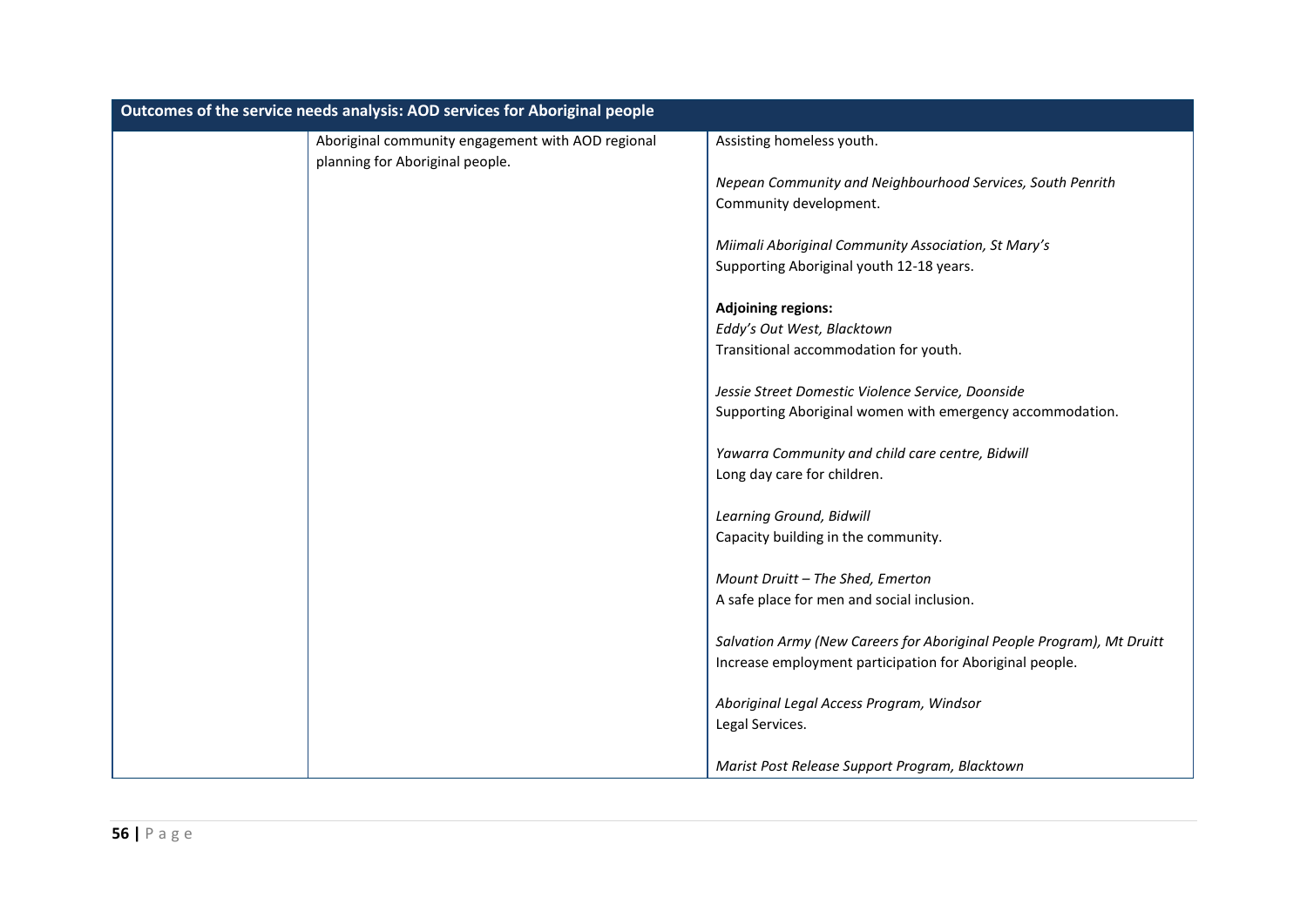| Outcomes of the service needs analysis: AOD services for Aboriginal people |                                                                                                                   |                                                                                                                                                                                                                                                                                                                                                                                                                                                                                                                                                                                                                                                                                                                                                                                                                                                                                                                   |
|----------------------------------------------------------------------------|-------------------------------------------------------------------------------------------------------------------|-------------------------------------------------------------------------------------------------------------------------------------------------------------------------------------------------------------------------------------------------------------------------------------------------------------------------------------------------------------------------------------------------------------------------------------------------------------------------------------------------------------------------------------------------------------------------------------------------------------------------------------------------------------------------------------------------------------------------------------------------------------------------------------------------------------------------------------------------------------------------------------------------------------------|
|                                                                            |                                                                                                                   | Support transitioning through custody.<br>Family and Community Services, NSW/ACT Drug and Alcohol Service<br>Directory, January 2016.                                                                                                                                                                                                                                                                                                                                                                                                                                                                                                                                                                                                                                                                                                                                                                             |
| 3.15 Provision of services<br>for Aboriginal people                        | Inadequate service models for early intervention and<br>effective support and treatment                           | Preliminary consultation with service providers indicate that:<br>Drug and alcohol presentations represent approximately 20% of<br>all presentations to ED<br>There are insufficient numbers of Aboriginal health workers in<br>drug and alcohol services<br>It is likely that one in four inpatients could meet criteria for D&A<br>treatment however most of these patients are not aware that<br>they have a problem<br>Excluding detoxification - drug and alcohol related hospital<br>separations are one of the top 5 medical DRGs with an average<br>of 80 separations per month<br>There are difficulties obtaining D&A consultations for patients<br>presenting to ED and other hospital services<br>There are currently no mechanism or links for shared care or<br>advice between the regional drug and alcohol service and<br>general practice.<br>NBMLHD AOD Strategic Planning Forum, February 2016 |
| 3.16 Provision of services<br>for Aboriginal people                        | Inadequate access to culturally secure detoxification and<br>rehabilitation and aftercare services in the region. | Project Startlight (2010) reported service provider recommendations for<br>improved access to services for Aboriginal people in the region. Concerns<br>were expressed regarding lack of aftercare to support people who were<br>living in an environment with other substance users and experienced peer<br>pressure to resume substance use following rehabilitation.<br>Service providers recommended the following interventions targeting<br>Aboriginal people involved in substance use:                                                                                                                                                                                                                                                                                                                                                                                                                    |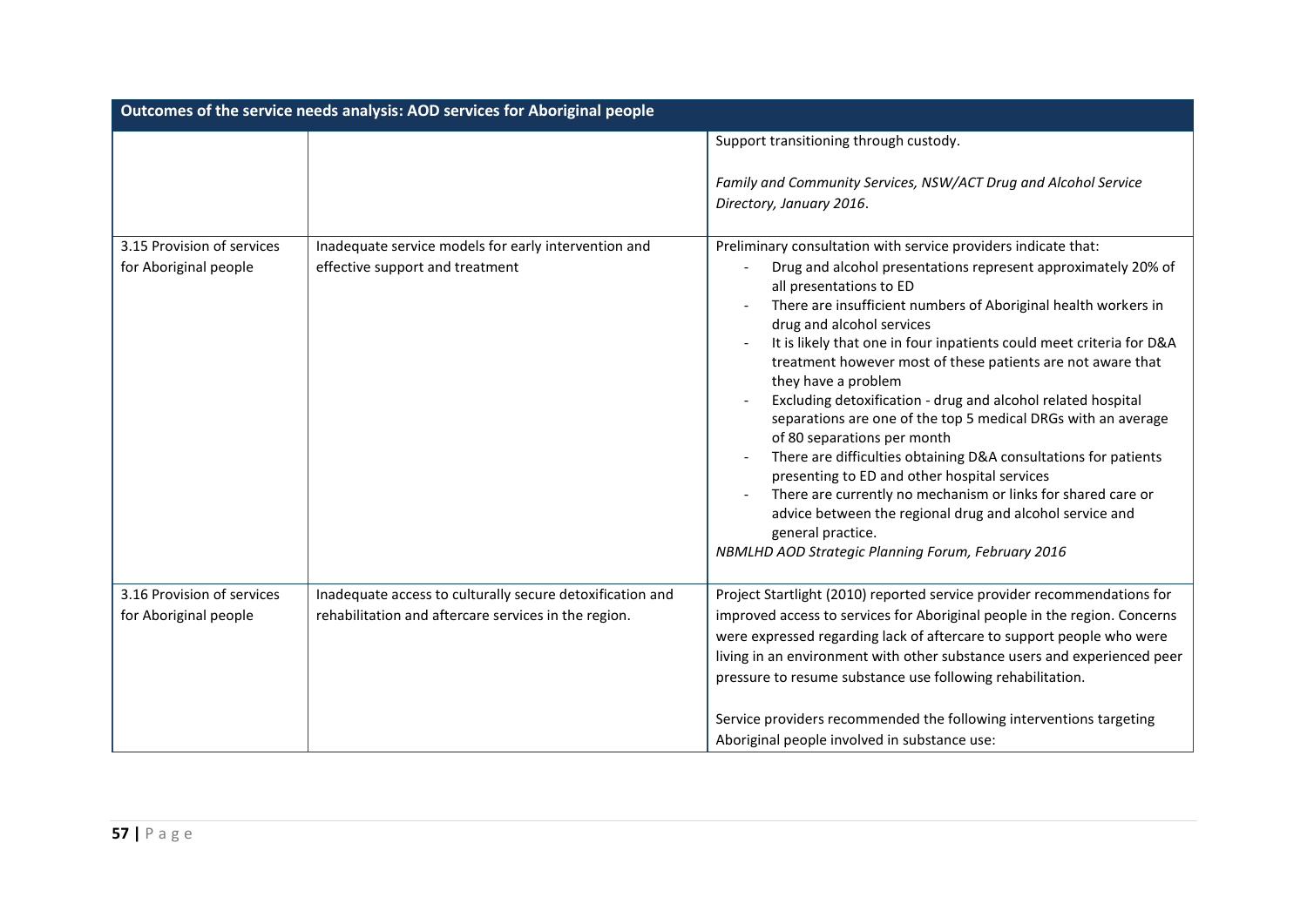| Outcomes of the service needs analysis: AOD services for Aboriginal people |                                                                                          |                                                                                                                                                                                                                                                                                                                                                                                                                                                                                                                                                                                                                                                                                                                                                                                                                                                                                                                                                                                                                |
|----------------------------------------------------------------------------|------------------------------------------------------------------------------------------|----------------------------------------------------------------------------------------------------------------------------------------------------------------------------------------------------------------------------------------------------------------------------------------------------------------------------------------------------------------------------------------------------------------------------------------------------------------------------------------------------------------------------------------------------------------------------------------------------------------------------------------------------------------------------------------------------------------------------------------------------------------------------------------------------------------------------------------------------------------------------------------------------------------------------------------------------------------------------------------------------------------|
|                                                                            |                                                                                          | Training for service providers to improve awareness of the link<br>between substance use and Stolen Generation issues<br>Strategies to reach young people who may be at the crossroads<br>of substance use and substance addiction<br>Soft entry options for access to AOD treatment when AOD issues<br>arise in the context of other service provision<br>Post treatment support for Aboriginal people who have been<br>through residential rehabilitation programs<br>A culturally secure drop in centre with male and female<br>Aboriginal workers.<br>Project Skylight - Blue Mountains Drug and Alcohol Recovery Services Inc.,<br>Report 2: Alcohol and other drugs in the Blue Mountains, 2010.                                                                                                                                                                                                                                                                                                         |
| 3.17 Capacity of Services<br>For Aboriginal People                         | Inadequate capacity of primary health services to respond<br>to Aboriginal health needs. | The Sharing and Learning Circles conducted in each LGA identified the<br>importance of building service capacity to meet broad range needs for<br>Aboriginal health service provision.<br>Inadequate knowledge of health services: was identified as an issue by<br>each community group. The primary concern is one of knowledge and<br>lack of access to relevant information to support equitable and necessary<br>access to health services. This prevents Aboriginal people from<br>attempting to access a range of services. Lack of knowledge of<br>entitlements was also identified as part of this issue. When unique<br>services and supports are provided to support identified issues, Aboriginal<br>people are often not aware of these opportunities due to social and<br>cultural isolation.<br>Lack of trust in mainstream service providers was identified as a barrier to<br>access by each of the community groups. Examples given were CTG<br>benefits not provided by certain pharmacies. |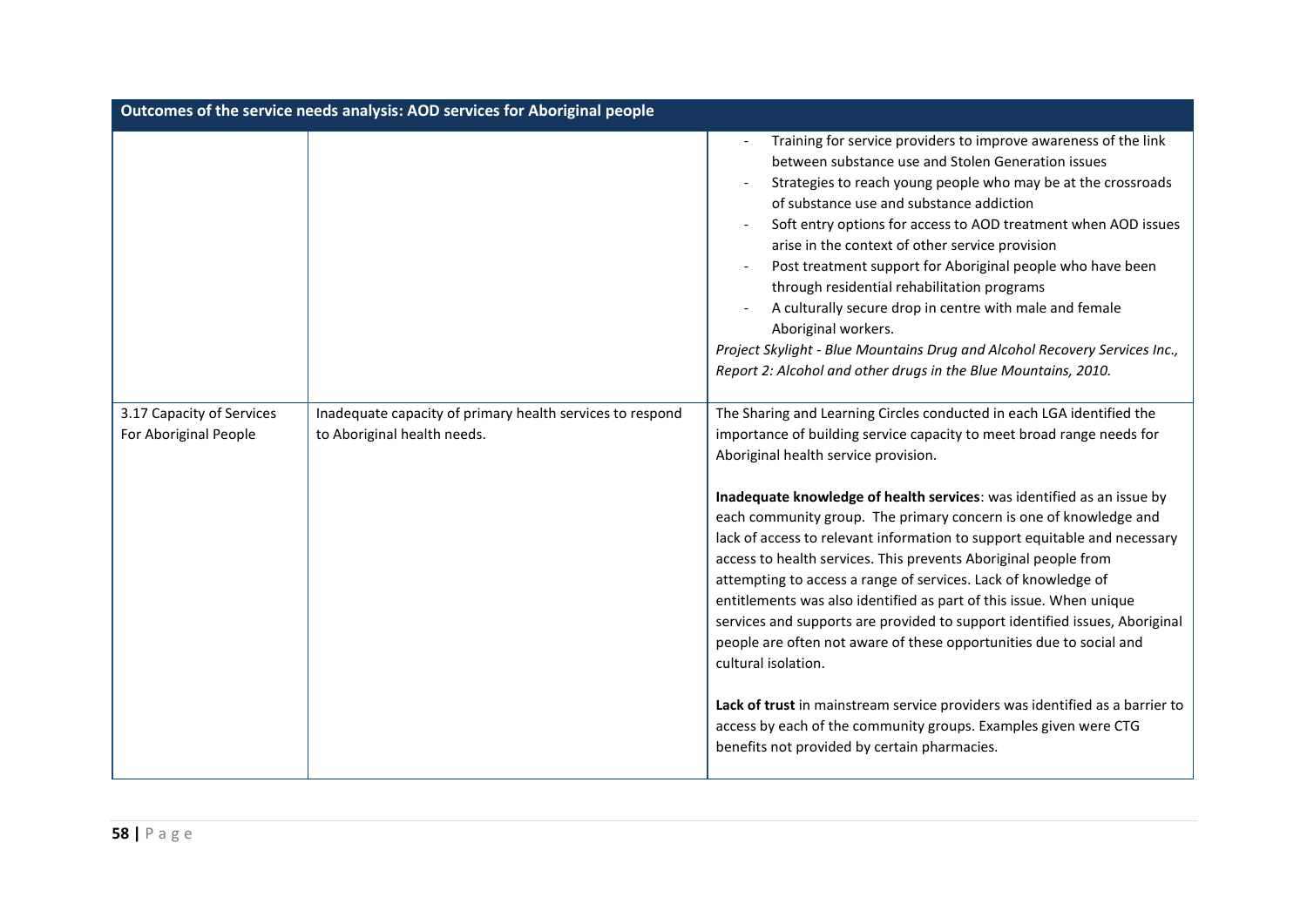| Outcomes of the service needs analysis: AOD services for Aboriginal people |                                                                                  |                                                                                                                                                                                                                                                                                                                                                                                                                                                                                                                                                                                                                                                                            |
|----------------------------------------------------------------------------|----------------------------------------------------------------------------------|----------------------------------------------------------------------------------------------------------------------------------------------------------------------------------------------------------------------------------------------------------------------------------------------------------------------------------------------------------------------------------------------------------------------------------------------------------------------------------------------------------------------------------------------------------------------------------------------------------------------------------------------------------------------------|
|                                                                            |                                                                                  | Cultural safety was identified by all community groups either directly or<br>indirectly. There is limited and potentially no access to Aboriginal medical<br>service providers in the region due to the uncertain future of the Mount<br>Druitt and Penrith services. A culturally safe environment recognises and<br>respects traditional values, norms and preferences, and supports the<br>dignity and cultural identity of each individual.<br>Engagement with services by Aboriginal people: Each community group<br>indicated that there are no clear mechanisms for Aboriginal people to<br>become involved in the governance of health services in the NBM region. |
|                                                                            |                                                                                  | The broad issues raised were the need for information, forums,<br>engagement with identified providers to facilitate access and linkages to<br>other services. There appeared to be no specific mechanisms in place to<br>support the engagement of Aboriginal people in the decision making and<br>development of service provision for their communities.<br>NBM Sharing and Learning Circles, Blue Mountains LGA, Hawkesbury LGA,<br>Penrith LGA, Lithgow LGA, 2015                                                                                                                                                                                                     |
| 3.18 Capacity of Services<br>For Aboriginal People                         | Additional AOD and related services required needed to<br>meet identified needs. | Drug and Alcohol: Inadequate supply of culturally safe drug and alcohol<br>services has been identified for the region. Additional services are needed<br>especially to support Aboriginal people with mental health problems, and<br>for culturally safe detoxification services or dedicated facility.<br>One stop shop: A central point where Aboriginal people can access a<br>broad range of information, coordination and support was absent. This is<br>not necessarily a location for service provision, but rather a place where<br>Aboriginal people can feel safe to participate and discuss their needs in                                                     |
|                                                                            |                                                                                  | order to understand service provision options and facilitate access.<br>Mental Health: There is a need for more appropriate follow up and<br>support for dual diagnosis for substance abuse and mental health issues.                                                                                                                                                                                                                                                                                                                                                                                                                                                      |